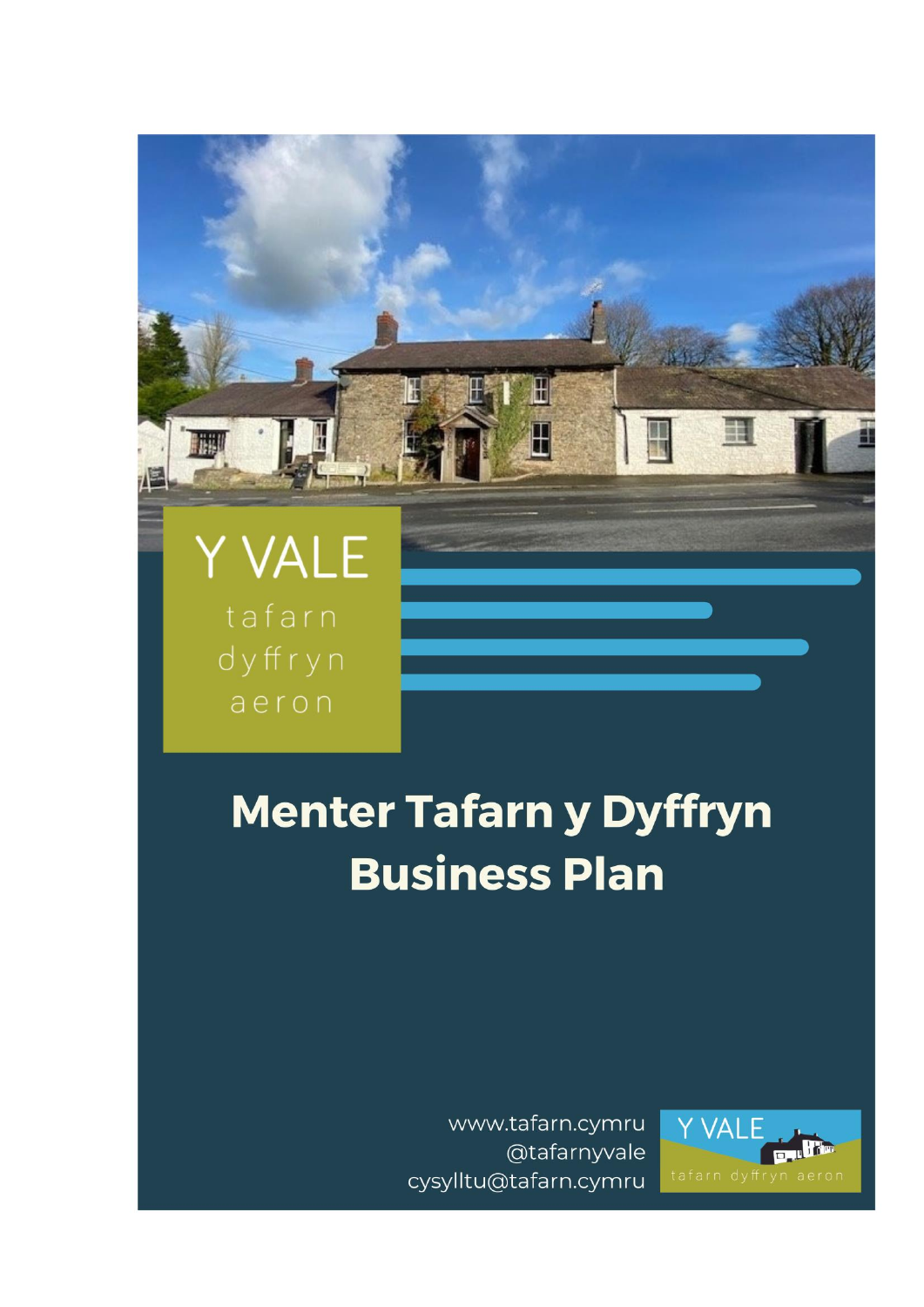## **Contents**

#### **Our Vision and Values**

#### **1. Executive summary**

- 1.1 The project
- 1.2 Ystrad Aeron, Felinfach and the Aeron Valley
- 1.3 Potential customer base
- 1.4 Community involvement
- 1.5 Refurbishment and reimagining
- 1.6 Project costs and funding
- 1.7 Marketing
- 1.8 The Society itself
- 1.9 Timetable

#### **2. Introduction**

- 2.1 Background
- 2.2 The need for this project
- 2.3 Wider context
- 2.4 Document status

## **3. About Ystrad Aeron, Felinfach and Dyffryn Aeron**

- 3.1 General demographic information
- 3.2 Our history and heritage
- 3.3 Potential customer base
- 3.4 The competition

## **4. Community involvement and partnership working**

- 4.1 Community and stakeholder engagement
- 4.2 Getting a wider range of people involved and partnership working

## **5. Refurbishment and remodelling**

- 5.1 Current Condition
- 5.2 Developing and remodelling to meet needs
- 5.3 Covid-19 restrictions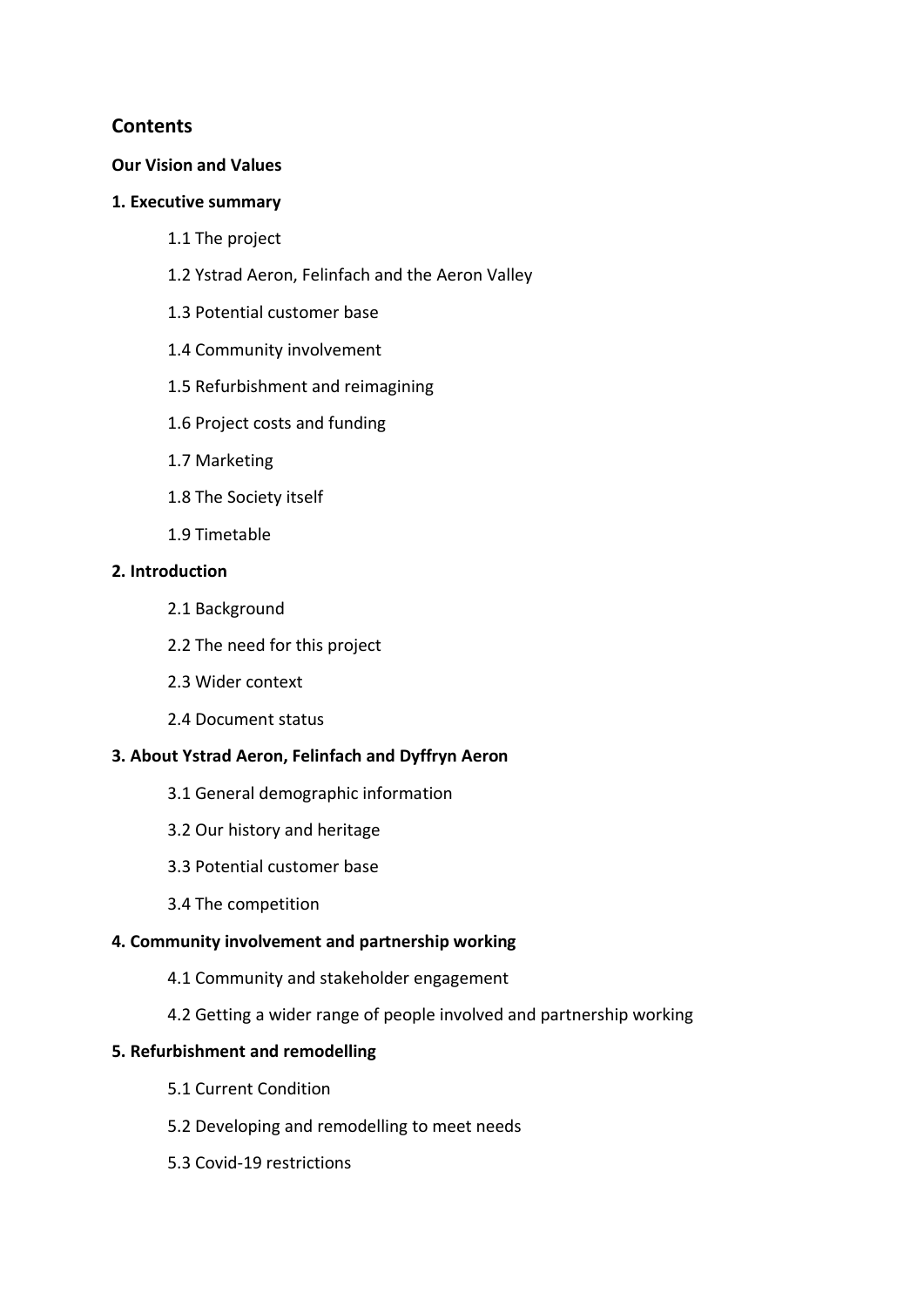5.4 Reducing our environmental impact

## **6. Project costs and timescales**

- 6.1 How we will fund the purchase of the building
- 6.2 Overall project costs and funding
- 6.3 Fall-back plan
- 6.4 Timeline

#### **7. The business proposition**

- 7.1 Business model
- 7.2 Timing
- 7.3 Key assumptions
- 7.4 Staffing
- 7.5 Entertainment

#### **8. Marketing and promotion**

- 8.1 Marketing plan
- 8.2 Marketing the Share Offer

#### **9. Governance**

- 9.1 Steering Group
- 9.2 Membership engagement & thematic groups

#### **10. Risk management**

- 10.1 SWOT analysis
- 10.2 Responding to the risks
- 10.3 Data Protection Act 2018
- **11. Conclusions**

#### **12. List of Appendices**

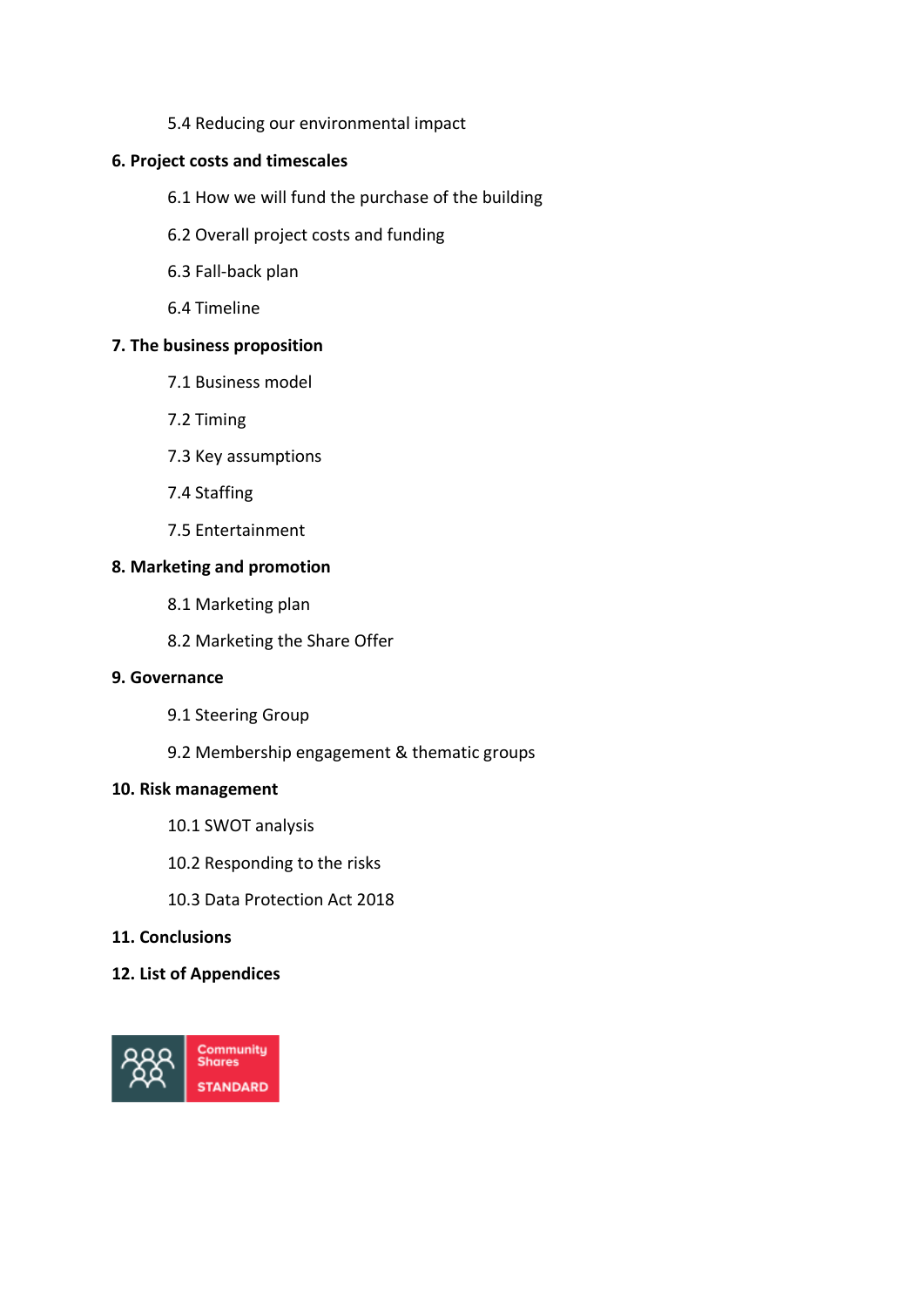## **Our vision and values**

*What do we want to see, and what's important to us.*

#### **OUR VISION**

To ensure the Vale remains at the heart of the community.

To provide a place for people of all ages to socialise.

To provide a comfortable and welcoming space for use by local organisations.

To hold Welsh events and social evenings.

To support local businesses and form partnerships with local companies and organisations.

To offer drinks and light meals, using local produce.

To secure employment and training opportunities for local people, young and old, and support them to fulfil their potential.

#### **OUR VALUES**

We want the Vale to continue to bring benefits to the local community:

- **Culture**
	- o A vibrant place to strengthen our cultural identity and heritage
	- o A place to meet, share experiences and learn from others
	- o A place to promote and support the Welsh language
- **Society**
	- o A place to socialise over a pint
	- o A meeting place for a wide range of clubs, groups and societies
	- $\circ$  A safe place that's accessible and welcoming to help tackle social isolation in a rural community
- **Economy**
	- o Create employment opportunities for local people
	- o Create work opportunities for local craftsmen and traders
	- o Support local food and drink producers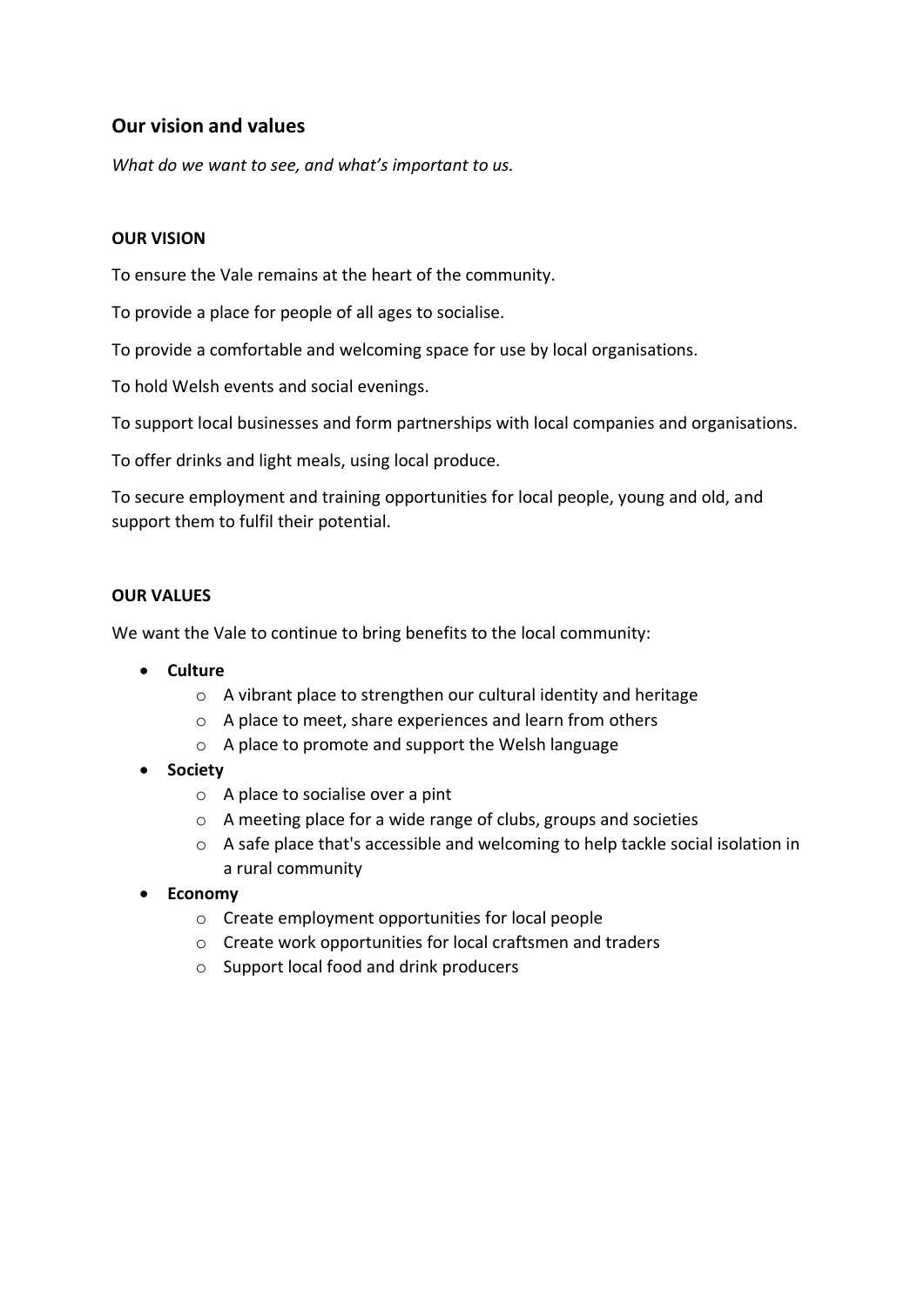## **1. Executive summary**

## **1.1 The project**

Menter Tafarn y Dyffryn Limited is the Community Benefit Society formed by local people to secure and safeguard the future of the Vale of Aeron Public House in Ystrad Aeron, Ceredigion and ensure it continues to act as a genuine community hub which benefits the local community. The pub has been for sale for some time and as a lease arrangement has recently ended the pub has now closed, leaving a gaping hole in the local community. There is no other informal meeting space in the locality. Because of this we fear that it is likely that there will be a significant drop in community activity and networking as well as the loss of an important part of the local economy. At a public meeting and through a series of drop -in sessions there was a very strong consensus that buying and redeveloping the Vale as a community venture would stimulate community activity, would help reduce social isolation and improve wellbeing and would also offer economic benefits to the wider area.

Valuable information was collected via a positive response to a questionnaire which had been distributed across the community by different means; the questionnaire asked people what their priorities might be for the pub and whether they might be prepared to financially invest in the venture or support it in other ways. Following further discussions with the current owners an agreement in principle was made to purchase the property, subject to the success of the share offer to finance that purchase. The publication of this Business Plan, together with the accompanying Share Offer, is the next step in the Society's bid to realise a vision which has energised the whole community.

This vision is not simply to reopen a pub which currently stands empty, but to create a genuine, busy community hub, encouraging all age and interest groups to come together by providing a welcoming place to eat, drink and socialise, with room for social and special interest groups to meet and thrive.

Opportunities will be created for volunteering, leading to improved health and democratic participation, and strengthening resilience in the aftermath of the pandemic. The use of, and access to, the Welsh language, a key feature of local community life, will be actively promoted and a proactive approach will be taken to all matters relating to environmental challenges.

## **1.2 Ystrad Aeron, Felinfach and the Aeron Valley**

The villages of Felinfach and Ystrad Aeron stand barely half a mile apart, they are located in the Aeron Valley, some 7 miles inland of Aberaeron, within the ward of Llanfihangel Ystrad and the Senedd and Westminster constituencies of Ceredigion. The Llanfihangel Ystrad ward has a population of 1,430; 63% of the population were born in Wales and 64% speak Welsh.

The villages are relatively well served with a number of shops and businesses, a village hall, several places of worship, a primary school and playing fields. The villages are located on a good bus route which uses the main A482 road through the valley. There are a number of clubs and societies and a strong tradition of community spirit associated with several societies which centred around the former 'Milk Marketing Board' creamery as well as the 'Farmers Co-op' warehouse and Theatr Felinfach and the former college for further education.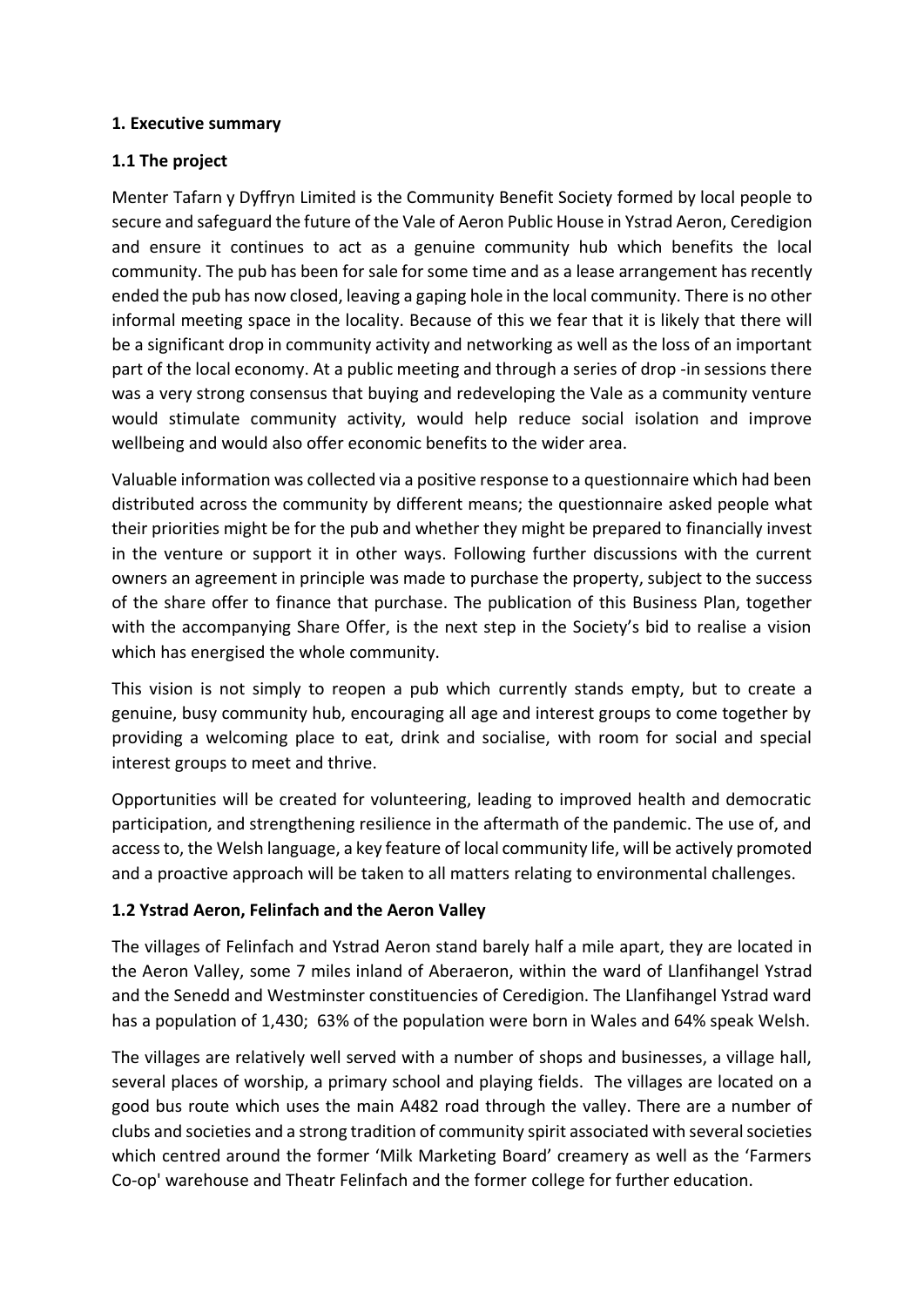With a good range of facilities and its central location, Felinfach and Ystrad Aeron are a natural centre for the surrounding villages in the area, with residents from Cilcennin, Ciliau Aeron, Cribyn, Dihewyd and Talsarn (all located within 3.5 miles) all drawn there for facilities which, unfortunately, have been lost in those individual villages.

## **1.3 Potential customer base**

The Society's primary aim is for 'Y Vale' to serve the needs of the residents of the Aeron Valley and the surrounding areas, while winning a reputation for quality and hospitality which will make it a destination for residents of Ceredigion and beyond. The pub is also well located to serve a thriving tourist market which centres mainly on Ceredigion's coastal towns and villages, amongst them Aberaeron, located only 7 miles away. Cycling and walking also continue to gain in popularity in the area.

The Vale's location at the heart of the Aeron Valley and midway between the towns of Aberaeron and Lampeter, makes it a very central location.

There is little direct competition, with no comparable village pub within 5 miles. This represents a real business opportunity to establish a popular and good quality offering in tune with modern consumer priorities.

#### **1.4 Community involvement**

In addition to the commitments made by individual members of the community and their families, letters of support have been obtained from a wide range of local societies, businesses and prominent individuals. Volunteers have offered their services in areas ranging from event organisation to redecorating and from gardening to pulling pints.

The Society intends to place an emphasis on skills development, training and work experience and to work with local agencies active in these areas to maximise opportunities for such benefits.

## **1.5 Refurbishment and reimagining**

Some work is needed to deliver the existing building in an acceptable condition. The existing bar and public rooms are characterful spaces and will be retained with little alteration, however the Society's ambition is to reimagine some parts of the premises in consultation with the local community, using the skills of a local architect to provide the following:

• The bar and dining and social areas inside the building: some improvements and modernization are envisaged, but the intention is to achieve this without losing the current feel of these spaces.

• Rear extension and alterations to ensure accessible access and improved toilet facilities etc, and possibly to relocate the existing kitchen to create better cooking facilities.

• Renovation of the 'Old Stable' space, either to create a utility room that might be used by private societies and events, or could alternatively be used to create holiday let accommodation for visitors.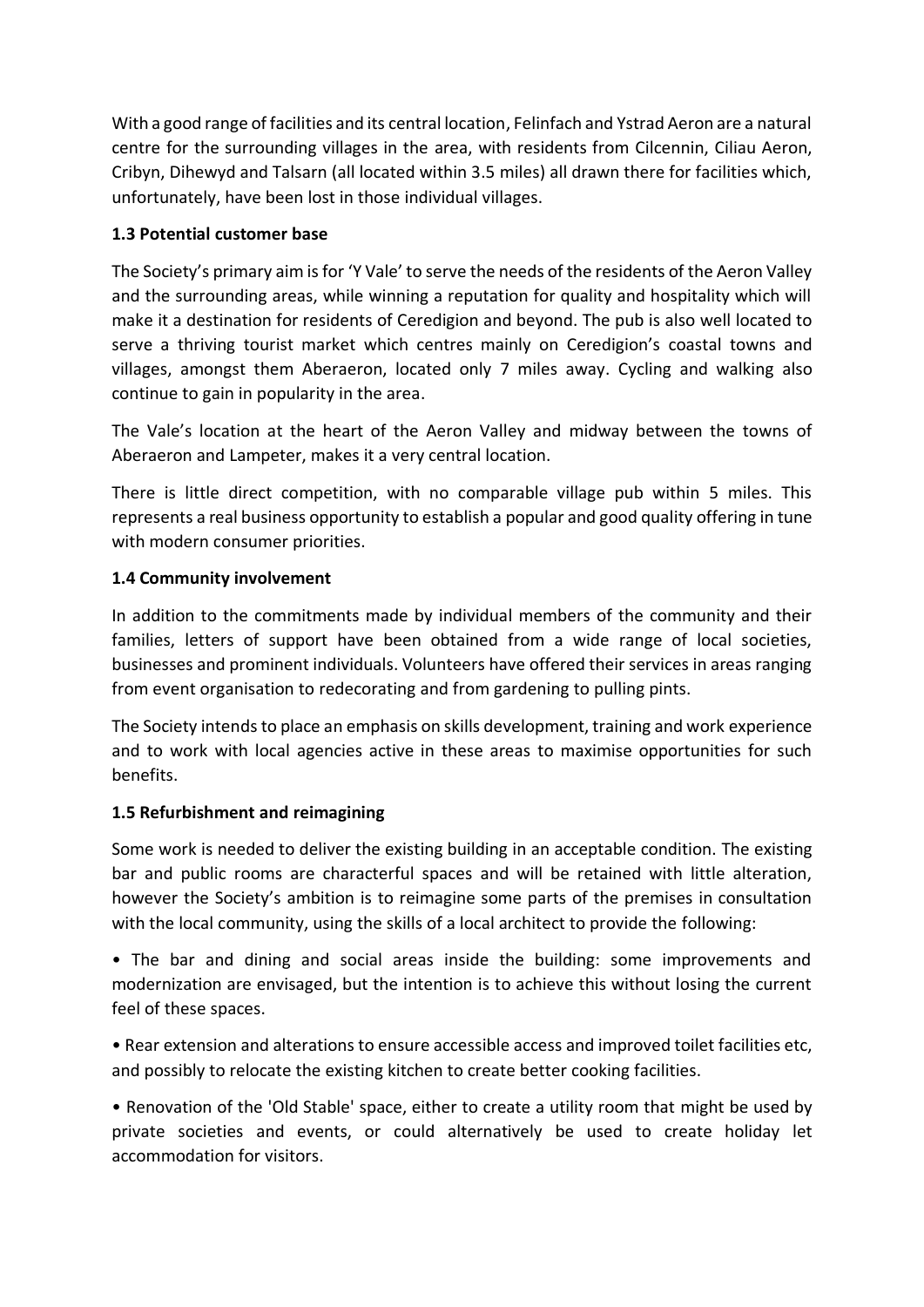• Undertake necessary improvements to existing structures, including improvements to heating and electricity systems etc.

• Improvements to the current standard of fabric insulation and other measures that will reduce the carbon footprint and ensure the sustainability of the enterprise into the future.

• Create an attractive family-friendly beer garden, with an outside kitchen and possibly a small performance space for live summer music.

• Redesigned and tarmaced parking space, with disabled space and possibly a charging point for electric cars as well as an area for parking cycles.

## **1.6 Project costs and funding**

The purchase of the building and associated costs such as legal fees and taxes will be circa £310,000. The purchase includes fixtures and fittings, but no stock. Some start-up costs are also envisaged and as such we have set a minimum target of £330,000 to be raised specifically from the Share Offer and initial fundraising efforts.

It is currently estimated that funding the development programme will cost a further £300,000 (over and above the cost of purchase).

This Business Plan forms the basis of the Share Offer by which members of the community and the wider public are now invited to participate in and support Menter Tafarn y Dyffryn.

Our current target for funding from all sources is £600,000. We know that a substantial proportion of this amount will need to be raised from grant funding and we are confident that the plan for Menter Tafarn y Dyffryn meets the criteria of a number of currently active grant programmes.

The financial plan for the business is based on income from the sale of food and drink as well as a nominal amount of income from the rental of the existing first floor flat (c£400 pcm). Turnover and profit have been modelled in detail and draw on comparisons from various sources, including industry standards, discussions with similar establishments elsewhere in Wales and historic trading figures for the business. Staffing costs will be tightly controlled while a clear trading pattern is being established.

A longer term and aspirational aspect of the project is the proposed grant-funded appointment of a Development Officer to oversee delivery of the Society's wider objective of maximising participation, skills development and volunteering; however that aspiration is not included within the Business Plan at this juncture and is an aspect of the project which would be dependent on the provision of adequate grant support.

The plan forecasts figures as follows conservative figures for the first few years of trading (net of depreciation) a loss in Yr 1 of c£12,000, turning to profit of c£2,000 in Yr 2 and c£5,000 in Yr 3.

## **1.7 Marketing**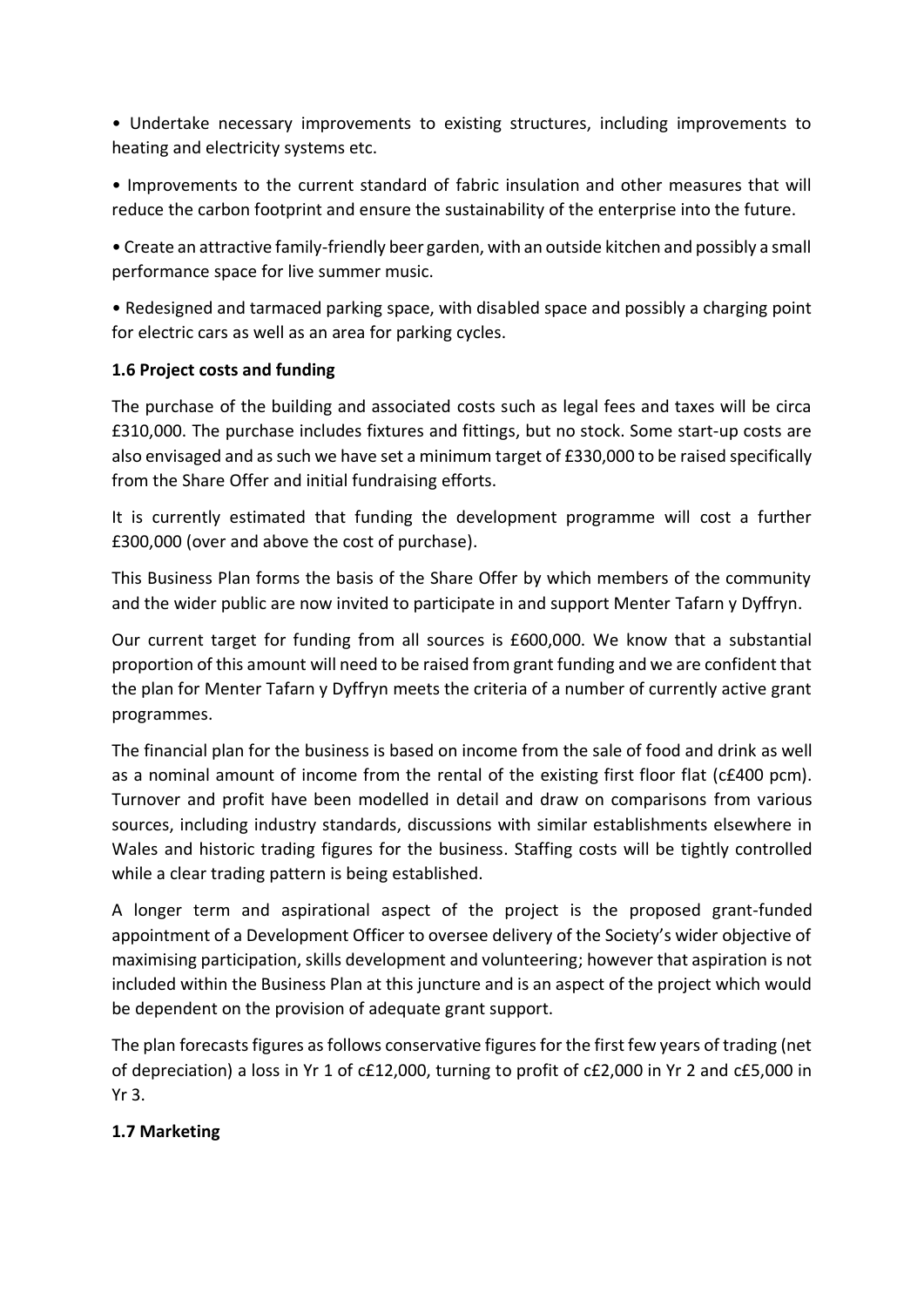From the outset, the Society will be able to take advantage of considerable professional marketing expertise from members. An extensive range of social and traditional media - both paid-for and free, direct and interactive, and aimed at specific target audiences - will be used to ensure that relevant and credible messages relating to what 'Y Vale' has to offer. Our aim will be to continually reach the attention of potential users, so as to create and retain awareness and so as to build a customer base which will generate recurring business for many years to come. Custom-designed merchandise will both raise funds and spread the Vale's message far and wide.

## **1.8 The Society itself**

The community has adopted the model of a Community Benefit Society as being that which is most in keeping with the spirit which has brought the venture into being. Model Rules have been adopted and an Initial Steering Group of thirteen is in place; in time it is envisaged that they will be supported by a number of voluntary sub-committees responsible for different areas of activity.

Membership is by purchase of minimum £200 shares and voting at General Meetings will be on a 'one-member one vote' basis.

An application has been made for HMRC Advance Assurance of the Share Offer to ensure that investments in the Society's Shares will qualify for Social Investment Tax Relief (SITR).

## **1.9 Timetable**

The Share Offer opens on 6<sup>th</sup> November 2021 and will close on 12<sup>th</sup>December 2021. Our aim is to reopen the pub in its existing form as early as we can in the Spring of 2022. Grant applications, design and planning applications will follow, prior to adoption of final plans, tendering, and appointment of contractors. It is envisaged that work on site will take place from Autumn 2022, for around six months, leading to the full Business Plan being implemented in the Summer of 2023.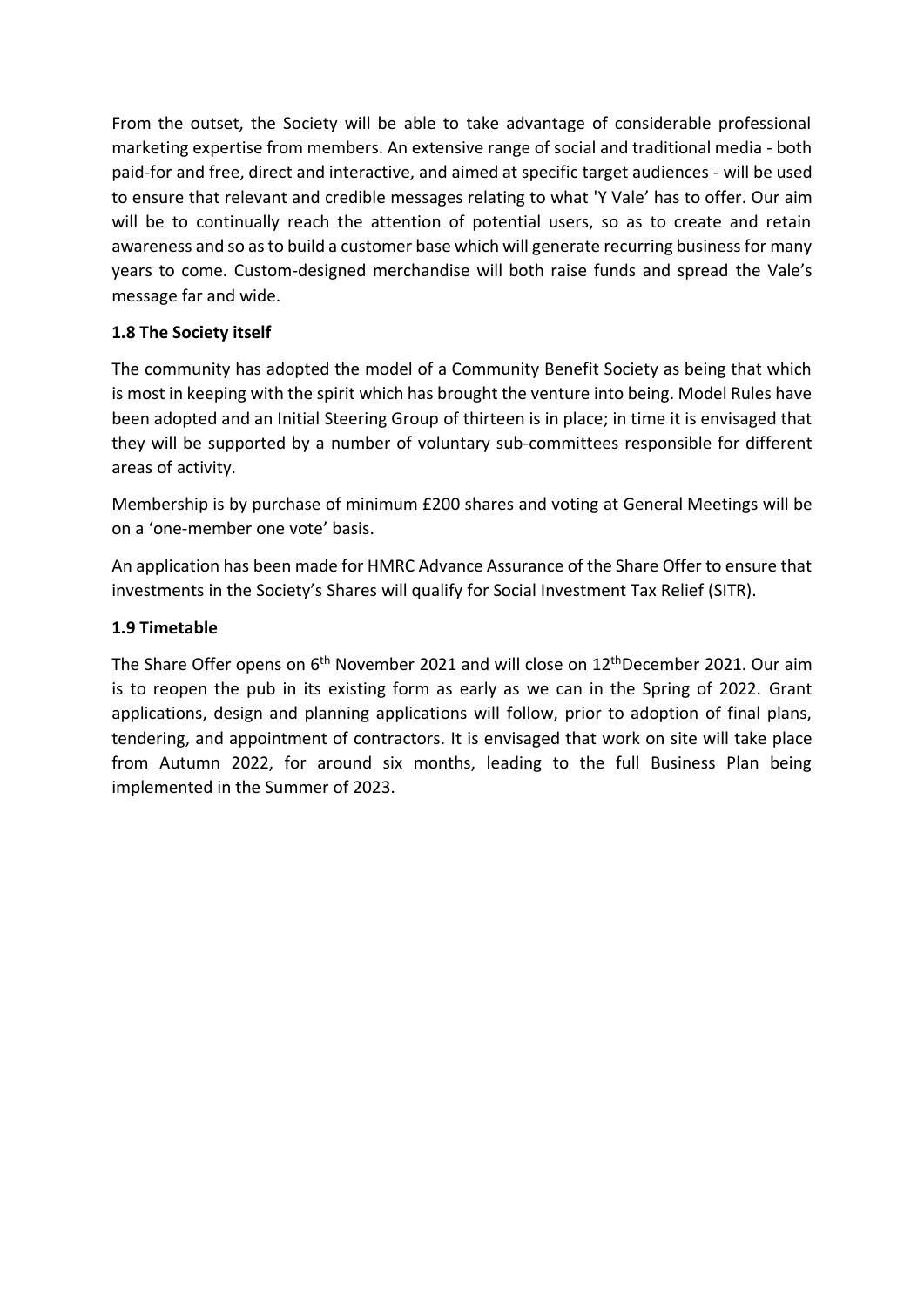## **2. Introduction**

## **2.1 Background**

Having been owned and run by Rowland and Daphne Evans for many years, the Vale of Aeron has been for sale for quite some time, and the current lease recently ended. The asking price for the property, as noted in estate agents details, was £325,000.

Concerned about the future of the pub and the fact that it might close, a small group came together during the summer of 2021 to see if a co-operative could be formed to buy the pub, and run it as a community venture. The group grew from two to four, four into eight, and eight to thirteen, and in recent months they have been exploring the possibilities of forming a co-op, drawing inspiration from other similar initiatives across Wales.

With support from the Wales Co-operative Centre, Menter Tafarn y Dyffryn was registered as a Community Benefit Society in August 2021. The Financial Conducts Authority registration number is 8698.

A local surveyor was asked for his opinion on the value of the property and, given the fact that some renovation work is required on the property, he stated that, in his opinion, the property's value is between £290,000 and £320,000.

On 25 August, representatives from various local organisations and societies came together to share ideas and discuss the potential of the Vale of Aeron as a community-owned pub. This was followed-up with a questionnaire which generated 82 responses, and a number of dropin sessions were also held in various locations across Dyffryn Aeron to share information and answer queries about the initiative.

The feedback received during these engagement activities showed that there is considerable support for the initiative within the local community. Of those who responded to the questionnaire 82% noted that they thought it was 'most important' for the Vale to remain as a pub that also acts as a local community hub and 78% noted that they were interested in buying shares.

Following the positive response, the Society made an initial offer of £280,000 to purchase the pub, on condition of meeting the financial target as set out in the share offer. That initial offer was rejected and following some negotiation a subsequent offer of £297,500 was accepted in principle. The Evans family have been supportive of the concept of community ownership since the Society first approached them earlier this year and the Society would like to thank them for their support and patience throughout the process.

## **2.2 The need for this project**

Whilst Ystrad Aeron and Felinfach are served with some good facilities there is no meeting place to bring people together to interact on an informal, social level. We believe that as a consequence that social groups and societies are more likely to cease and also that this will impact on the community's ability to arrange activities, to bring people together and to promote the formation of new community groups.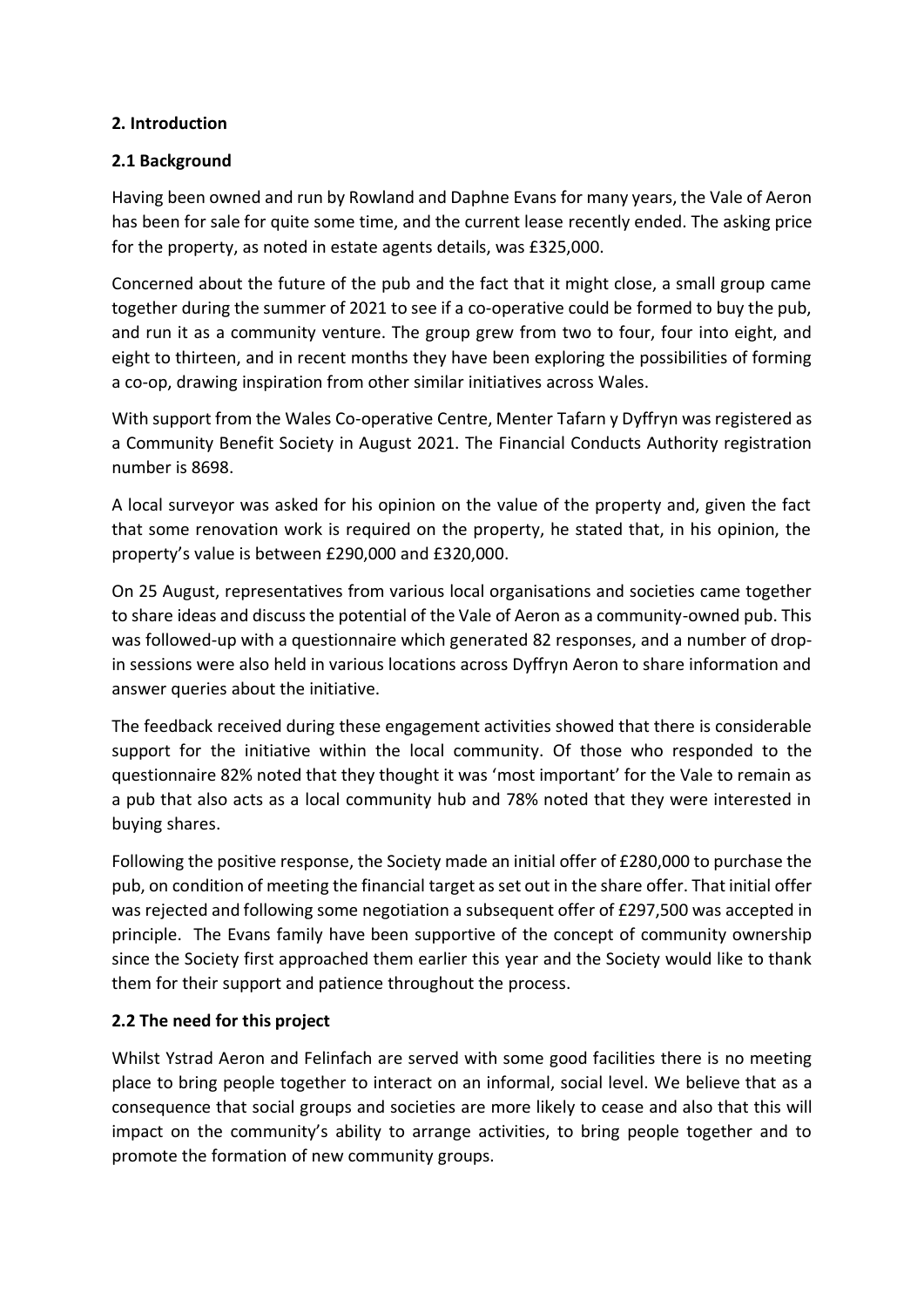Dyffryn Aeron has higher than average (Ceredigion and Wales) number of older people, many of whom live alone. This augments the need for further facilities to support members of the community, especially the most vulnerable and at risk of social isolation. The development would ensure a facility which meets the needs of the whole community and which would benefit individuals that may feel lonely and isolated at home, the retired seeking opportunities to remain active, new residents who want to meet their neighbours and carers who might have no other way of meeting people.

Community pubs have provided lifeline services and activities to support local people in need during the pandemic. Community pubs are so often more than a pub, they are uniquely rooted in community needs. This special connection with the community is what makes community pubs such valuable and unique assets – and what also gives them increased financial resilience.

A report by CAMRA (2016), 'Friends on Tap – The Role of Pubs at the Heart of the Community', refers to the positive effects of pubs on health and wellbeing and the lifeline that they can be for many community members:

*"There has been a growing recognition over the past decade that the single most important factor determining health, wellbeing and survival is the size and quality of our personal social networks. The more people you know, and the more often you see them, the better you feel and the healthier you are…* 

*Pubs allow us to mix and meet a wider range of community members, and hence interact with a greater diversity of social classes and cultures, than would otherwise be the case if our social world is confined to work and home. Being more engaged with your local community and being involved more frequently in conversations with other individuals can have substantial benefits by reducing loneliness, which in turn is likely to have significant health and wellbeing benefits. Happy people and those who are embedded in large, wellintegrated social networks are sick less often…* 

*Directly and indirectly, pubs as venues for social communities are likely to yield significant savings on health care budgets. In this context, pubs serve an important hub function, by providing a venue at which people can meet. With the exception of places of worship, few venues in the contemporary world provide an open environment for meeting new people, especially for older age groups. For incomers to a neighbourhood and those whose turn of life has left them socially isolated, becoming a 'regular' at a community pub can become a gateway for meeting new friends – and, through this, a lifeline."* 

It is more important than ever to invest in community facilities to assist and support people with their recovery from the pandemic. Community hubs will play a critical role in supporting our long, slow recovery; the value that comes from providing a place that local residents feel they collectively 'own' is immeasurable and provides a springboard for wider engagement. It is generally accepted that community hubs lead to thriving networks of volunteers, improved health and wellbeing, increased democratic engagement, and communities with the resilience to cope with the current emergency, and those who may follow in the future.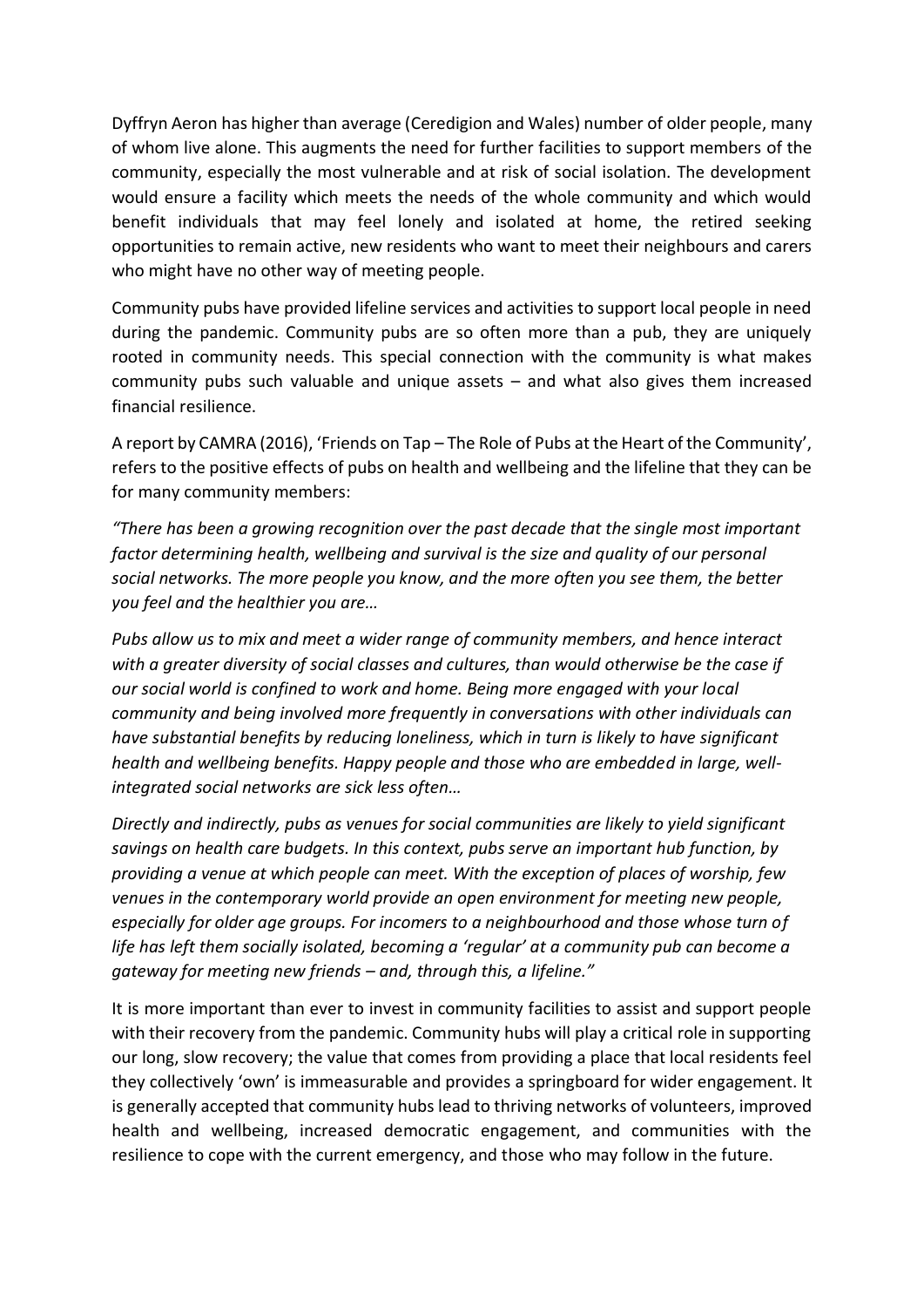## **2.3 Wider context**

By adopting this community project, Menter Tafarn y Dyffryn is responding to national legislation and local priorities on sustainability and well-being.

The Well-being of Future Generations (Wales) Act 2015 aims to improve the economic, social, environmental and cultural well-being of the people of Wales. The Act highlights seven wellbeing goals and five ways of working in order to give public bodies a statutory framework to ensure that all decisions are made collaboratively and inclusively, having regard to the longterm needs of the community. The purpose of the Act is to ensure that public bodies not only meet the existing needs of their communities but also that the decisions of today do not harm future generations. The aim is to make a real difference to the lives of residents.

The Social Services and Well-being (Wales) Act 2014 vision is to maximise people's independence, connect people with their communities and reduce or postpone people's dependency on intervention by social care and health services. It emphasises that local authorities need to be innovative in their approach to preventative services, making best use of resources, achieving value for money, and pro-actively engaging with communities, the third sector, social enterprises and other providers to meet identified needs within communities, and to promote people's health and wellbeing so as to delay or prevent the need for statutory care.

The Menter Tafarn y Dyffryn project fits well with the objectives of the above Acts. Furthermore, throughout this project Menter Tafarn y Dyffryn will adopt the spirit of the national legislation on sustainability and alongside Ceredigion County Council to fulfil our mutual aims as set out in the Ceredigion Local Well-being Plan.

## **2.4 Document status**

This high-level business plan presents our vision for Menter Tafarn y Dyffryn and outlines how we intend to develop and run the venture, ensuring its future viability and that it achieves our social mission. The business plan will also support our grant applications (Appendix 1 outlines some of the grant funds for which we may be eligible) which will be developed in partnership with a consultant appointed by (and paid for) by the Cynnal Y Cardi LEADER project, which has received funding through the Wales Rural Development Programme 2014-2020 (RDP), which is funded by the European Agricultural Fund for Rural Development and the Welsh Government

This document has been developed by the Menter Tafarn y Dyffryn Steering Group and subgroups.

External review and advice has been provided by the following:

- Wales Cooperative Centre
- Cynnal y Cardi (Ceredigion County Council)

The business plan was formally adopted by the Menter Tafarn y Dyffryn Steering Group on  $20<sup>th</sup>$  October 2021. We recognise that this business plan will evolve, and we will develop a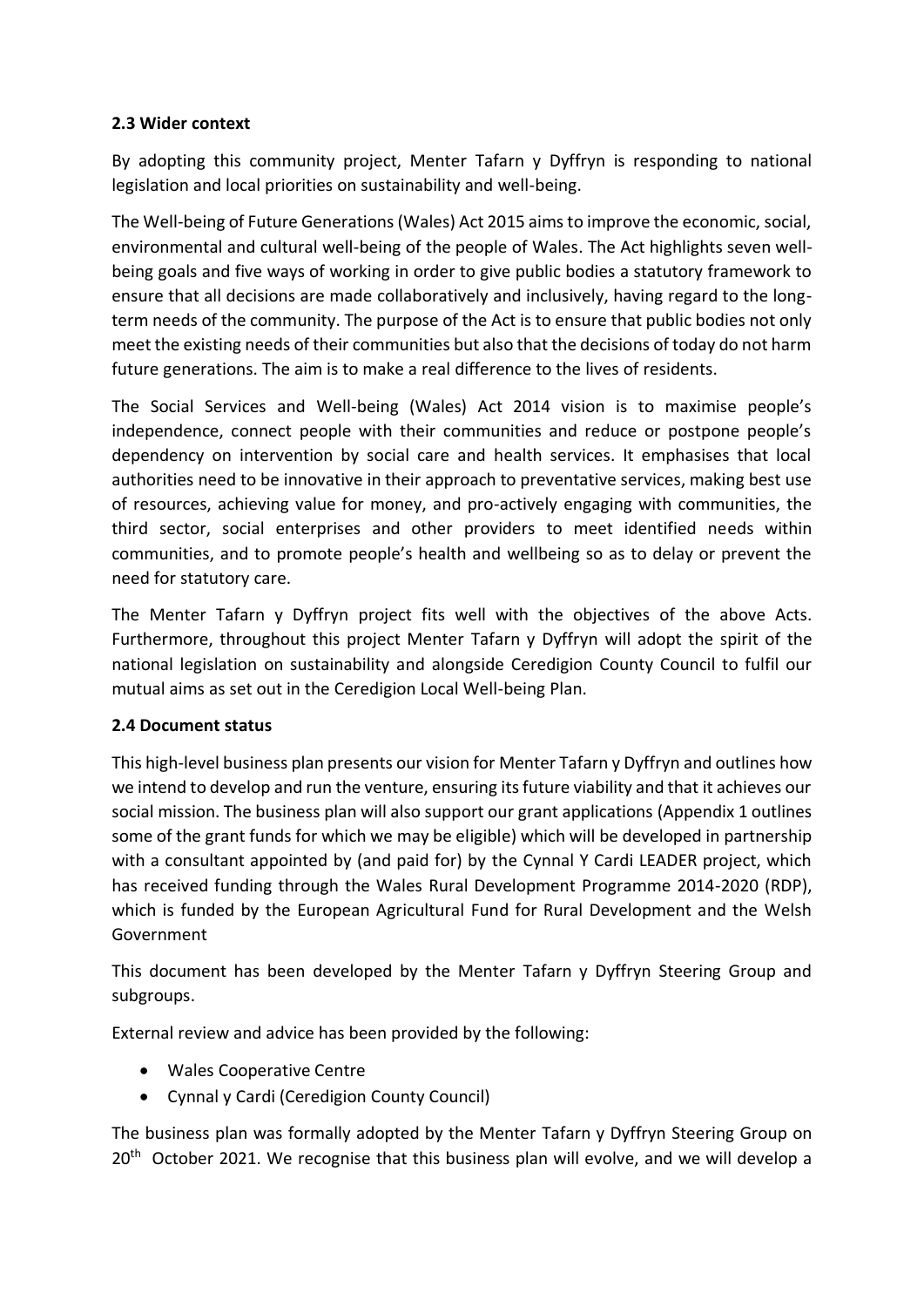more detailed plan once architectural plans and cost estimates have been developed and finalised for the building.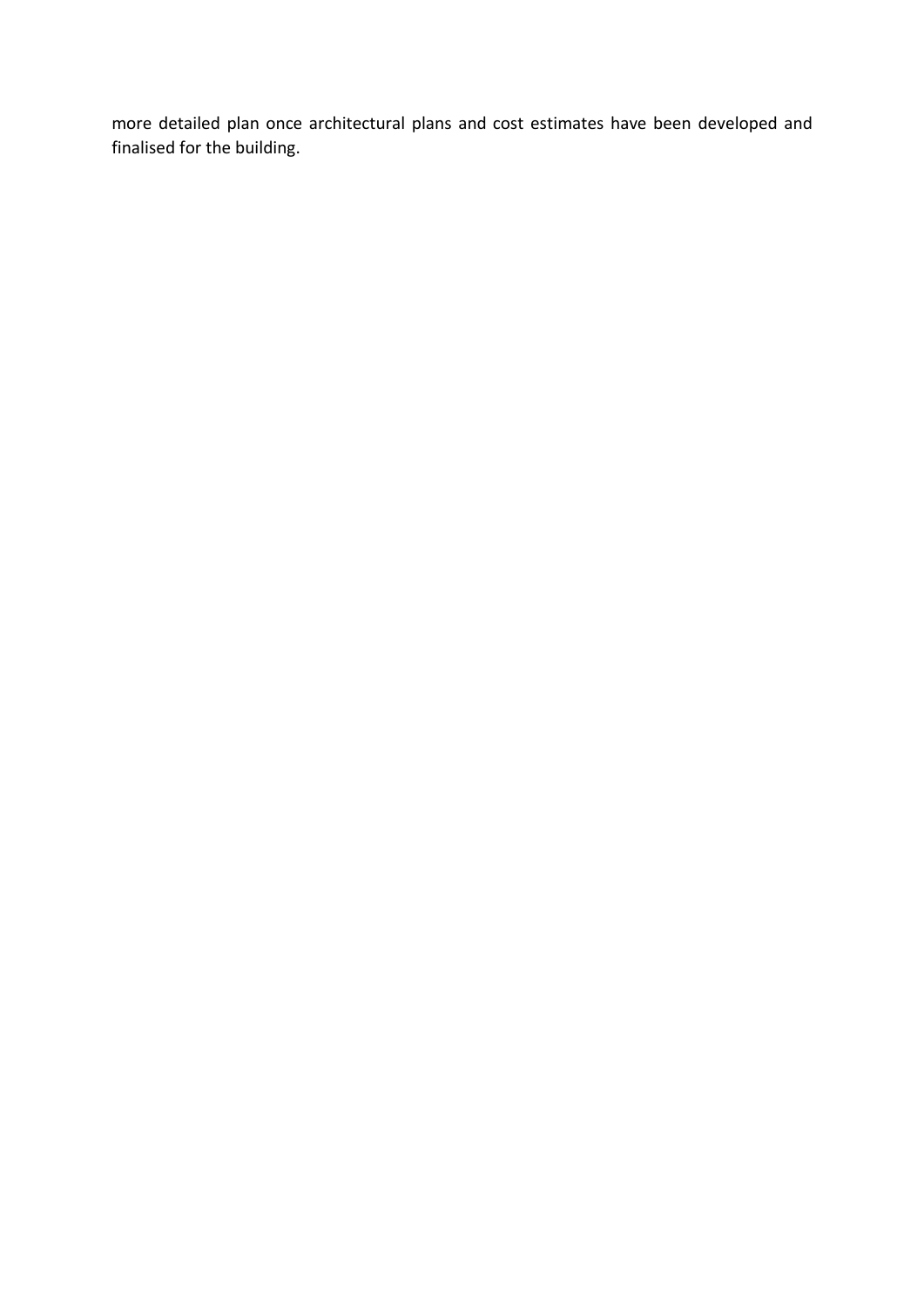## **3. About Ystrad Aeron, Felinfach and Dyffryn Aeron**

## **3.1 General demographic information**

## **3.1.1 The population**

Ystrad Aeron and Felinfach are neighbouring villages within the ward of Llanfihangel Ystrad. Dyffryn Aeron (the Aeron Valley) is made up of the Llanfihangel Ward and nearby wards of Aberaeron, Henfynyw, Ciliau Aeron, Dyffryn Arth, Nantcwnlle and Llangeitho.

The ward has a population of 1430, living in 621 households. The percentage of those born in Wales was 63% and 64% could speak Welsh.

Within the wider community of Dyffryn Aeron, the population is noted as being 7,623, living in 3,412 households. The percentage of those born in Wales was 58% and 57% could speak Welsh. This compares to 19% across Wales.

The 2001 to 2011 census figures for age profiling recorded a significant drop of -5% in those of the ages of 25-59 (compared to -2% Wales wide), and an increase of +7% in those aged over 60 (compared to +2% Wales wide). This supports broader anecdotal evidence of migration of those of working ages and immigration of those of retirements age. Figures from 2017 noted 23% of those of working age as retired, whereas the Wales average was 16%.

A high percentage of the local population work in agriculture (10%, compared to the Wales average 2%), with 7% in manufacturing (Wales 11%) - many of those working in the local factories such as Sensient and Volac International, both large local employers, based on the site of the former Milk Marketing Board creamery.

The locality has a very high proportion of those who are self-employed – at 19%, against the 9% Wales average – many of whom work in agriculture or construction. The figure of 2% unemployed is relatively low (4% Wales).

Average median gross weekly earning in 2020 was £451.50 with the Wales average being £537.80. Average house price in Wales £178,907 (January 2021) whilst in Ceredigion the average price is £200,147 (up 8.5% in the year from January 2020). This makes Ceredigion the county with the lowest average median gross weekly earnings in Wales, but the  $6<sup>th</sup>$  most expensive unitary authority to buy a house.

According to the Welsh Index of Multiple Deprivation, the area of Llanfihangel Ystrad is within the top 10% (ranked 51 out of 1,909) of areas within Wales with the worst access to services. This is despite the fact that locally Felinfach is seen as one of the villages with the best access to day to day services.

According to the 2011 Census, the number of 3+ year olds who could speak Welsh within the ward was 81%. This compares to 65% in Ceredigion and 19% in Wales.

*Note: statistics are compiled from a number of sources, including The National Survey for Wales, the Office for National Statistics and the Gweithgor Dyffryn Aeron 'Pweru'r Dyffryn' Report (2017).*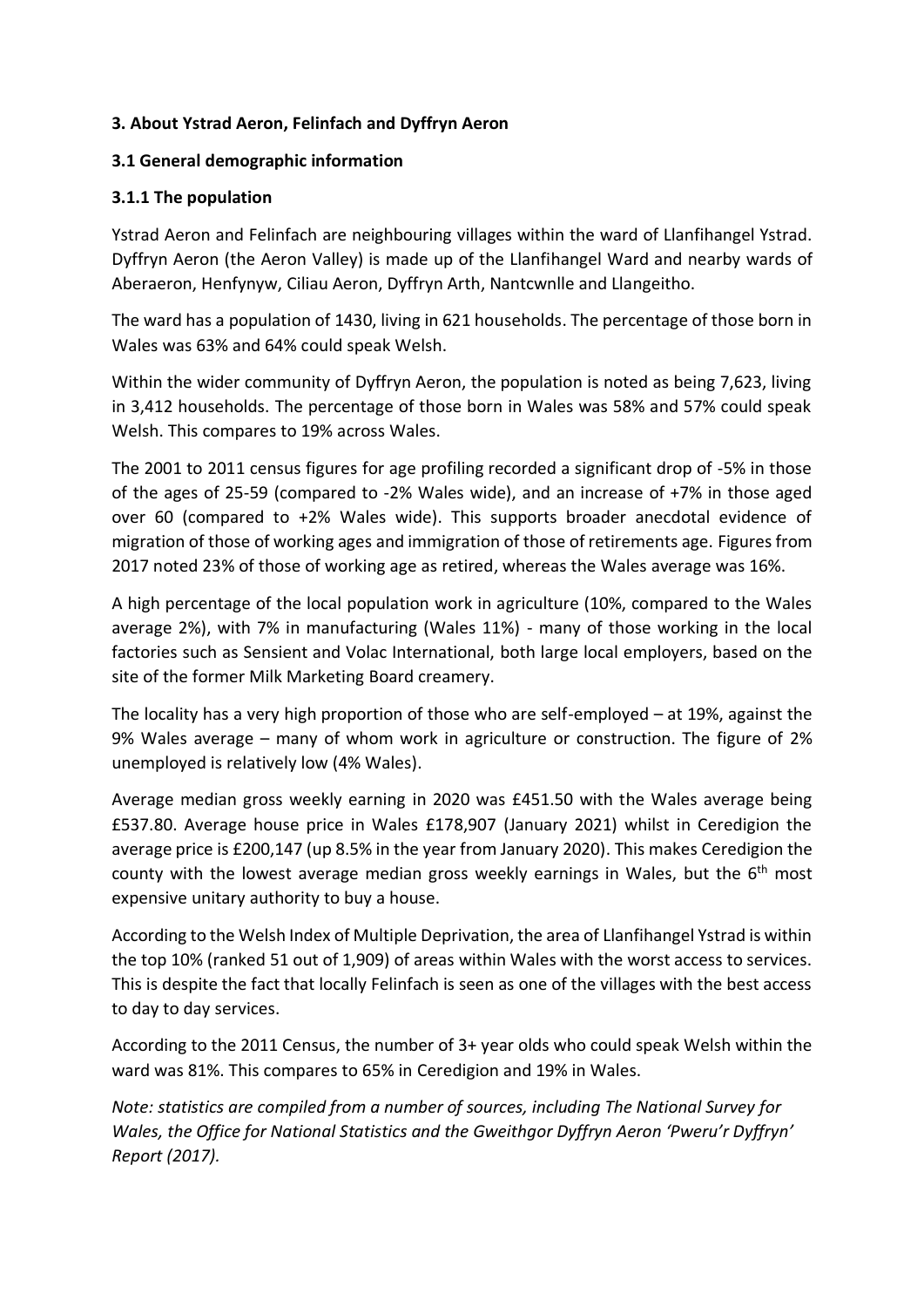## **3.1.2 Facilities and assets**

There are some good existing facilities in Ystrad Aeron and Felinfach:

• Ysgol Felinfach School – a relatively small space used only for some school-based events and only very occasionally by other societies.

• Felinfach Playing Fields – small park area, seniors playing field and changing rooms.

• Eglwys Llanfinhagel Ystrad Church – the Church is impractical as a meeting space, although it has a small vestry (with no parking).

• Capel Ty'n y Gwndwn – nonconformist chapel with a small vestry, it is located half a mile from the village. The chapel is impractical as a meeting space.

• Neuadd Goffa Felinfach Memorial Hall – unlicensed village hall located in between Felinfach and Ystrad Aeron, providing a large space for concerts/functions and a smaller meeting room. It is used on a regular basis by, amongst others, the local YFC and Merched y Wawr groups.

• Theatr Felinfach – a is a small regional theatre located about a mile outside the village of Ystrad Aeron. Built in 1972 (by converting a former agricultural workshop) the Ceredigion County Council owned and operated theatre has staged performances by drama, music and dance groups from across Britain but is best known for the innumerable community productions and functions which it stages. It serves the wider county of Ceredigion and especially the rural, Welsh speaking communities. The Theatr is a licenced venue although in reality it is only on occasion that the 'pop-up' bar is utilised.

There is also a village post office/shop as well as a petrol station/garage and convenience store and a farmers' co-operative warehouse; however, currently there are no cafes, restaurants or take-aways, although there is a former pub which has been open from time to time, as a take-away chip shop and occasionally as a restaurant.

Public transport is generally good, with regular daytime services almost every hour from 7.30am to 7.30pm, linking to Aberaeron and Aberystwyth on the coast and to Lampeter and Carmarthen inland to the south; however there no services outside those times and fewer services at weekends.

#### **3.1.3 Existing community groups**

As there are good community meeting spaces and facilities there are a good number of clubs and societies which bring the community together. Those existing groups include the Merched y Wawr, Adran yr Urdd, Football Club, Young Farmers Club and, until recently, the Vale's own Pool and Darts Teams. There is evidence to suggest that there would be strong support for even further groups, especially in the areas of history, Welsh language lessons, poetry and literature groups and basic training and support in IT use for the older generation.

Opportunities for young people to socialise and to participate in the area is limited with young people being drawn to Aberaeron or Lampeter or even further afield to Aberystwyth (20 miles away) for their socialising, however the lack of public transport in the area means that young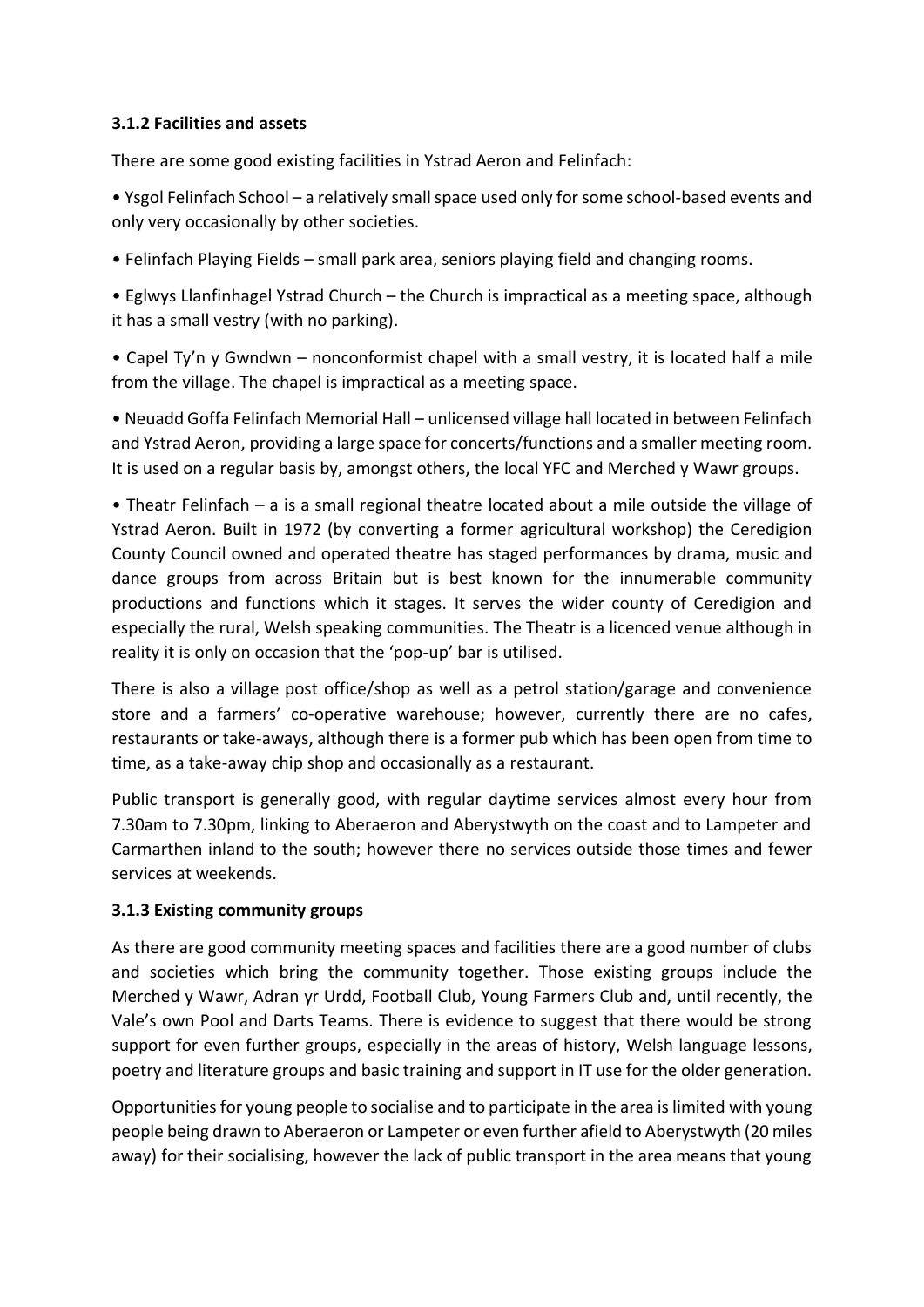people cannot get there and back independently, increasing the risk of isolation and loneliness for this age group.

## **3.2 Our history and heritage**

'Aeron', translated into English means 'berries' suggesting the fruitfulness of the Aeron valley; however, despite its picturesque serenity the valley and river are named after the Celtic Goddess of War.

With a rich tradition of dairy farms Felinfach was, through the second half of the twentieth century, home to a large creamery which was an important employer locally. Many farm names include the Welsh word for 'white' or 'milk' (such as Llaethliw – which literally translates as 'the colour of milk'). It may well have been these names inspired Dylan Thomas (who, having lived at nearby Talsarn for a while, knew the area and its pubs very well) to call his most famous play 'Under Milk Wood'? He also named his daughter Aeronwy.

The valley is renowned for its numerous small mansions; these include the National Trust owned Llanerchaeron House with its farm and outbuildings being a model of self-sufficiency in terms of produce, from stock and fish through to cereals and the production of dairy produce and brewing of beer. Self-sufficiency and independence is something of a local trait, with the area being set within the Y Smotyn Du (The Black Spot), a region of Ceredigion infamous for its staunch Unitarianism and Religious Nonconformity.

There is a very fine tradition of co-operative working and of nurturing community projects within this community, stretching back to the 1920's and 1930's when there was a significant amount of activity involve with ventures such as the construction of village Memorial Halls and the formation of the local Farmer's Co-operative (a branch of which is still located within the village today).

In the 1970's the Local Authority redeveloped a workshop building (originally built to service agricultural machinery for the war effort) into what became Theatr Felinfach. Land adjacent was gifted by a local farmer, Mr Simon Davies, Greengrove for the development of a College of Further Education (to concentrate on agriculture and rural skills); before that in the 1950's he had gifted 18 acres of land to the Milk Marketing Board who erected a state of the art creamery within the valley.

Cwmni Cydweithredol Troed-y-rhiw is a locally based co-operative company, created in 2005, which offers support to the creation of Welsh language theatre and drama, concentrating its efforts on supporting local communities by partnering with them and supporting them through the creative process.

The much loved and respected Theatr Felinfach is a venue which has stages performances by professional drama, music and dance groups from across Europe, but is best known for the innumerable community productions which it stages, including its famous annual and very unique Welsh language pantomimes. It serves the wider county of Ceredigion and especially the rural, Welsh speaking communities. This is the very same community and culture that 'Y Vale' has welcomed for generations and which, through this project, we hope to continue to welcome and engender for generations to come.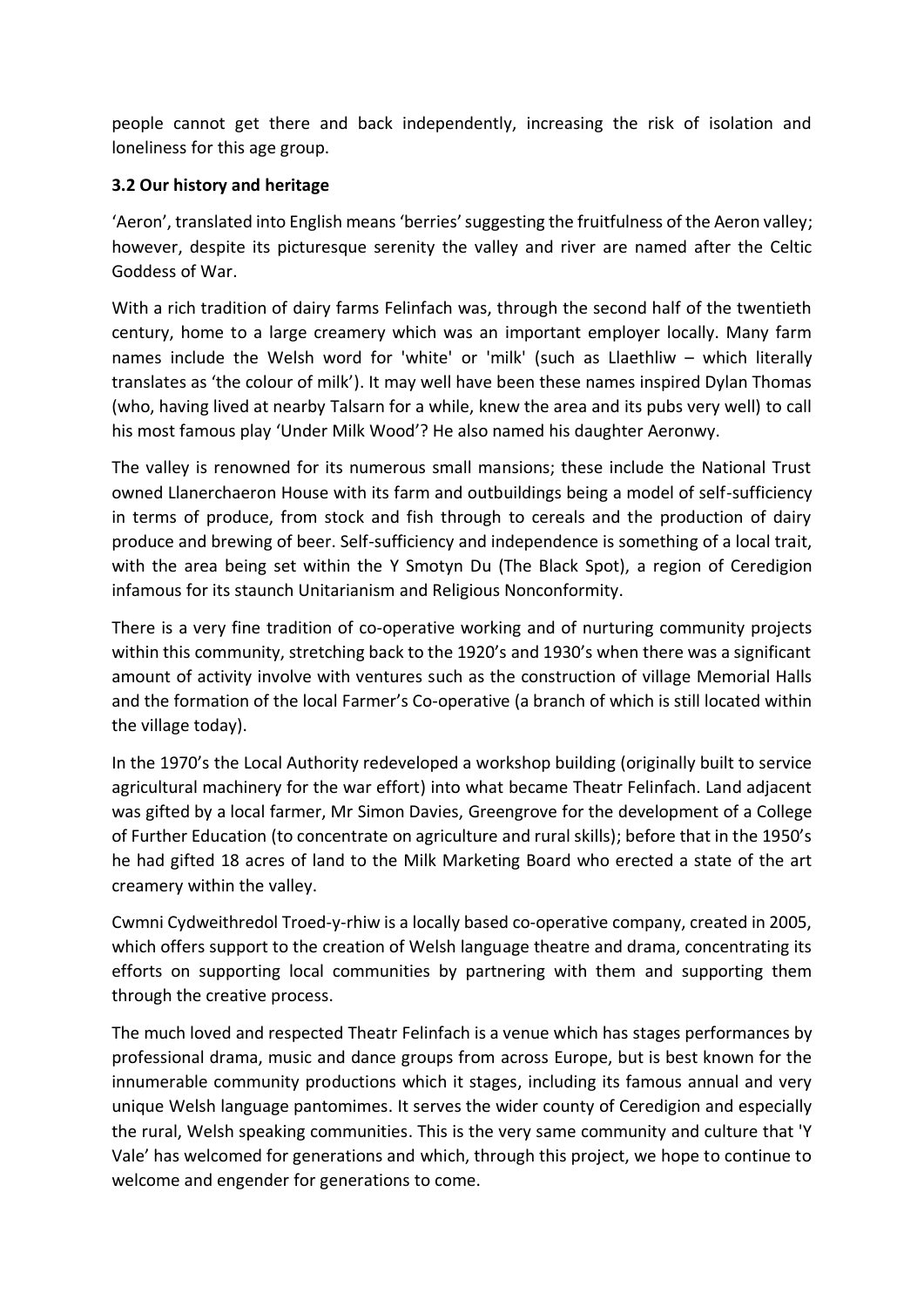## **3.3 Potential customer base**

The main all-year customer base for 'Y Vale' will be the local residents of Ystrad Aeron and Felinfach and the Aeron Valley. The aim is to create a community facility that will encourage local use, and the service offer within the building will reflect that.

Theatr Felinfach, located half a mile down the Valley, is the spiritual home of many local and county-wide societies; these include the Ceredigion Young Farmers Federation who (prepandemic) use the Theatr campus for monthly meetings and several annual competitions. 'Y Vale' is used to welcoming committee-goers and competitors from the YFC as well as theatregoers and performers keen for an after-performance social drink.

Likewise, 'Y Vale' is the social home of the local football club, Felinfach AFC. The 'Milkmen' have two senior sides who play in the South Ceredigion League and also have a successful senior ladies side as well as a thriving juniors section include U6, U8, U10, U12, U14 & U16 teams.

There is also a much broader visitor market that we can tap into during certain parts of the year. Dyffryn Aeron is well located to serve a tourist market which centres mainly on Ceredigion's coastal towns and villages, amongst them Aberaeron, located only 7 miles away.

Cycling and walking are gaining in popularity in the area. Felinfach and Ystrad Aeron's location within the beautiful Aeron Valley, midway between the towns of Aberaeron and Lampeter ensures these villages are a natural base.

It is worth noting that there are several small Camping and Caravan Sites in the locality (none of which offer their own 'clubhouse' facilities). These include the small family run 'Hafod Brynog' site (of 30 pitches) which is within a 200m walk of the Vale, which has over the years been a popular dining venue and watering hole for campers and caravaners.

## **3.4 The competition**

There is little direct competition, with no comparable village pub within 5 miles, although the nearby Brynog Arms (currently closed, last open approximately 3 years ago) remains vacant. This represents a real business opportunity to establish a high-quality but popular offering which is in tune with modern consumer priorities.

Existing local facilities:

To the North and Northwest:

• Tyglyn Aeron (3 miles) – a Country Hotel with a large function room for up to 200 guests and a smaller bar area. Predominantly a wedding venue and location for larger functions. Currently for sale.

• Llanerchaeron National Trust (5 miles) – historic house with a popular cafe.

• Aberaeron (7 miles) – numerous pubs and restaurants, serving the local community and visitors.

• Rhos yr Hafod, Cross Inn (7 miles) – traditional pub, no food.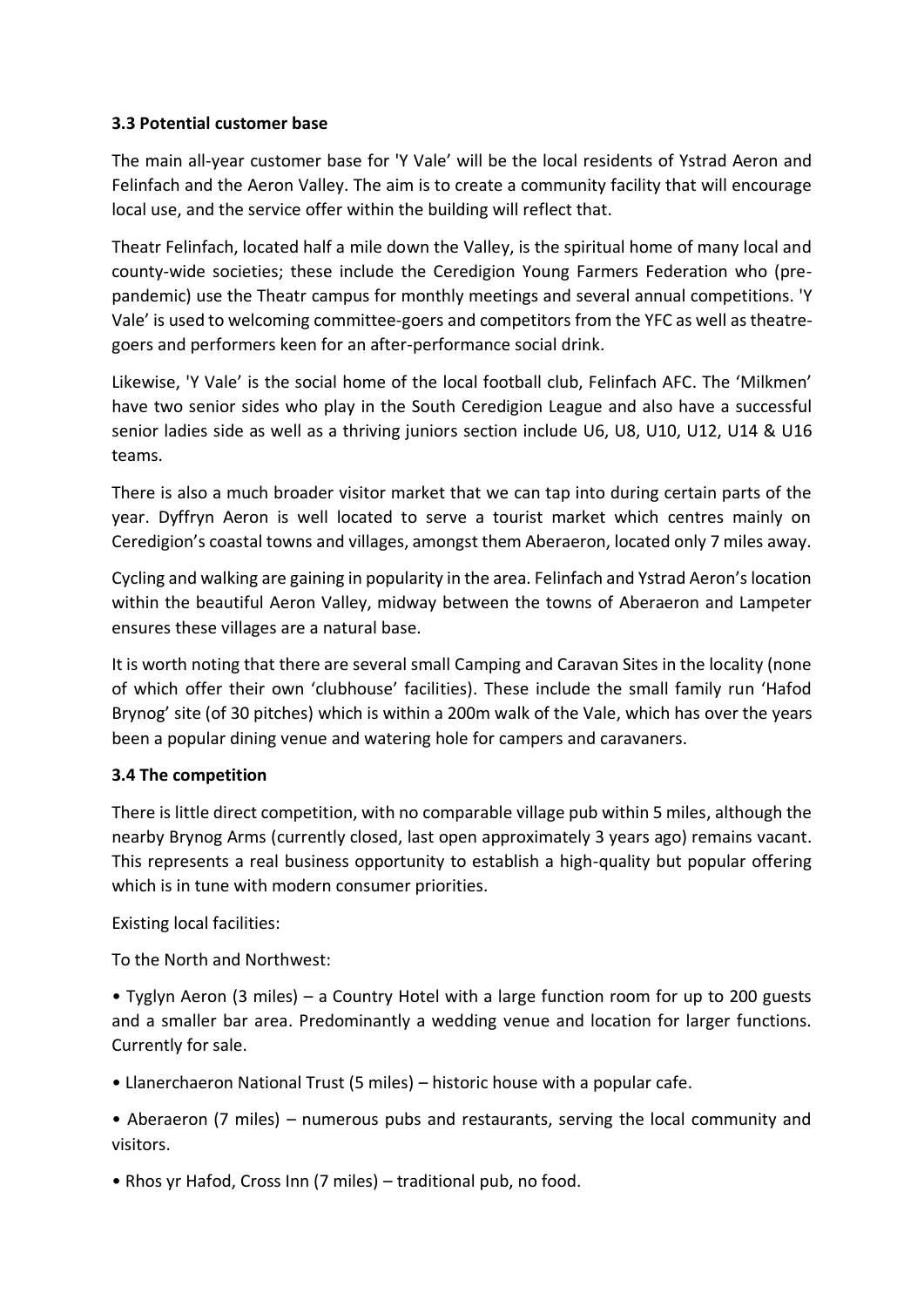- The Hungry Ram, Bethania (10 miles) restaurant.
- To the East:
- The Three Horseshoes, Llangeitho (7.5 miles) traditional village pub with simple food.

To the South:

- Lampeter (6 miles) numerous pubs and restaurants, serving the local and a small student community
- The Grannell, Llanwnnen (6.5 miles) traditional village pub with food

To the West:

- The Gilfach, Mydroilyn (5 miles) traditional pub, currently no food.
- Cefn Hafod, Gorsgoch (7.5 miles) traditional pub with food.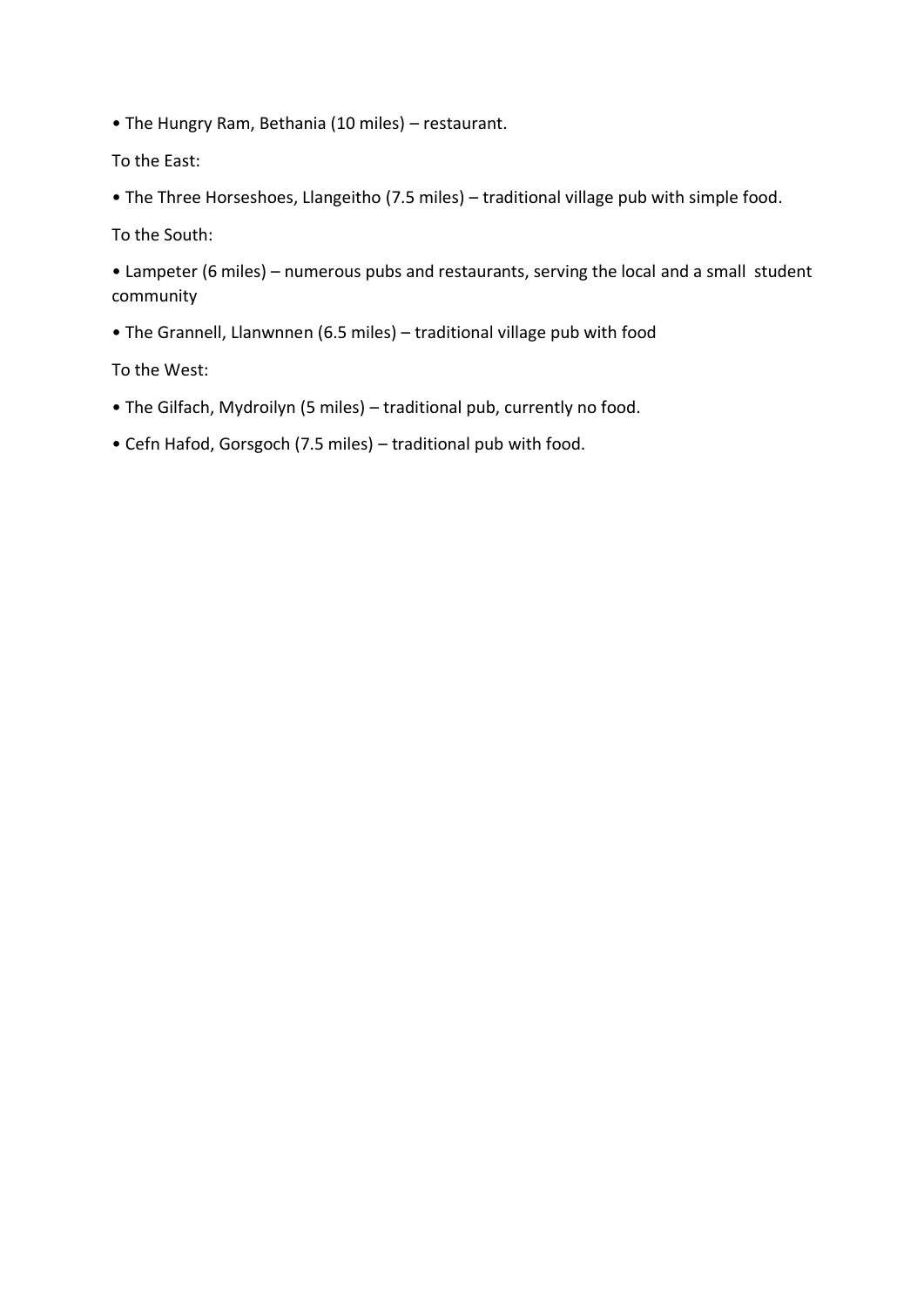## **4. Community involvement and partnership working**

## **4.1 Community and stakeholder engagement**

## **4.1.1 Meetings and engagement sessions**

An initial public meeting was arranged for 25<sup>th</sup> August 2021 to gain people's views about the idea of purchasing and running 'Y Vale' as a community venture. Due to concerns with the ongoing pandemic, rather than calling an initial public meeting, where it would have been impossible to control the number of people who may turn out, it was decided to invite local clubs and societies to send a representative. 35 societies from around Dyffryn Aeron were invited and there was an overwhelming turnout, with representatives from 30 of those societies joining the meeting. We discussed co-operatives and what 'Y Vale' meant to those present and their societies, and outlined how this type of scheme might work. The general consensus was that people were in support of this proposal and were keen to proceed with the idea.

Again, in order to avoid large congregation, but to ensure that the whole community had access to information, a 'drop-in' open day was arranged for the 25<sup>th</sup> September 2021, where a roadshow was taken to a different location at each of the main villages which surround the Vale. The purpose was to update people on the process of purchasing the building, to outline the ongoing process and timescale and to glean ideas and listen to suggestions. Again, there was overwhelming support for the proposals in principle with each of the 40 or so who joined the roadshow interested in buying shares and many offering to support the venture on a voluntary/practical level.

## **4.1.2 Community questionnaire**

On 25th August, we launched a questionnaire to gather people's ideas and suggestions. A total of 82 responded. The key findings include:

- There was very strong support for the idea, with 82% of respondents classing the community purchase of the Vale as 'most important'
- 44% said they would use the facilities 'at least once a week' and a further 32% said they would use the facilities 'at least once a month'.

● The most popular additional services and facilities included: selling local produce, live music, family friendly beer garden, daytime tea and coffee.

- The most popular additional ideas offered included: outdoor performance space, community facilities and pop-up dining facilities.
- Over 78% of respondents noted that they would be interested in buying shares.

A copy of the full report can be made available on request.

## **4.1.3 Stakeholder and partner engagement**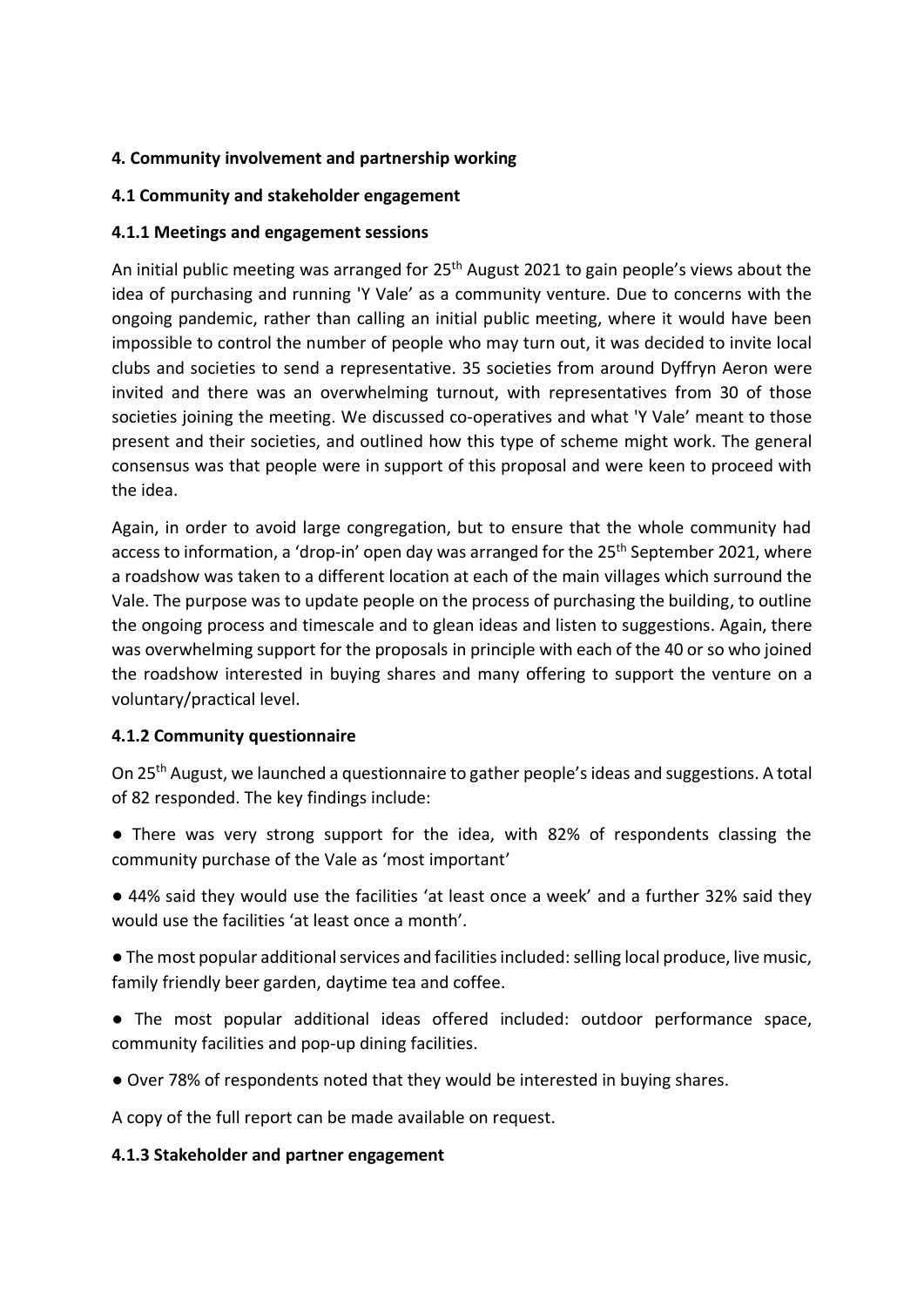Discussions have been held with some key stakeholders and partners, who are in full support of this development. These include:

- Statutory organisations
- Third sector organisations
- Local primary schools
- Local societies and community groups
- Local businesses
- Elected Members

Examples of some support letters are available to view in the Appendices.

#### **4.2 Getting a wider range of people involved and partnership working**

There is much community support for this project and we have support from the wider area from stakeholders, societies and businesses. (See examples of support letters in the Appendices.)

There will be a range of opportunities to volunteer and be part of this project at every stage. Maintaining our social mission, our responsibility to the shareholders and wider community is an important factor governing the success of this project.

Through our initial community engagement a number have noted they would be interested in volunteering - to develop the building and to help run the venture. We intend to provide volunteering opportunities at every stage, examples of volunteering opportunities include the following:

- Project development stage steering group and sub-groups, clearing site, painting, decorating, gardening and landscaping, interior design, menu design
- Running the business helping in the kitchen and behind the bar, serving, cleaning, general maintenance

● Promotion of social activity - arranging community events and activities of all kinds to increase participation, opportunities for socialising and to get more people involved

We also recognise that the project will create many job opportunities and are eager to maximise the social and economic benefits of this project.

We will also work with local partners to maximise the benefits of this project for all and to ensure that we reach a wider range of people. We already have support from a number of organisations and will seek to open discussions with various other partners:

## **Ceredigion Association of Voluntary Organsiations (CAVO)**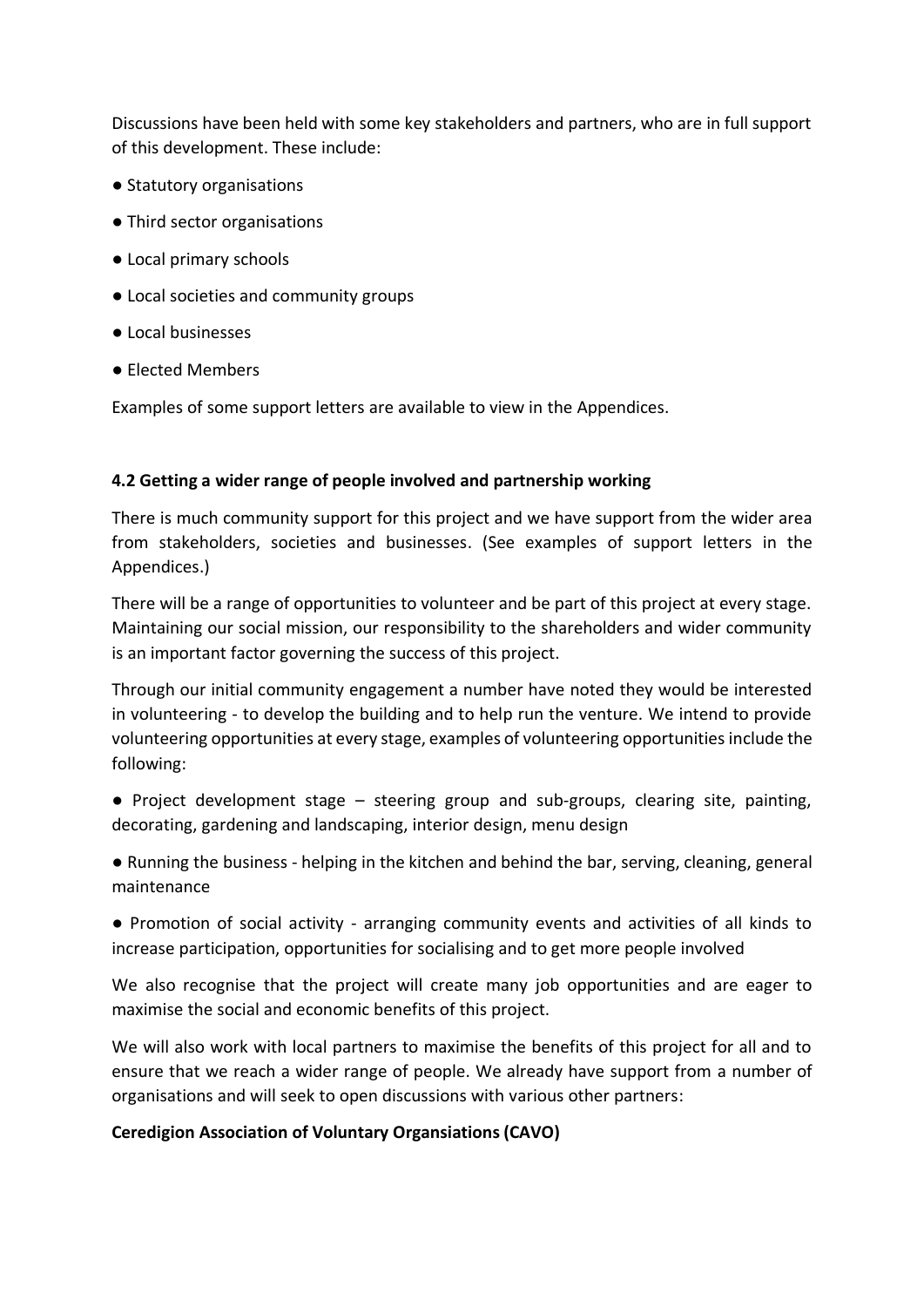We will work with the association to ensure appropriate training for our volunteers and to promote volunteering opportunities to the wider community.

## **Hyfforddiant Ceredigion (Ceredigion Council) and Coleg Ceredigion**

We will work with both Hyfforddiant Ceredigion and Coleg Ceredigion who will liaise with DWP, Working Wales, training and education providers on our behalf to promote opportunities for skills development, training and work experience.

## **Theatr Felinfach**

Initial discussions have taken place with Theatr Felinfach with respect the potential of forming a partnership whereby the Vale would be able to provide alternative/additional venue for music and comedy events (possibly as part of a joint festival) and we would also seek to work on potential catering/bar sales opportunities.

#### **Ceredigion Library Service**

Interest has been shown in using the Vale as a library collection point, ensuring that the service reaches a wider audience and is more accessible.

#### **Aberaeron Food Bank**

We will work with the food bank to reduce food waste and to help people in need.

#### **Felinfach, Ciliau Parc and Dihewyd Schools**

We will work with the local primary schools and the parent teachers association to ensure that local children are involved in the development of the Vale. This could include a presentation to the school children about the development and their input into the development of a children's menu, a suitable space and proposed activities for children and families.

## **Cered (Welsh Language initiative for Ceredigion)**

We will work with Cered at every opportunity to support our joint goals to:

- raise awareness generally of the value of the Welsh language
- raise the confidence and the proficiency of Welsh speakers
- facilitate opportunities to use the Welsh language and promote the use of the language
- promote the status of the Welsh language
- provide information, advice and guidance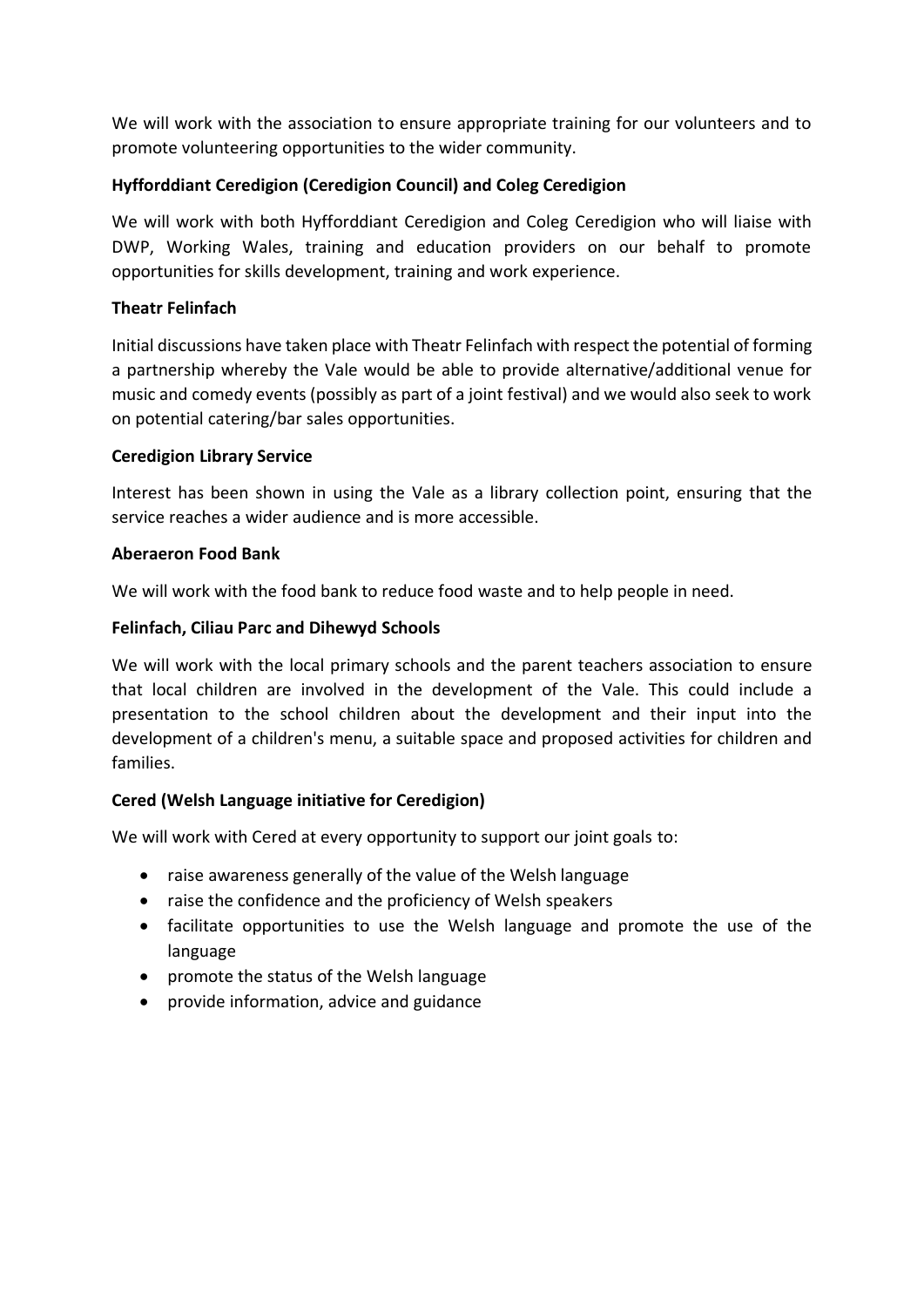## **5. Refurbishment and remodelling**

#### **5.1 Current Condition**

A building condition survey was completed in September 2021 which identified that whilst the building is in reasonable condition that considerable work was needed to safeguard and refurbish the current building.

#### **5.2 Developing and remodelling to meet needs**

Based on what the community and stakeholders have already told us, we wish to develop the following facilities at the Vale:

● Maintain as a traditional local Welsh pub.

● Provision of quality Welsh food and drinks during the daytime and evening – using local produce.

● The potential of a multi-purpose and accessible room as an overflow space for the restaurant and for use with small functions, celebrations, community activity, meetings and courses. It should be made clear that it is clearly not the intention that this space should 'compete' with local halls, but rather offer facilities which cannot be provided in those existing community spaces.

- A range of community activities for all ages.
- Appropriate storage and office space for staff.
- Accessible access and additional toilet facilities.
- Family friendly areas.

● A welcoming and usable garden space, including the potential of an external performance space.

To do this, we recognise that the current building is not fit for purpose and will require extensive upgrade, development works and possible remodelling. We intend to explore our options with a local architect. We will ensure that we adopt ethical procurement practices for any works we commission.

#### **5.3 Covid-19 restrictions**

The development and remodelling of the Vale will consider the implications of Covid-19 and its potential impact on the running of the business. We will ensure that the outside space is developed to maximise its usability. It could include facilities such as:

- an outside kitchen pizza oven, barbecue
- an outside portable bar area

• attractive and spaced-out seating area, with consideration for weatherproof options (e.g. individual pods, canopy, gazebo, or parasols).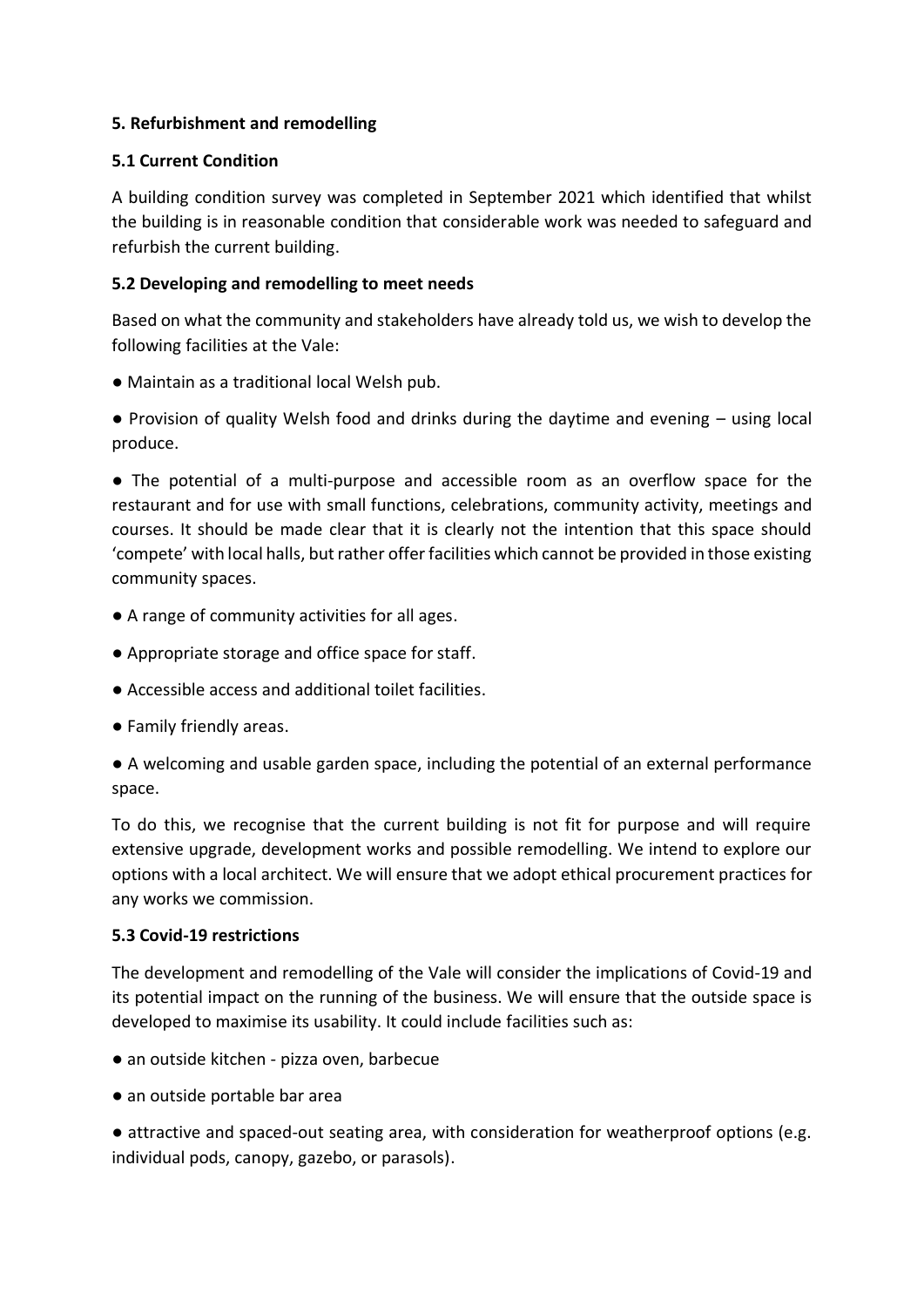We will also ensure that if possible the layout of the dining space takes into account possible future restrictions. We anticipate that the pub will reopen in 2022 and we will monitor the potential impact of Covid-19 as we develop our plans and will respond accordingly.

## **5.4 Reducing our environmental impact**

Menter Tafarn y Dyffryn believes in the importance of protecting the environment and society for future generations and is committed to the use of sustainable resources. These principles will be embodied into our activities and are essential to achieving our vision to develop 'Y Vale' as a community hub, a sustainable business and multipurpose facility which meets the needs of the whole community, whilst also safeguarding the pub itself at the core of the proposal.

We will adhere to the Sustainable Development Principles by:

- thinking and planning for the future
- preventing problems before they occur
- integrating our services, skills, planning and responsibilities
- ●involving our customers, colleagues, volunteers and the community in our decision making
- working with other organizations to ensure everyone's well-being

As part of our environmental commitment, we will seek to refurbish the Vale as a carbon net zero project. Reclaimed and upcycled materials will be prioritised to fulfil this aim, and the surplus carbon will be offset by local tree planting.

We will be seeking expert advice to ensure we follow best environmental practices and will incorporate the recommendations made into our development. We will develop an environmental policy and eco-code that will be followed and monitored by management and the Steering Group. We envisage the policies will include the following recommendations:

|                | <b>Building Element</b>  | Recommendation                                                                                                                                                |  |  |
|----------------|--------------------------|---------------------------------------------------------------------------------------------------------------------------------------------------------------|--|--|
|                | Lighting                 | Convert to full LED lighting<br>$\bullet$                                                                                                                     |  |  |
| $\overline{2}$ | <b>Lighting Controls</b> | Install automatic lighting controls in infrequently<br>$\bullet$<br>used areas                                                                                |  |  |
| 3              | <b>Heating System</b>    | Consider Heat Pump heating system                                                                                                                             |  |  |
| 4              | <b>Heating Controls</b>  | Thermostatic Radiator Valves (TRVs) on all radiators<br>Zoning within the building<br>$\bullet$<br>Digistat/smart thermostat<br>Weather compensation controls |  |  |

#### PROPOSED ENVIRONMENTAL IMPROVEMENTS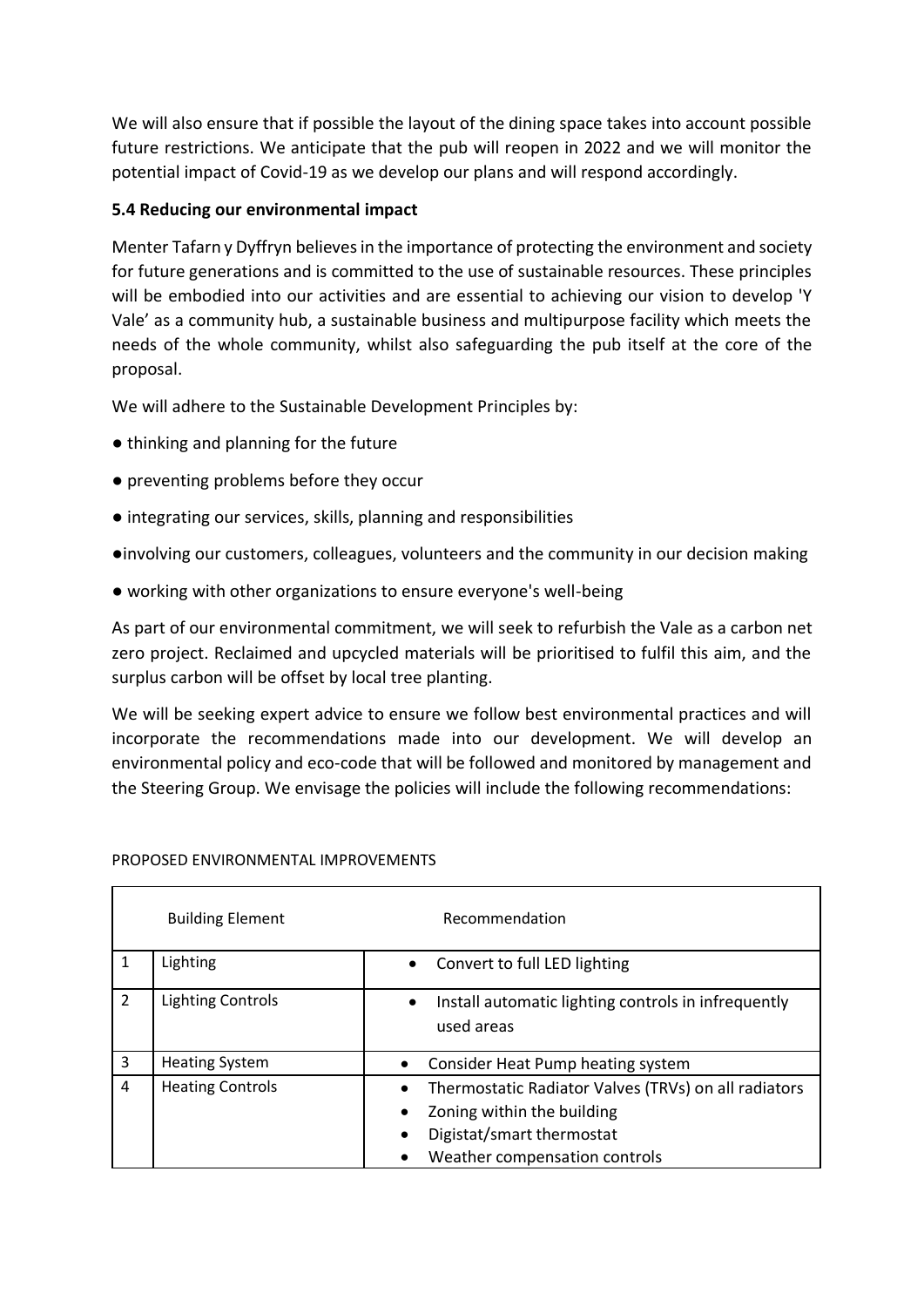| 5              | <b>Heating Pipework</b>             | Insulate all pipework - even within heated spaces                                                                                                                                   |  |  |
|----------------|-------------------------------------|-------------------------------------------------------------------------------------------------------------------------------------------------------------------------------------|--|--|
| 6              | Fabric: Walls                       | Insulate beyond current regulations to future proof<br>the building - external or internally insulate all walls                                                                     |  |  |
| $\overline{7}$ | Fabric: Roof                        | Where practicable introduce additional loft<br>$\bullet$<br>insulation                                                                                                              |  |  |
| 8              | Fabric: Windows & Doors             | Install double glazing or secondary glazing<br>Draughtproof all windows, external doors & doors<br>leading to unheated spaces                                                       |  |  |
| 9              | <b>Cellar &amp; Cellar Cooling</b>  | Implement ambient cooling system<br>$\bullet$<br>Ensure cellar doors and walls are adequately<br>insulated and draught proofed.                                                     |  |  |
| 10             | Catering & Refrigeration            | Induction hobs & catering appliances to be A rated.<br>$\bullet$<br>Refrigeration to be A rated with timers used to<br>ensure energy use is minimised                               |  |  |
| 11             | <b>Electrical Equipment</b>         | HRV (Heat recovery ventilation) to ensure humidity<br>is managed<br>Install power-saving functions & one-click panels                                                               |  |  |
| 12             | <b>Bar Equipment</b>                | Install 7-day timers or 'Smart' controls to draught<br>$\bullet$<br>drinks coolers<br>Fit drinks fridges with 7-day timers                                                          |  |  |
| 13             | <b>Renewable Generation</b>         | Solar PV system should be investigated via a detailed<br>$\bullet$<br>solar site and feasibility survey                                                                             |  |  |
| 14             | <b>Water Efficiency</b>             | Dual-flush toilets with small cistern<br>Motion sensor urinal controls, preferably waterless<br>Aerating taps (non-concussive)<br>Rainwater collection for watering beer garden etc |  |  |
| 15             | <b>Electric Charging Points</b>     | Install Electric Vehicle Charging Point<br>$\bullet$                                                                                                                                |  |  |
| 16             | <b>Recycling Bins</b>               | Provide adequate recycling facilities<br>$\bullet$                                                                                                                                  |  |  |
| 17             | <b>Bicycle Store &amp; Charging</b> | Provide safe cycling store and cycle battery charging<br>$\bullet$<br>facilities                                                                                                    |  |  |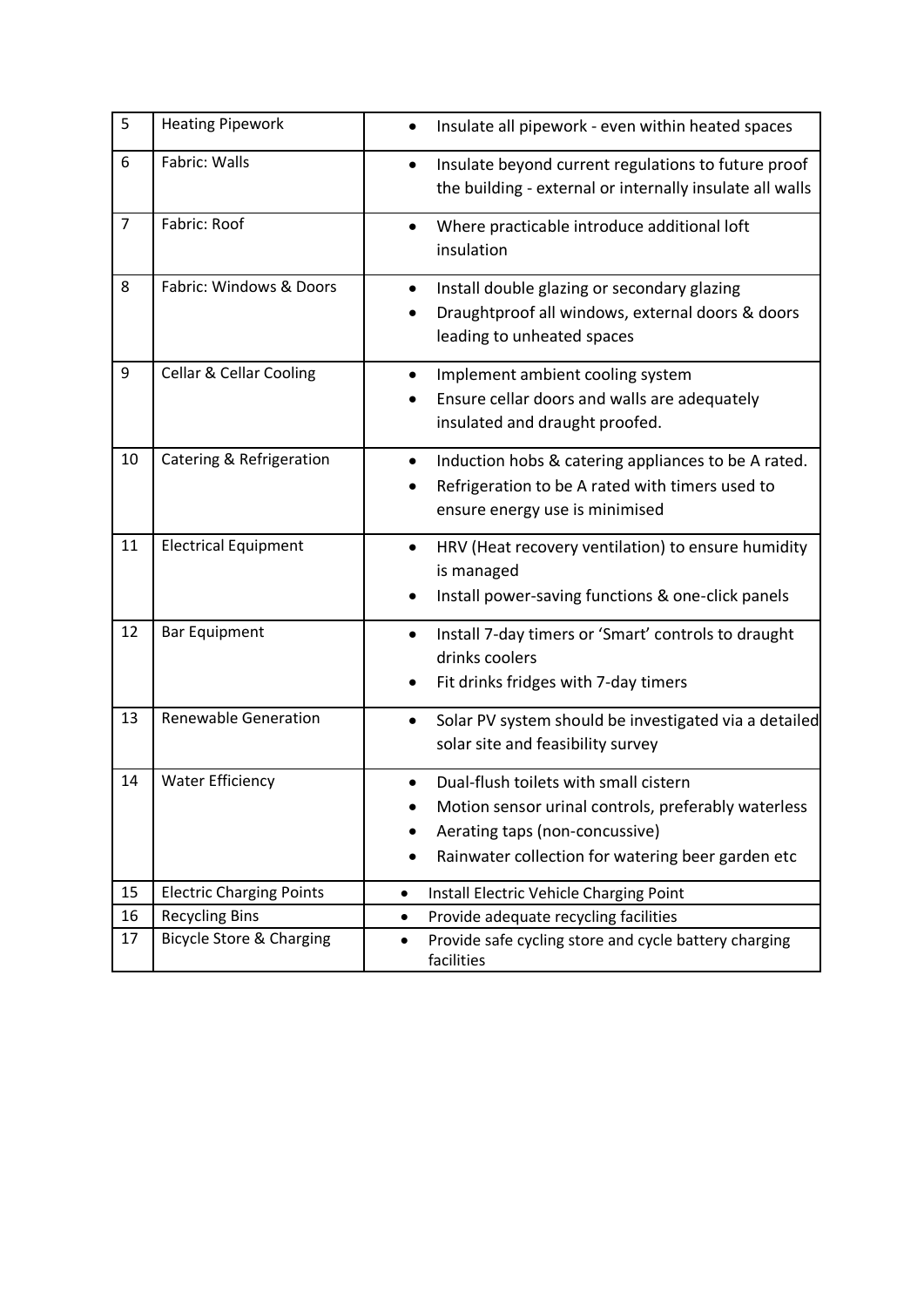#### **6. Project costs and timescales**

#### **6.1 How we will fund the purchase of the building**

The sale price of £297.5k has been agreed and we anticipate the total of the sale and associated costs (legal fees and taxes) to be around £310k.

The purchase will be funded in the first instance from the sale of community shares as a result of the Share Offer. If there is a significant shortfall then the project may need to be reconsidered, but if the shortfall is small then a decision to proceed could be made where the balance of the purchase price could be met via grants and other fund-raising activities including long-term loans such as WCVA/Funding Wales mortgage.

#### **6.2 Overall project costs and funding**

We will appoint a local architect with experience of hospitality and catering projects to develop design proposals for the refurbishment and upgrade works. Depending on the final plans agreed, we anticipate these costs to be around £300k. These costs will be financed through fundraising activity and grant funding.

The evidence is that the project will be eligible for grant funding on a number of grounds: principally, those of social need and well-being, community engagement and the employment opportunities. Several potential funds appear to be available to meet the likely needs which have previously been made available to similar projects and we will be supported by a consultant appointed by Cynnal y Cardi (Ceredigion County Council) to support us in seeking out and applying for grant support.

Appendix 1 outlines possible grant finance available for this project. The sale of Community Shares will be both a key component of the funding of the project and an important indicator of community support and of the demand for the facilities the redevelopment will provide. The minimum target set for the initial Share Offer is £330,000, thus achieving a sum which is sufficient to purchase the property and pay associated legal fees and also provide a sum for start-up costs and some working capital.

At this juncture we believe it wise to illustrate the multiple possible sources of funding in the form given in the table below, which appears to generate over-funding. As different elements become confirmed (in particular the amount raised by sale of community shares, the availability (or otherwise) of grants aid and, of course, the project costs), the balance between these components will become clearer. The possible arrangement of long-term loans from supporters or from the commercial market could provide the means to balance the costs / funding equation if necessary, however, in principle the need to consider loans would be the least favoured option in proceeding with the project and the terms on which they will be offered and factoring in of repayments would need to be carefully considered prior once the development costs become clearer.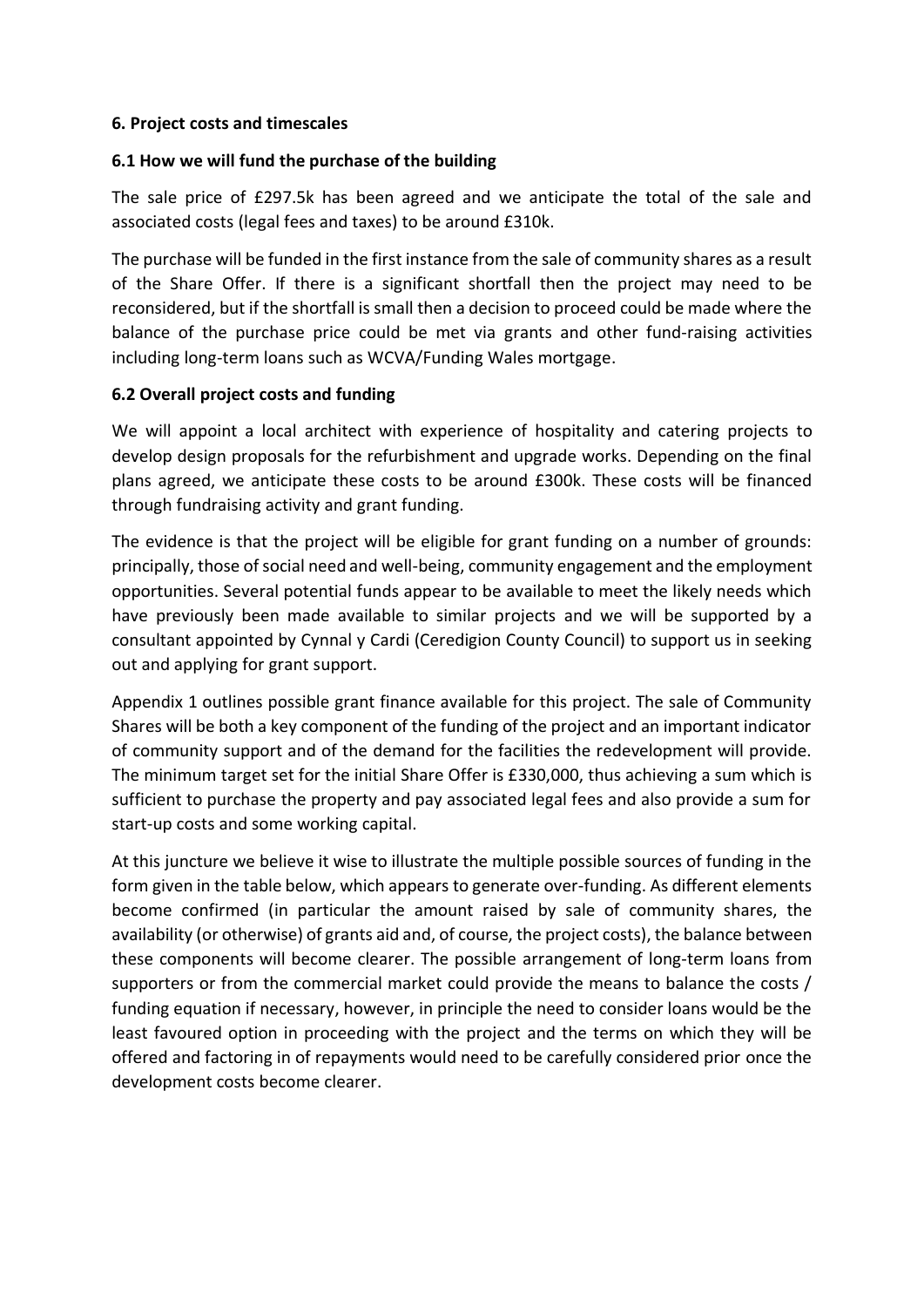#### OUTLINE FUNDING & EXPENDITURE MODEL

| <b>FUNDING</b>                                                | £       |
|---------------------------------------------------------------|---------|
| Money raised from Public Share Offer                          | 350,000 |
| Donations                                                     | 5,000   |
| Fundraising / Merchandise                                     | 5,000   |
| National Lottery Community Fund 100-500k                      | 100,000 |
| Welsh Government - Community Facilities Programme 25k to 250k | 150,000 |
| UK Government Community Ownership Fund 250k match funded      | 250,000 |
| <b>Various Small/Local Grants</b>                             | 20,000  |
|                                                               |         |
| <b>Outline Model Funding</b>                                  | 880,000 |
|                                                               |         |
|                                                               |         |
| <b>TOTAL INCOME</b>                                           | 880,000 |
|                                                               |         |
| <b>EXPENDITURE</b>                                            | £       |
| Purchase of Premises (inc. fees etc.)                         | 310,000 |
| <b>Start Up Costs</b>                                         | 20,000  |
| Design Team Fees (including ecology/bat surveys etc)          | 15,000  |
| <b>Repairs and Refurbishment Costs</b>                        | 130,000 |
| <b>New Development Costs</b>                                  | 60,000  |
| Furniture & Equipment                                         | 20,000  |
| Contingency                                                   | 25,000  |
| <b>Working Capital</b>                                        | 20,000  |
|                                                               |         |
| <b>TOTAL EXPENDITURE</b>                                      | 600,000 |
|                                                               |         |
| <b>RESERVE (surplus)</b>                                      | 280,000 |

#### **6.3 Fall-back plan**

The Business Plan as described here assumes that our efforts to raise sufficient funding from a range of sources are successful.

If they are not, the plan will be scaled back, and individual parts of the development will be shelved or postponed until such time that funding becomes available. At an appropriate point, and before major expenditure is incurred, (above and beyond the actual purchase of the premises), a finalised plan, based on funding which has been secured, will be put to the members for approval.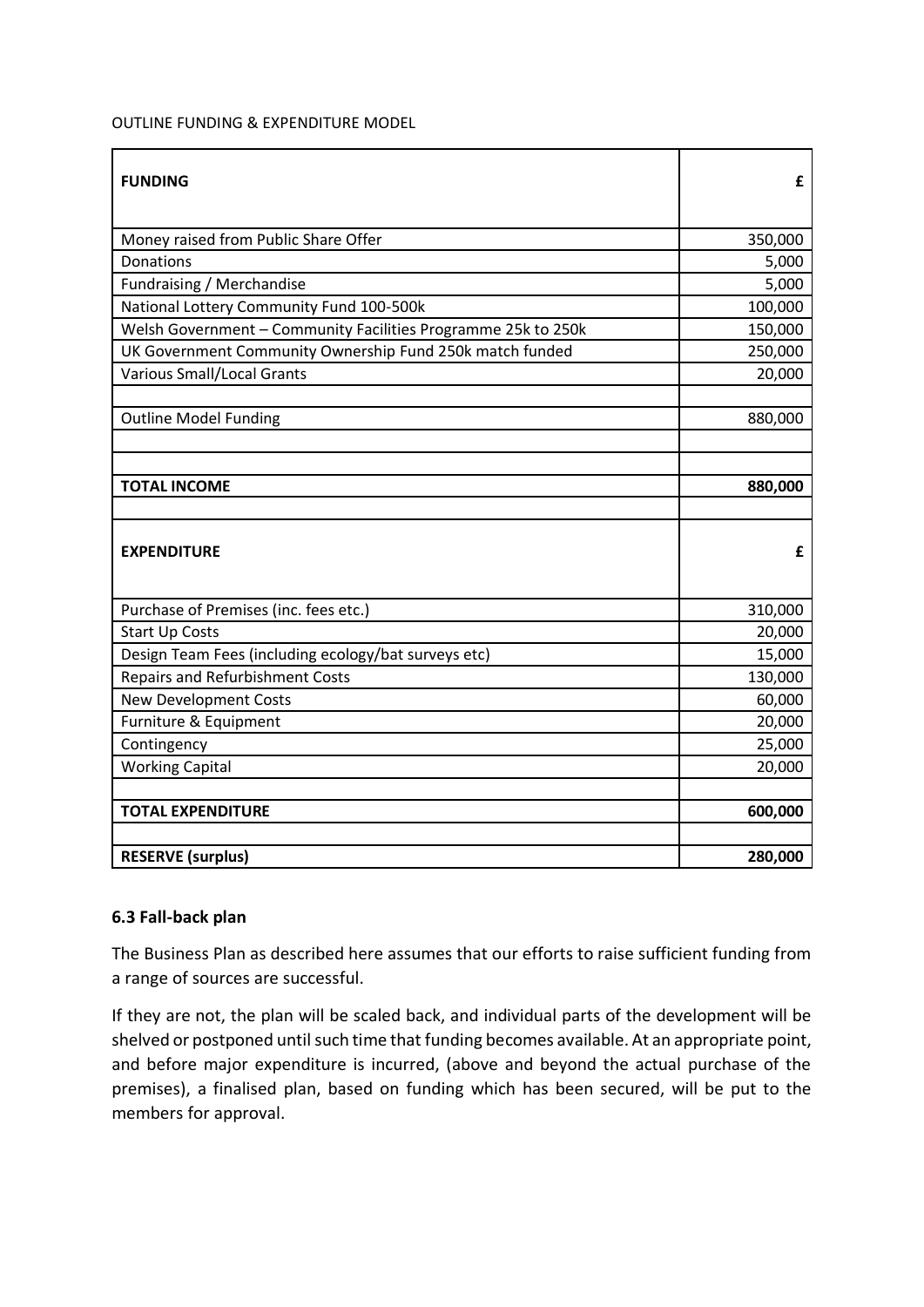## **6.4 Timeline**

We estimate the timeline for this project to be as follows:

|                | <b>Stage</b>                                                             | Date          |
|----------------|--------------------------------------------------------------------------|---------------|
| $\mathbf{1}$   | Inception                                                                | Jun-21        |
| $\overline{2}$ | <b>Establish Steering Group</b>                                          | $Jul-21$      |
| 3              | Initial Public Consultation & Launch of Community Questionnaire          | Aug-21        |
| 4              | Valuation and Condition Survey                                           | Aug-21        |
| 5              | Establish & Register Community Benefits Society                          | Aug-21        |
| 6              | Develop Business Plan                                                    | $Sep-21$      |
| $\overline{7}$ | Develop Share Offer                                                      | $Sep-21$      |
| 8              | <b>Further Public Consultation Event</b>                                 | $Sep-21$      |
| 9              | Open Bank Account                                                        | $Sep-21$      |
| 10             | Submit Offer                                                             | Oct-21        |
| 11             | Launch Business Plan & Share Offer                                       | <b>Nov-21</b> |
| 12             | <b>Start Fundraising</b>                                                 | <b>Nov-21</b> |
| 13             | Investigate & Develop Grant Funding Opportunities                        | <b>Nov-21</b> |
| 14             | Close Share Offer                                                        | $Dec-21$      |
| 15             | Commence Conveyancing Process & Complete Purchase                        | $Jan-22$      |
| 16             | Commission Architect & Quantity Surveyor to develop options and costs    | Feb-22        |
| 17             | Develop Job Descriptions, Seek & Appoint Staff                           | Feb-22        |
| 18             | Re-Open (operating as per existing set-up)                               | Mar-22        |
| 19             | <b>Public Consultation to Discuss Design Proposals</b>                   | Apr-22        |
| 20             | Develop Final Design Proposals                                           | Apr-22        |
| 21             | Amend Business Plan and Operational Arrangements to Reflect Final Scheme | $May-22$      |
| 22             | Present Grant Applications for Capital and Revenue Funds                 | $May-22$      |
| 23             | Submit Applications for any Statutory Consents as Required               | <b>Jun-22</b> |
|                | (planning & building regulations)                                        |               |
| 24             | <b>Invite Tenders for Capital Works</b>                                  | Jul-22        |
| 25             | Prepare Business for 'Interim Service' (limited during capital works)    | Sep-22        |
| 26             | <b>Commence Capital Works on Site</b>                                    | Oct-22        |
| 27             | <b>Complete Capital Works</b>                                            | Apr-23        |
| 28             | Re-Launch of the Vale following completion                               | $May-23$      |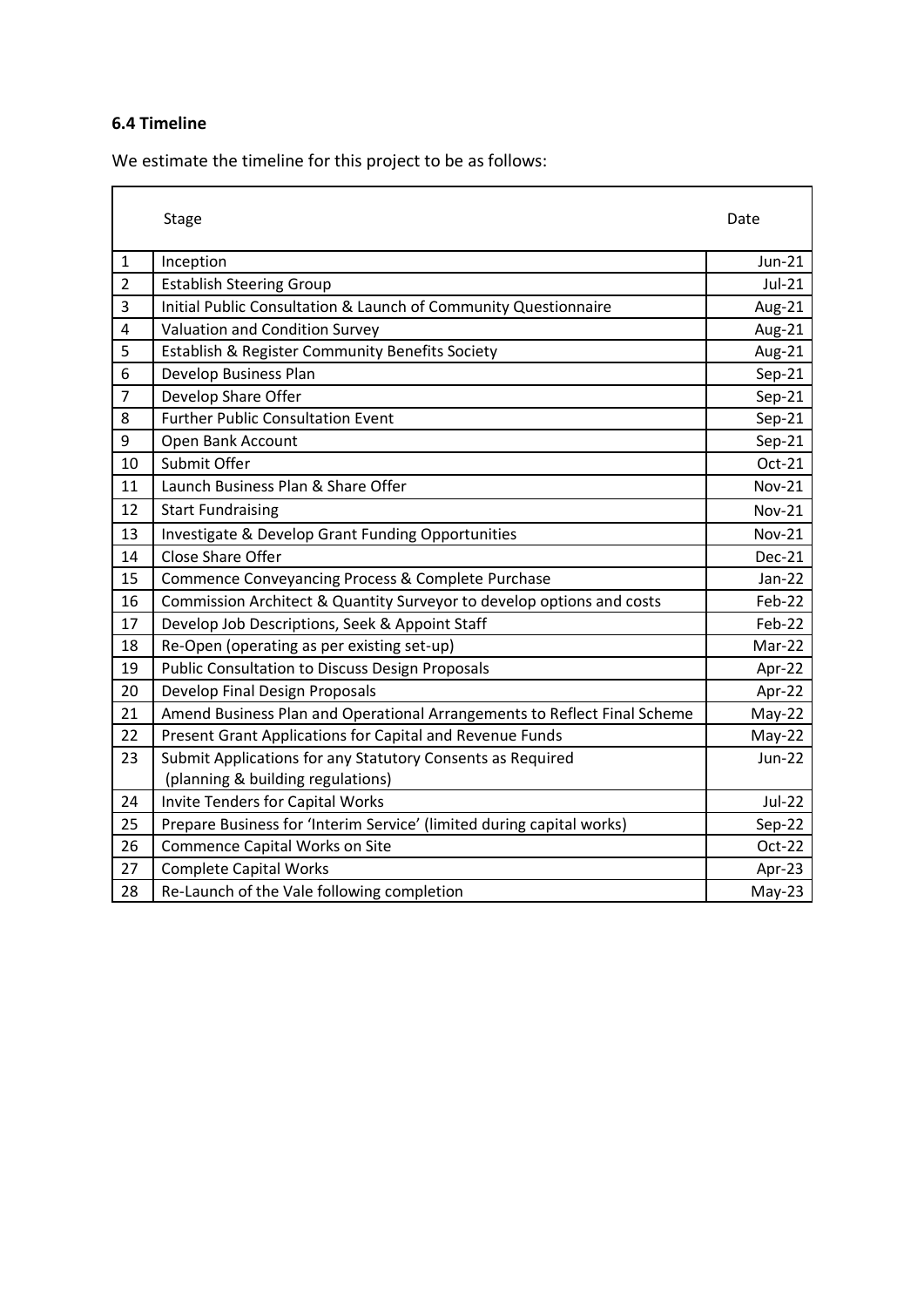#### **7. The business proposition**

#### **7.1 Business model**

Our core aim is to enrich lives by bringing people together. This means maximising the opportunities and the reasons for coming to 'Y Vale'. Doing so successfully will also be what will enable the venture to succeed as a business.

Our plan is to raise sufficient funding to allow a redevelopment of the existing premises to include the following:

• The bar and dining and social areas inside the building: some improvements and modernization are envisaged, but the intention is to achieve this without losing the current feel of these spaces.

• Rear extension and alterations to ensure accessible access and improved toilet facilities etc, and possibly to relocate the existing kitchen to create better cooking facilities.

• Renovation of the 'Old Stable' space, either to create a room that can be used by private societies and events (or possibly to create visitor accommodation).

• Undertake necessary improvements to existing structures, including improvements to heating and electricity systems etc.

• Improvements to the current standard of fabric insulation and other measures that will reduce the carbon footprint and ensure the sustainability of the enterprise into the future.

• Create an attractive family-friendly beer garden, with an outside kitchen and possibly a small performance space for live summer music.

• Redesigned and tarmaced parking space, with disabled space and a charging point for electric cars as well as an area for parking cycles.

Our potential funding sources include a combination of selling shares, securing grants (see Appendix 1) and other fund-raising activities.

The Business Plan as described here assumes that our efforts to raise sufficient funding from a range of sources are successful. In the event that funding income is minimal, the Steering Group is confident, and has modelled such a scenario, that basic repairs and redecoration of the premises as they stand, undertaken primarily by volunteers and then staffed by them, would allow the pub to reopen. This does not, however, represent the extent of our vision and ambition. It should be viewed purely as an ultimate fall-back plan.

It is worth noting that the purchase of the pub includes a three-bedroom flat which is currently rented at a market rate of c£400 per calendar month. There are several options which might be considered for the flat, including renewing the existing short term agreement, being let to staff or potentially being renovated and let as holiday accommodation.

The three-year financial model, together with cash flow forecasts is to be found in the appendices. Key financial trading forecasts for the first three full years are  $(E)$ :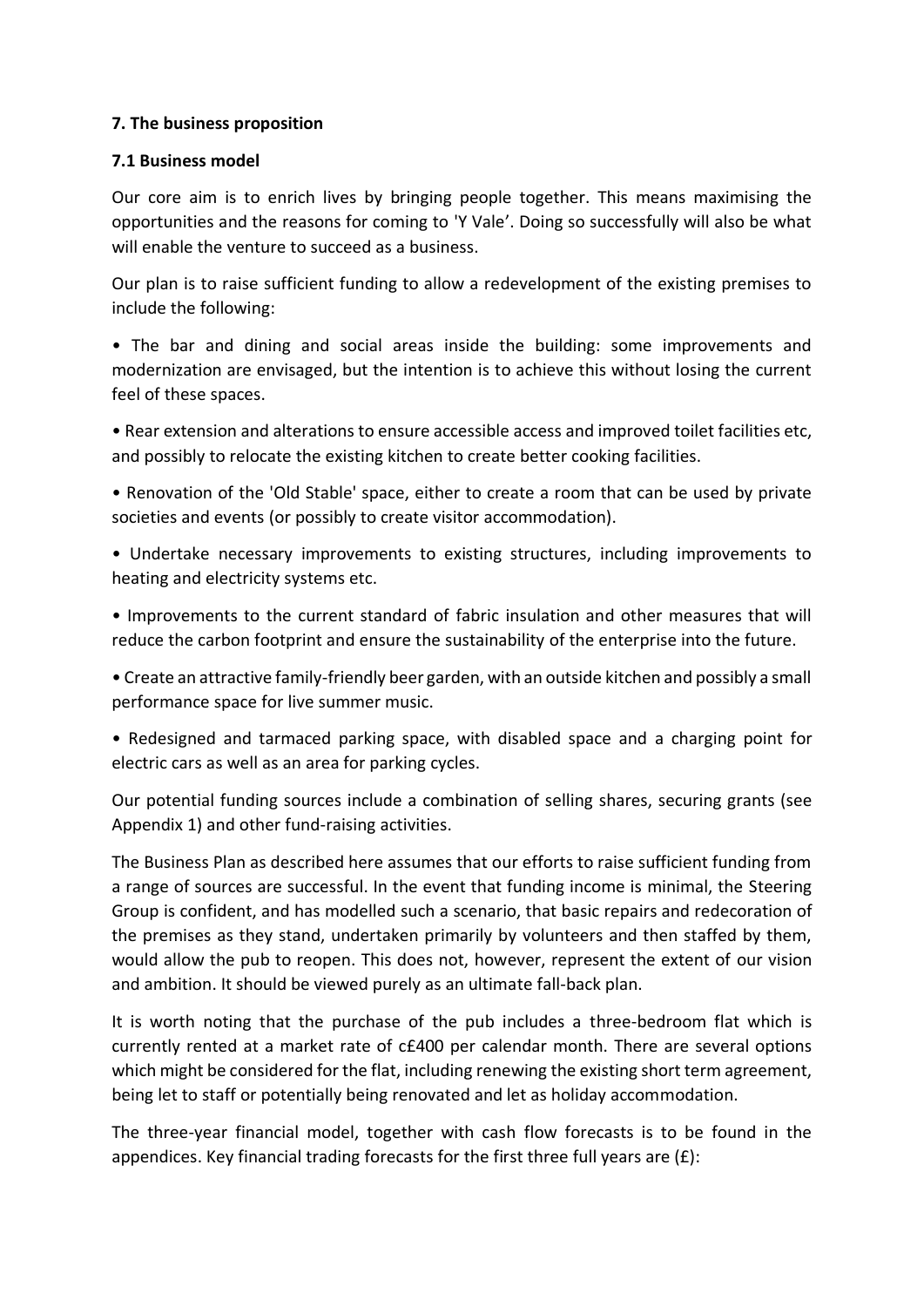|                                         | Year 1    | Year 2  | Year 3  | Year 4  |
|-----------------------------------------|-----------|---------|---------|---------|
| Income $(f)$                            | 93,017    | 108,057 | 112,229 | 117,596 |
| Expenditure (£)                         | 105,375   | 105,940 | 107,465 | 107,104 |
| Profit / Loss<br>excl. depreciation (£) | $-12,358$ | 2,118   | 4,764   | 10,493  |

## **7.2 Timing**

Year 1 is assumed to commence on 1 March 2023. The full year will be preceded by a 12 month 'phased opening' period during which staff outgoings will be kept to a minimum; this could possibly be done by postponing the appointment of a Manager until trading patterns are well established. This period will also allow a degree of experimentation with opening hours and menus so as to trial user response. It is intended to trade largely 'as normal' through the spring and summer of 2022, to maintain the pub as an open venue and to retain the good will and develop the community owned team ethos. During this time we will work with the architect on the 'redevelopment' scheme with the intention being to undertake actual construction work through the autumn and winter of 2022/23; even then, the intention is that the business would remain open, all be it on a more limited offer.

## **7.3 Key assumptions**

Turnover figures for food and drink have been calculated on the basis of detailed modelling, the components of which are indicated. Comparisons have then been made with (a) the British Beer and Pub Association 2019 Guide, using their 'Rural Pub with Character' model as the reference; and (b) the business models of other community pubs in comparable rural areas provided by the Plunkett Foundation. Advice has also been provided by experts via the Wales Co-operative Centre. Lastly, direct advice with respect to margins, prices, turnover, opening hours and staffing costs have been taken from other established village pubs in Wales, as well as historic trading figures for the Vale itself. Our reviews indicate that our assumptions are reasonable and, if anything, conservative.

## **7.4 Staffing**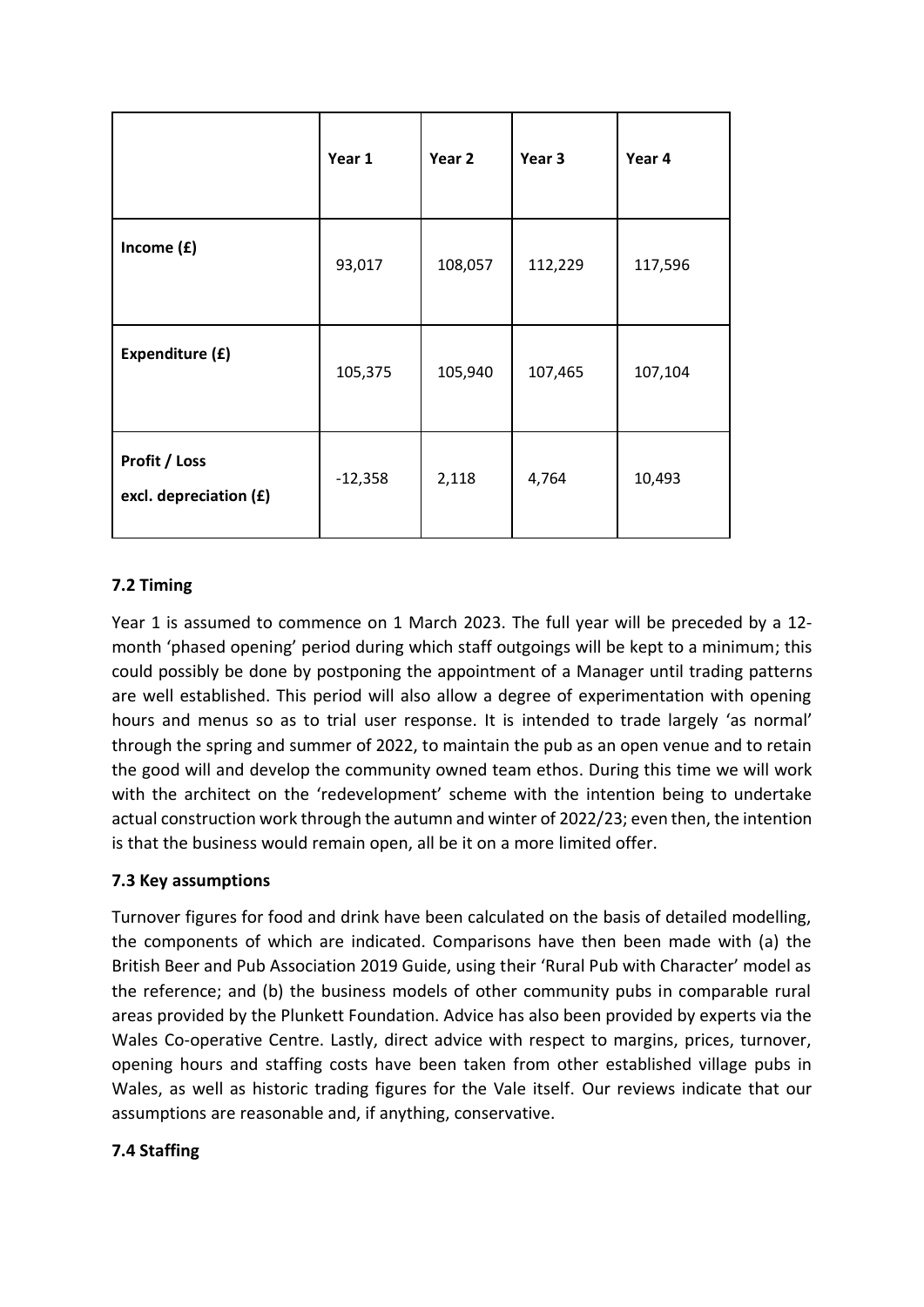Following the 'phased-opening' period, a full-time manager at the rate of c£30,000 (exclusive of oncosts) will be appointed with responsibility for day-to day oversight of the food and drink operations, and function room bookings. Consideration will be given to payment of a performance related bonus.

The manager will act as line manager for all employees (most of whom will be casual staff) including the kitchen staff, and will have a supervisory role with respect to volunteers. He/she (or they, as this could potentially be a 'job-share' opportunity) will provide monthly reports to the Business Sub-Committee and will account on a day-to-day basis to a named member of the Steering Group who will act as their point of contact. A Business Sub-Committee will discuss these reports and provide summaries and advice to the Steering Group.

The business model provides a detailed hourly breakdown of the other staff required to maintain the services which have been described. For the purposes of this plan, it is assumed that these hours are all provided by paid staff, both permanent and temporary, though the opportunity for volunteering offers the possibility of savings under these headings.

A longer term and aspirational aspect of the project is the proposed grant-funded appointment of a Development Officer to oversee delivery of the Society's wider objective of maximising participation, skills development and volunteering. The Development Officer will also focus on the work of promoting the Welsh language, engaging with the community, arranging regular events and activities, creating links with various stakeholders, communication and marketing and grant application to fund any further development work. The Development Officer role will ensure that the facility reaches its full potential and that the Vale maintains its social mission. This element is not costed within the Business Plan at this juncture and is an aspect of the project which would be dependent on the provision of adequate grant support.

## **7.5 Entertainment**

No expenditure has been set against entertainment costs at this juncture, as such entertainment costs might well be covered by ticket sales, however our core aim of bringing people together would include live music and similar events; an appetite for this has been presented in the findings of the questionnaire.

As described elsewhere, we would seek to develop a working partnership with Theatr Felinfach, whereby the Vale would be able to provide alternative/additional venue for regular music and comedy events (possibly as part of a joint festival).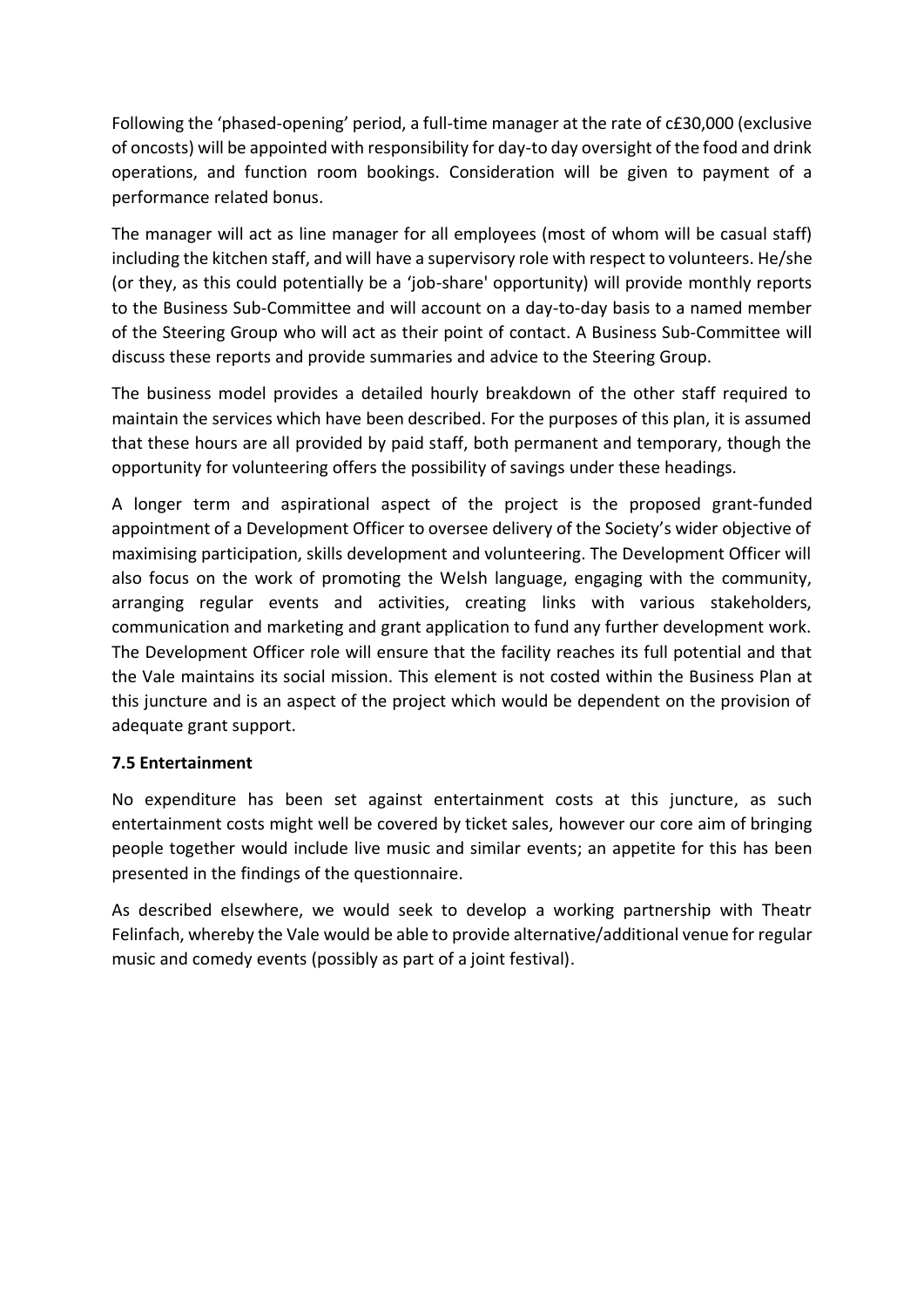## **8. Marketing and promotion**

#### **8.1 Marketing plan**

Proactive marketing will be essential to the success of the project. As we look to market our product and service, we will be guided by established marketing principles.

We believe the Vale already has a strong character and reputation and can be marketed as a clear brand to its target markets. 'The Place' in terms of a marketing plan is the venue in which the product is distributed, in this instance, the Vale itself. The interior décor and overall image of the building will have an impact on its promotion and we will seek to build on the sense of place which already exists, making the Vale a destination in itself, a place where people want to go for a 'good plate of food' and a 'good night out'.

We intend to concentrate on web-based advertising to communicate product information about the Vale. It could also be in the form of a number of social media campaigns with the existing web presence acting as 'landing pages' for our online marketing.

Printed marketing materials such as brochures and leaflets can also be effective marketing tools for 'Y Vale', mainly as part of an 'in destination' strategy for visitors to the area. We would seek to promote opportunities such as midweek food offers.

General press releases and interesting stories about the Vale will maintain its profile. Articles in the broadcast, printed and online media are a trusted way of communicating with the market. We will build and maintain relationships with various members of the press; this is a basic, but essential way of obtaining coverage. Interesting and entertaining releases will maintain the press interest in the offer available.

The Internet is the most cost-effective marketing method when looking to promote a product to a market some distance away. We have built a website (www.tafarn.cymru) and it is essential that we optimise the website to appear in various search terms, e.g. food or drink in Ystrad Aeron and Felinfach.

The most interactive medium to develop at the moment are the Vale's social media sites, mainly Facebook and Twitter, but also Instagram once we start work on the building and we become operational. These platforms offer brands the opportunity to talk to their customers on a daily basis, to engage with them, to answer their queries. They are, essentially, 'free' marketing tools when used properly.

The people involved in delivering this plan include everyone associated with 'Y Vale' and the Steering Group has a strong mix of expertise and experience, all of which is focused on this particular project and on supporting staff and volunteers in delivering a first class experience to our customers and stakeholders.

Nobody sells a product or service better than someone who has experienced that service, and peer experiences and opinion is something that is increasingly common and powerful within marketing. Our aim would be to utilise these experiences as part of the promotion and to encourage posting of positive reviews on various social media accounts and TripAdvisor.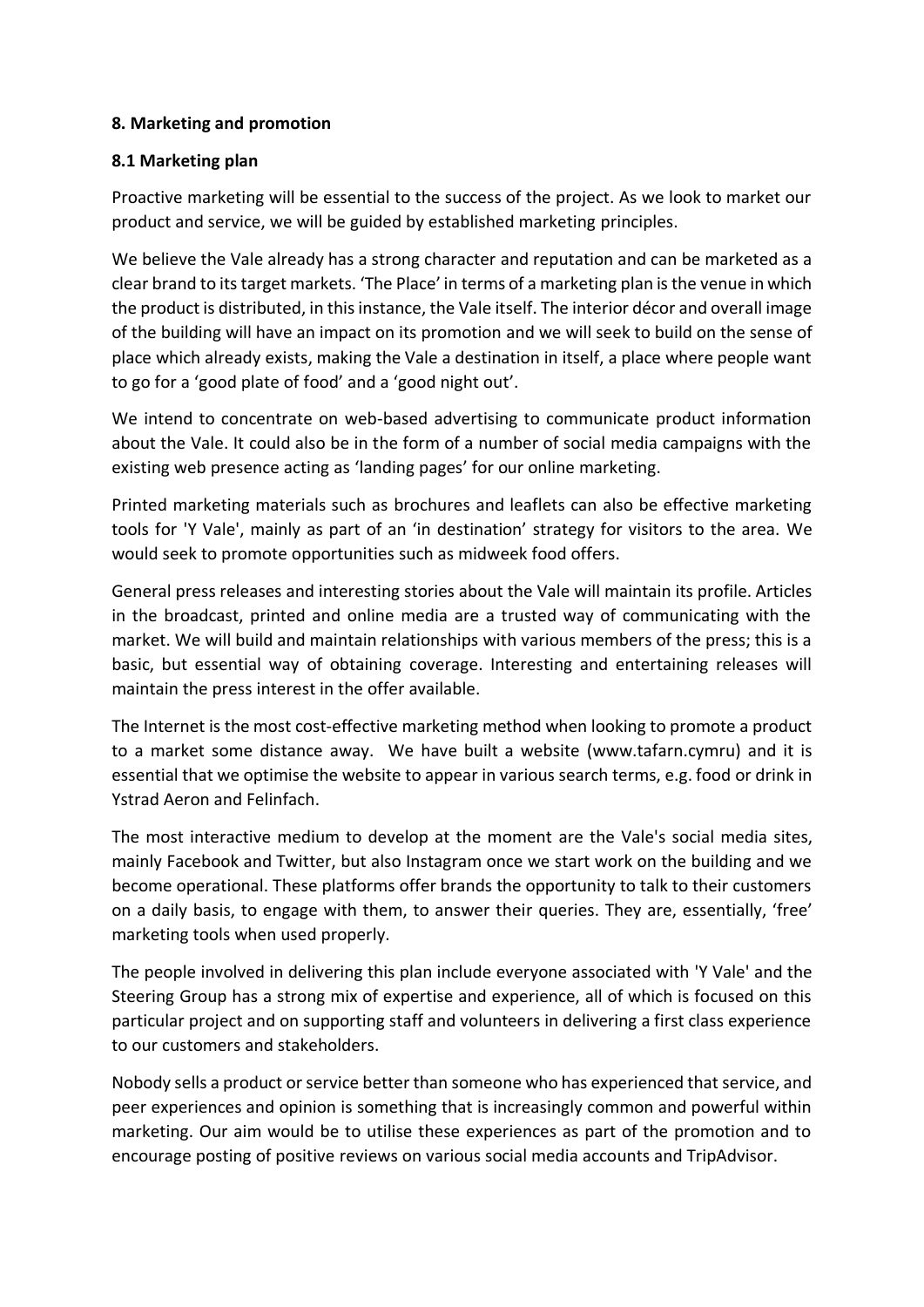The transactional process has to be focused on the customer at every point during the sales channel. The website has to be welcoming; the staff need to be welcoming and informed, and our response as an organisation needs to be proactive and supportive.

## **8.2 Marketing the Share Offer**

The general message of this campaign will be to save our pub and to create a community pub. Investors will be targeted mainly via social media and press campaigns across Wales, and further afield via the Community Pub network.

The Share Offer will be promoted using a number of tactics, with a prospectus being created from the outset which will be a shortened and 'punchier' version of the Share Offer. Alongside this will be a number of visual marketing aids such as photographic content and video content to be used on our social media channels.

A number of videos will be created which will include a full version (up to 3 minutes), and a number of shorter versions (up to 30 seconds), with varying messages and demographic profiles.

We have been collecting data of interested parties since setting up the Community Benefit Society's website as there is a subscription function on the site, and therefore we will also implement e-marketing campaigns with the Share Offer. We also intend to recruit 'Y Vale' 'ambassadors' in various parts of Wales, distributing leaflets to those that either don't have access to, or don't use, digital platforms.

We have members of the community who work in the Welsh media and have also established a number of other contacts in the press over the past few months. We will utilise these contacts to ensure a steady stream of press coverage as we implement the campaign.

Whilst we understand that print marketing can be expensive and has a relatively poor impact and return on marketing investment it is also important to recognise that there will be a good proportion of society who do not partake in social media, and so an element of the local advertising associated with the short version of the share offer itself, will be printed and posted to each house within the local postcode.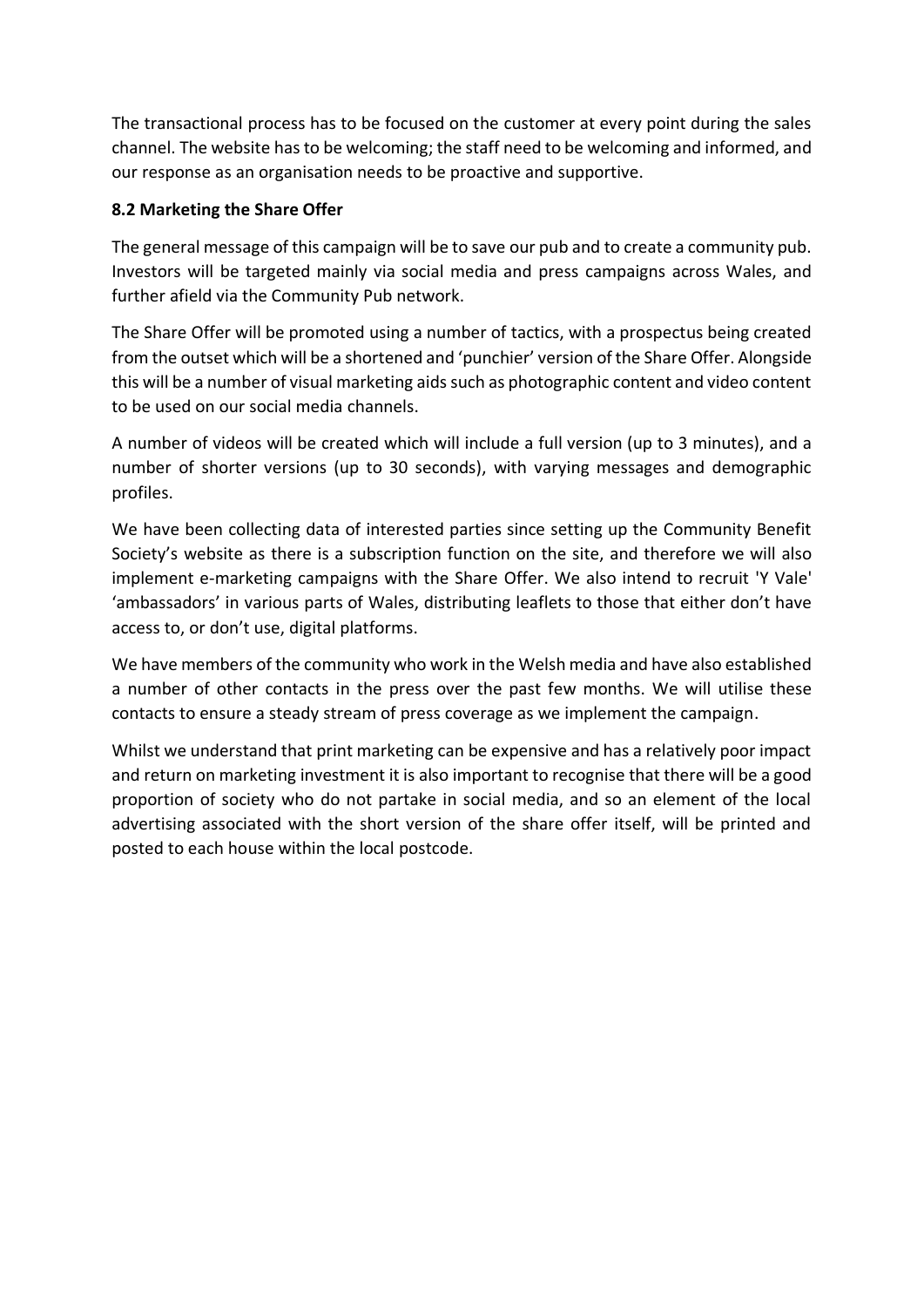#### **9. Governance**

## **9.1 Steering Group**

Menter Tafarn y Dyffryn is registered under the law as a society for the benefit of the community (Community Benefit Society) with the Financial Conduct Authority. The Society exists in order to carry on business for the benefit of the community and is committed to:

- trading for the benefit of the community, and not for anyone's private benefit
- retaining profits and applying profit to advance the Society's purpose.

Menter Tafarn y Dyffryn is subject to the Rules of the organisation and the Steering Group will manage the affairs of the Society.

The Initial Steering Group was formed following informal discussions between a small group of people who are active within the community, who decided to come together to initiate the project. This Group consists of 13 people, the members are as follows:

**Iwan Thomas (Secretary)** – Iwan is a man of his local community. He was raised in Dyffryn Aeron and returned after studying architecture in London. His interests include sport and the arts and, amongst other things, he is a local Community Councilor, Chairman of Theatr Gydweithredol Troed-y-rhiw and an active leader of Felinfach YFC. Iwan's parents ran a successful pub and hotel for many years locally, providing him with a huge amount of practical experience!

**Keith Henson (Treasurer)** – Keith has experience of running cultural and sporting organisations and clubs over the years, and is Treasurer of Aberaeron RFC Junior Section. A former Bank Manager and former Head of Commercial Services, he currently works in the housing sector, and is Chairman of Cynnal y Cardi. Keith is proud of the opportunity to be part of an important project that can regenerate the area, and looks forward to seeing the fun continue at the Vale!

**Janice Thomas** – Janice lives in Ciliau with her husband and 3 sons. A Communications Officer for Barcud Housing Association, she previously worked for the National Trust at Llanerchaeron for over 10 years. A Cribyn girl, she was brought up in the family's shop and post office in the heart of village life. She volunteers for Tir Dewi and is a Club Leader with Felinfach YFC. She also helps out on several community Facebook pages in Dyffryn Aeron.

**Dwynwen Llywelyn** – Dwynwen is originally from Tregaron but has lived in Dyffryn Aeron for many years. She is an Experienced Community Arts Practitioner and is Head of Theatr Felinfach, leading on a number of community projects.

**Owen Llywelyn** – Owen was brought up in Felinfach and lives in Dyffryn Aeron. Having been a teacher and a county councillor he now works at the National Library of Wales; he plays lead guitar in a local band.

**Eilir Evans** – Eilir is Felinfach through and through, and works at the National Library of Wales. Not only is he Chairman of Felinfach Playground and Football Club, but he also still plays for the club… he is expecting a pension! He's one of the Leaders at Felinfach YFC and is Treasurer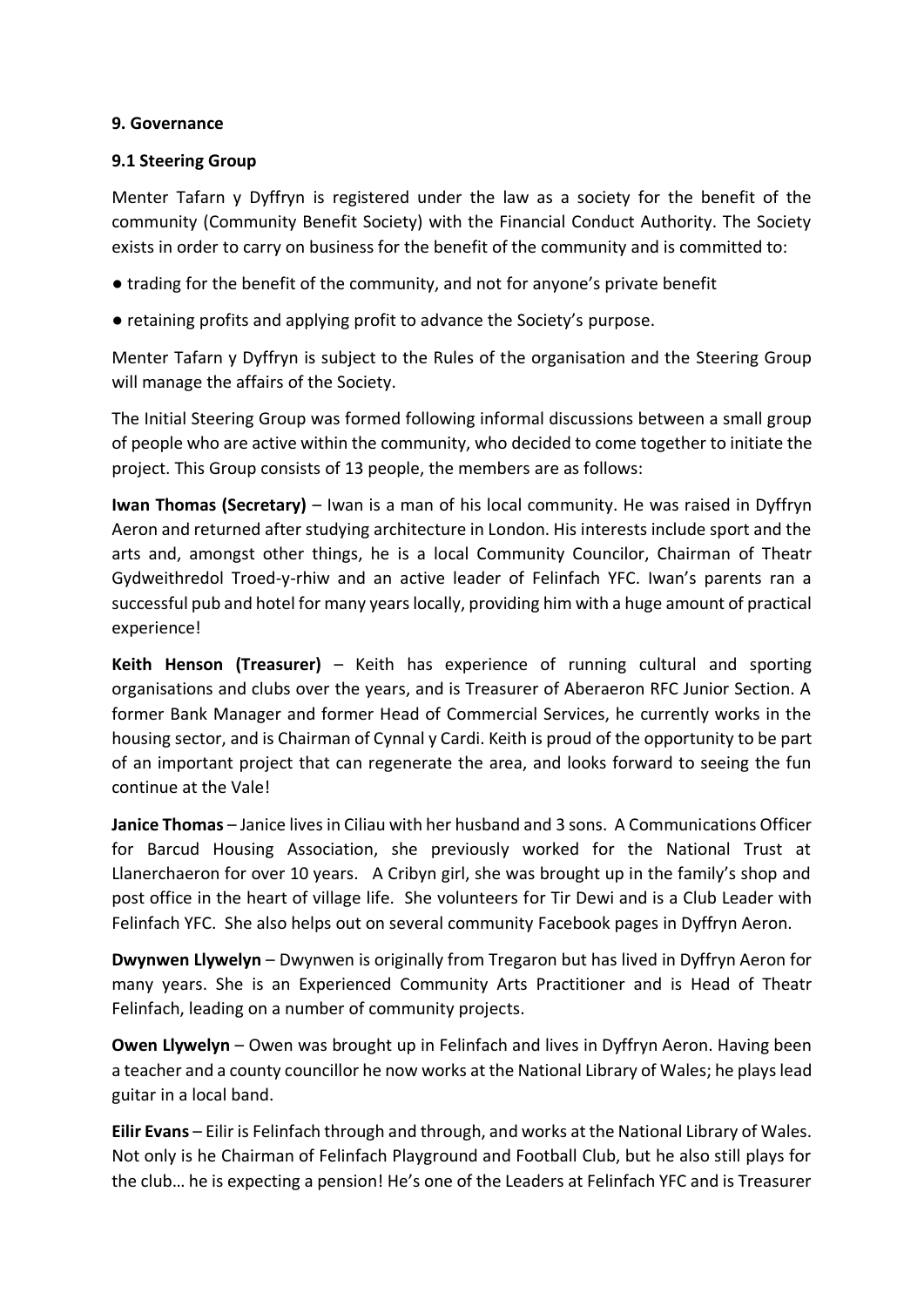for the 4 parish churches in Dyffryn Aeron. He is happy to help everyone and tries to keep everyone smiling!

**Carys Mai** – Carys moved to Ciliau Aeron earlier this year, but she had strong connections with the area from an early age. When she is not Office Manager for the MP Ben Lake in her day job, she is busy gardening and weeding. She enjoys performing with Merched Soar choir, and is a Director of Theatr Troed-y-rhiw.

**Lowri Jones** - Lowri is originally from the Synod Inn area, and has recently settled in Ciliau Aeron. In her daily work she engages with communities with the hyperlocal websites project, Bro360. In her spare time she enjoys watching local rugby and singing with the choir. She is Treasurer for Theatr Troed-y-rhiw. She is in her element when involved in projects which empower and energise local communities.

**Gary Davies** – Gary was born and raised in Felinfach, and has worked for Clynderwen and Ceredigion Farmers Ltd for 34 years. He has taken on various roles with the CCF, from shop work to regional manager, and is now the Compliance Manager, with responsibility for health and safety. Gary enjoys working with various local organisations, including YFCs, Theatr Felinfach and the annual pantomime, Felinfach Football Club junior teams, and is Chair of Governors at Ysgol Ciliau Parc.

**Euros Lewis** – Since leaving his role as Community Education Officer with Ceredigion County Council, Euros has sought to assist projects that develop positive responses to the challenges faced by Welsh communities (e.g. Gweithgor Dyffryn Aeron Working Group, Theatr Gydweithredol Troed-y-rhiw and Radio Beca's Prosiect Fory).

**Hywel Ifans** – Hywel is a Director of BCC IT, an IT company based in Newcastle Emlyn which employs around 35 staff and works throughout the UK and beyond. Hywel is a past technical leader prize winner in Wales who boasts over 25 years business experience, and is passionate about developing a strong rural economy. He is a business role model with Big Ideas Wales, which strives to inspire the next generation of entrepreneurs.

**Rob Phillips** – Rob lives on Blaenfallen farm near Talsarn, husband to Delyth and father to Tryfan. Before moving to Blaenfallen he lived in Lampeter and was a Town Councilor there. He is an archivist and works at the National Library. He is one of the organisers of the Lampeter Beer and Cider Festival and a member of the committee that re-established the Lampeter Food Festival in 2019.

**Dyfed Evans** – Although Dyfed now lives in the Lampeter area, he was brought up next door to the Vale – literally! As a numbers man, Dyfed is an ACMA qualified accountant and runs a cooperative company in Swansea.

## **9.2 Membership engagement & thematic groups**

The Steering Group is keen to maintain the sense of shared ownership and responsibility and as such will continually seek to engage with the membership (and the wider community). This will be done by all manner of social media, via the local press, in particular using 'Llais Aeron'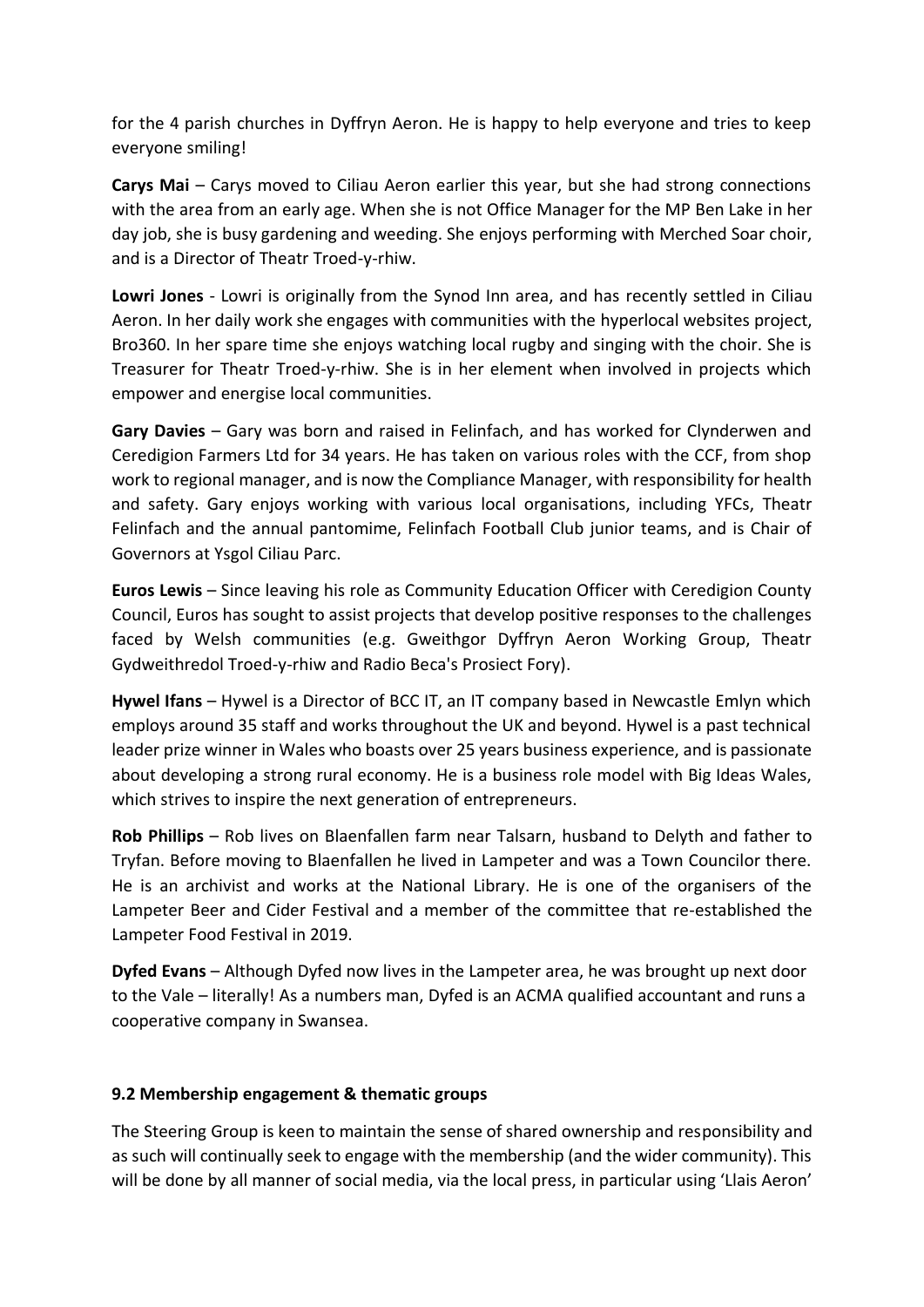the local p*apur Bro* (monthly community paper), via news items on the website and also through the publishing of a regular newsletter.

The Steering Group will be supported by up to six sub-committees responsible for different areas of activity and expertise. These groups are a way of sharing workload but also of maintaining engagement and expanding the active core membership such that progression and succession can occur naturally. These are expected to include:

- Business operations
- Marketing, branding and communications
- Building redevelopment and maintenance
- Food and drink
- Outside area & garden
- Community activity and entertainment

The groups will assist the Steering Group in carrying out its functions, ensure effective development and running of the Vale and carry out specific tasks on its behalf.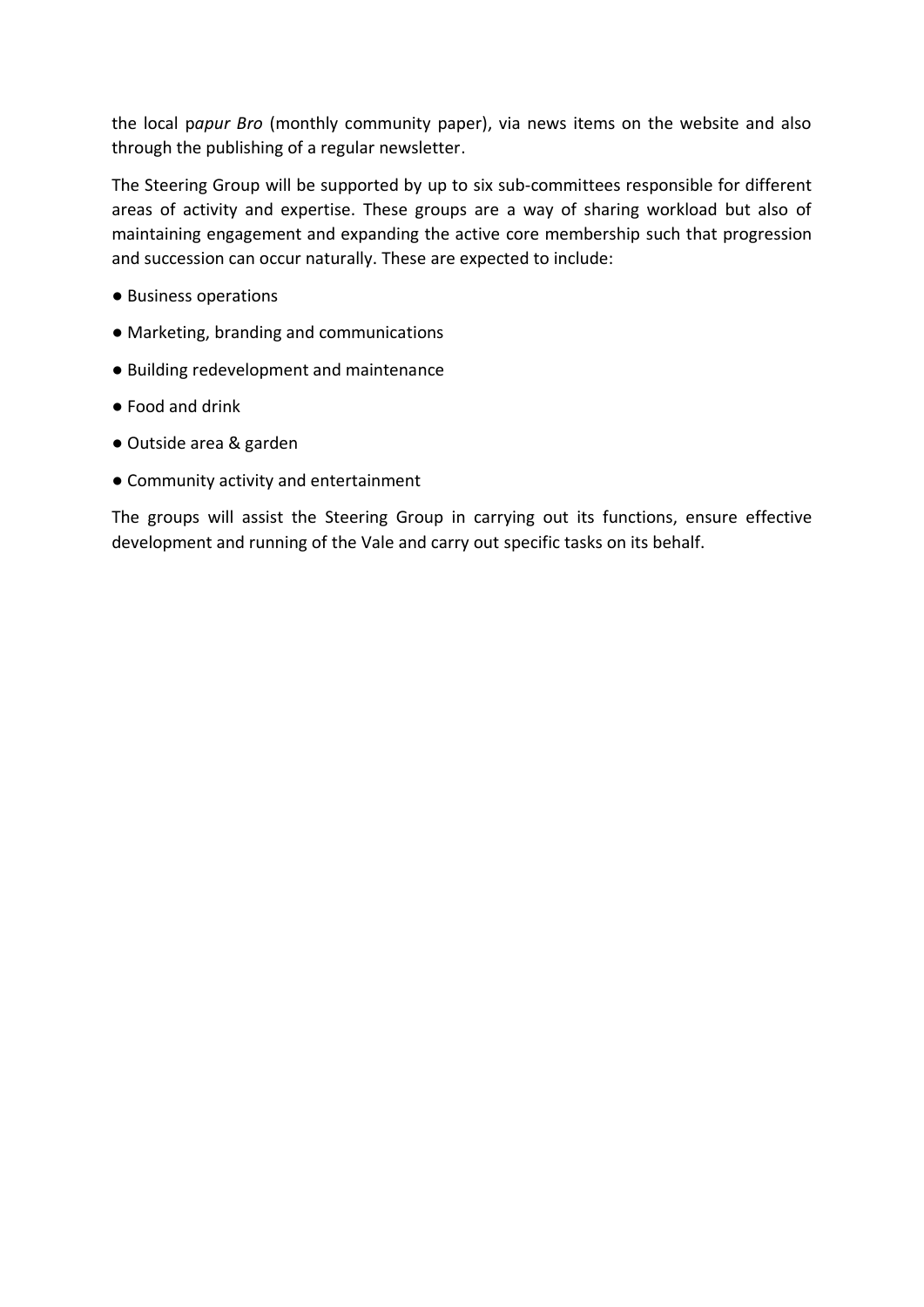#### **10. Risk management**

## **10.1 SWOT analysis**

This SWOT Analysis identifies the Strengths (S), Weaknesses (W), Opportunities (O), and Threats (T) pertinent to the project. A further, more detailed risk register can be seen in Appendix 4.

## **Strengths**

1. Historical goodwill – the Vale has had a steady customer base and was a popular venue with residents from villages within a wide radius.

2. Lack of competition from pubs, restaurants, hotels within a 5 mile radius.

3. Outdoor space – the ability to plan and utilise outside areas to maximise usage and income in extended Covid-19 era.

4. Significant support and goodwill demonstrated through questionnaire responses and public meetings.

5. Good community facilities in the village, making the pub a popular location for a 'post meeting' drink. Good tradition of village involvement in activities.

6. An attractive building with characterful interior spaces.

7. Excellent central location, within easy walking distance for all villagers and central to the wider community of Dyffryn Aeron.

8. As a community venture there will be increased incentive for shareholders to use and support the facility.

9. As a Community Benefit Society the venture will be able to apply for grant funding.

10. The Society will own the freehold and will not be tied to any breweries; therefore we will be able to negotiate the best deals for supply of food and drink.

#### **Weaknesses**

1. Underinvestment over a long period of time, so the building is not in pristine condition.

2. The customer base has fallen somewhat since Covid, in particular on the food element of the business as the leasee had moved his focus elsewhere.

3. Refurbishment costs are high and difficult to predict, in part due to the age of the property, and in part due to external factors such as Covid and Brexit.

#### **Opportunities**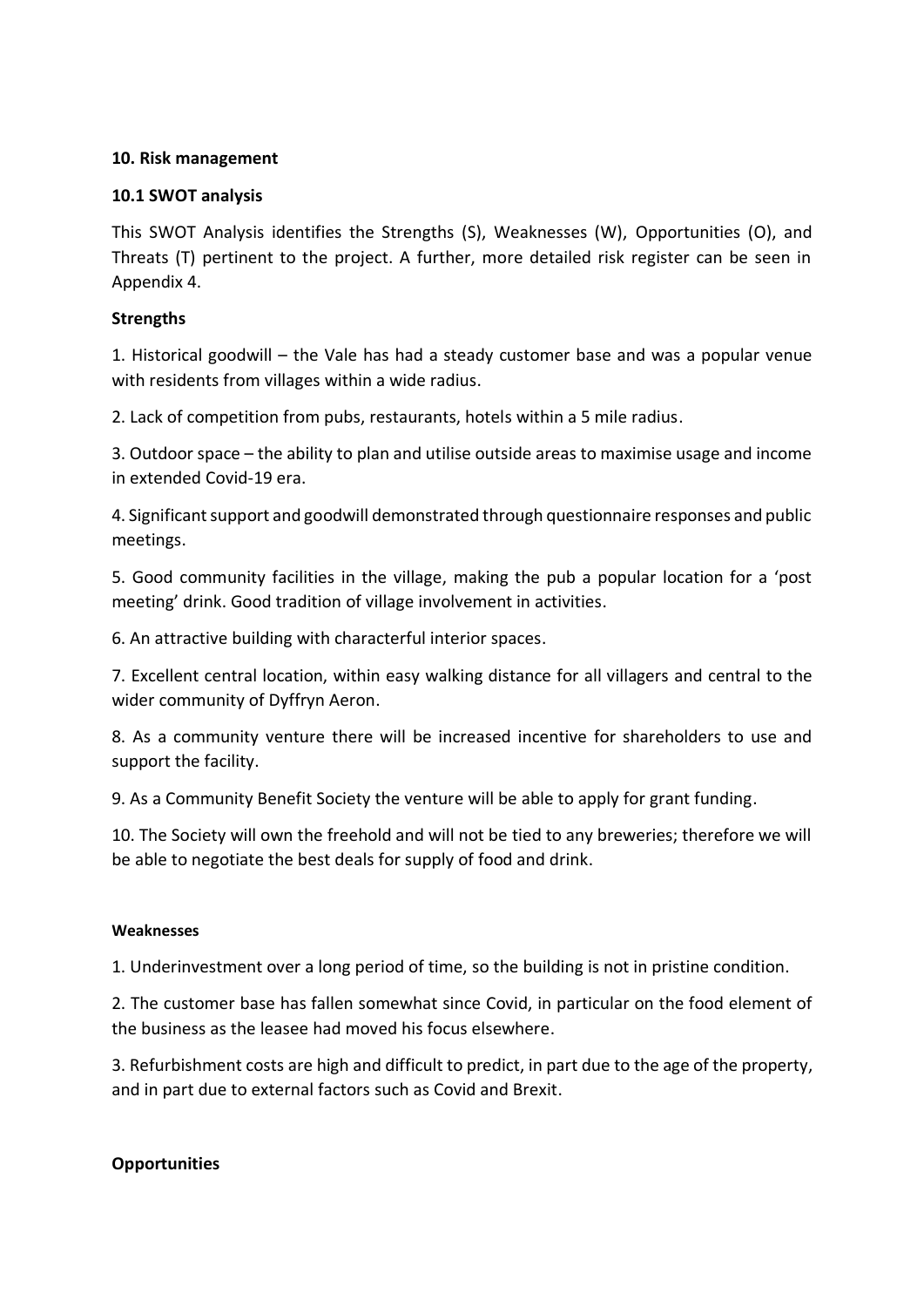1. To build and expand on the existing reputation.

2. To satisfy the demand for a good food offering in the area.

3. To provide a space for private functions which could also be usaed for additional community facilities.

4. To develop a new customer base including home workers, nearby businesses and people in search of locally produced beers and locally sourced, good quality, food.

5. To bring in custom from beyond the village, and even, on occassion to take the pub out to the other villages around the area.

6. To strengthen customer base and loyalty by building on the community aspect of the pub.

7. To involve customers and the wider community through organising events, practical skills, volunteering etc.

8. To enable the local community and wider shareholders to feel part of something that is historical and beneficial to the village.

9. To improve the premises and services to attract further use by the community.

10. To work to enhance the attractiveness of the pub, through practical support and constructive feedback.

11. To appoint an experienced manager and staff to make the pub successful, to provide good customer service and to ensure it is well used by the community.

12. To take advantage of new grant funding pots available to support communities with their recovery from Covid-19 and to develop community owned assets.

#### **Threats**

1. A lack of interest in the community share offer.

2. The inability to repay lenders.

3. A lack of sufficient finance after purchasing the pub to complete the refurbishment and development works.

4. Covid-19 restrictions continuing for a longer period, effecting our ability to trade as anticipated.

5. Unexpected repair costs.

6. Diminishing community support, both in general and as volunteers.

7. Changes in external factors over the next three years – such as an economic downturn, grant funders' policy changes, unexpected competition, etc.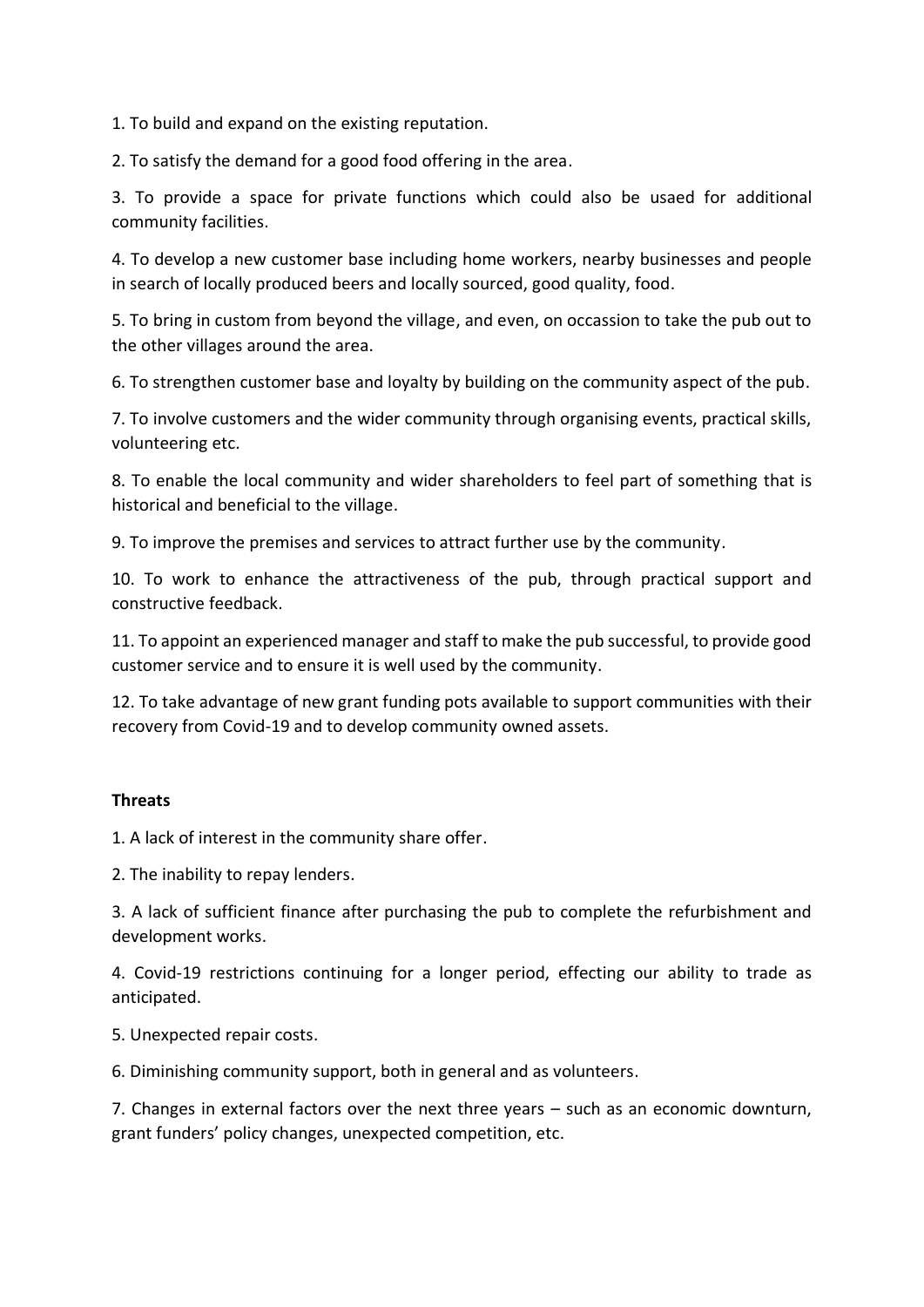8. Failure to appoint and retain suitably qualified key personnel, especially manager and/or chef.

9. Failure to achieve and maintain a correct balance between quality /value / profit.

## **10.2 Responding to the risks**

We intend to build on our strengths and take advantage of the opportunities identified in our SWOT analysis. We will meet the weaknesses and threats through the following measures:

## **10.2.1 Attracting business**

Once the pub is owned by the community, the commitment to use the pub and to encourage family and friends to use it will be considerable. This has proven to be the case in many instances of community-owned pubs. Forming partnerships and supporting the numerous local clubs and associations will engender a sense of shared and mutual loyalty.

Consistent provision of competitively priced good local beer, wine and freshly prepared food using local ingredients, together with reliable opening hours, will provide a good basis for establishing the reputation of the pub, which should then attract a steady flow of customers by word of mouth, good TripAdvisor reviews, local newspaper restaurant reviews, etc. The introduction of events such as regular live events, pub sports, lunchtime clubs, café, and community activities of all kinds will also attract custom.

## **10.2.2 Lack of grant funding for refurbishment and unexpected costs**

A condition survey has been undertaken and our offer to purchase the pub reflects the current condition and valuation provided. We recognise that to bring the building up to standard will require some refurbishment and repair works. However, in order to achieve our full vision, and to meet the needs of the community and increase the project's viability, we are eager to re-model and develop parts of the building. We intend to fund these works through a mixture of community shares, fundraising and grant funding. Based on initial enquiries with potential funders and research of potential grant streams, we are confident that the project meets the criteria of some capital grant funds.

We identify a small risk that our grant applications might not be successful and are ready to scale down our plans and repair the building with the funds available, should we need to. Our Steering Group includes members who are experienced in successful grant applications and this will be an advantage. The financial impact of unanticipated repairs can, to some extent, be mitigated by using volunteers from the community and fundraising activities. Many have indicated during consultation events that they would be willing to donate their time and skills in-kind to assist with repairing the building.

## **10.2.3 Loans not paid and shareholder withdrawal**

We will purchase the building with the funds raised from the sale of community shares.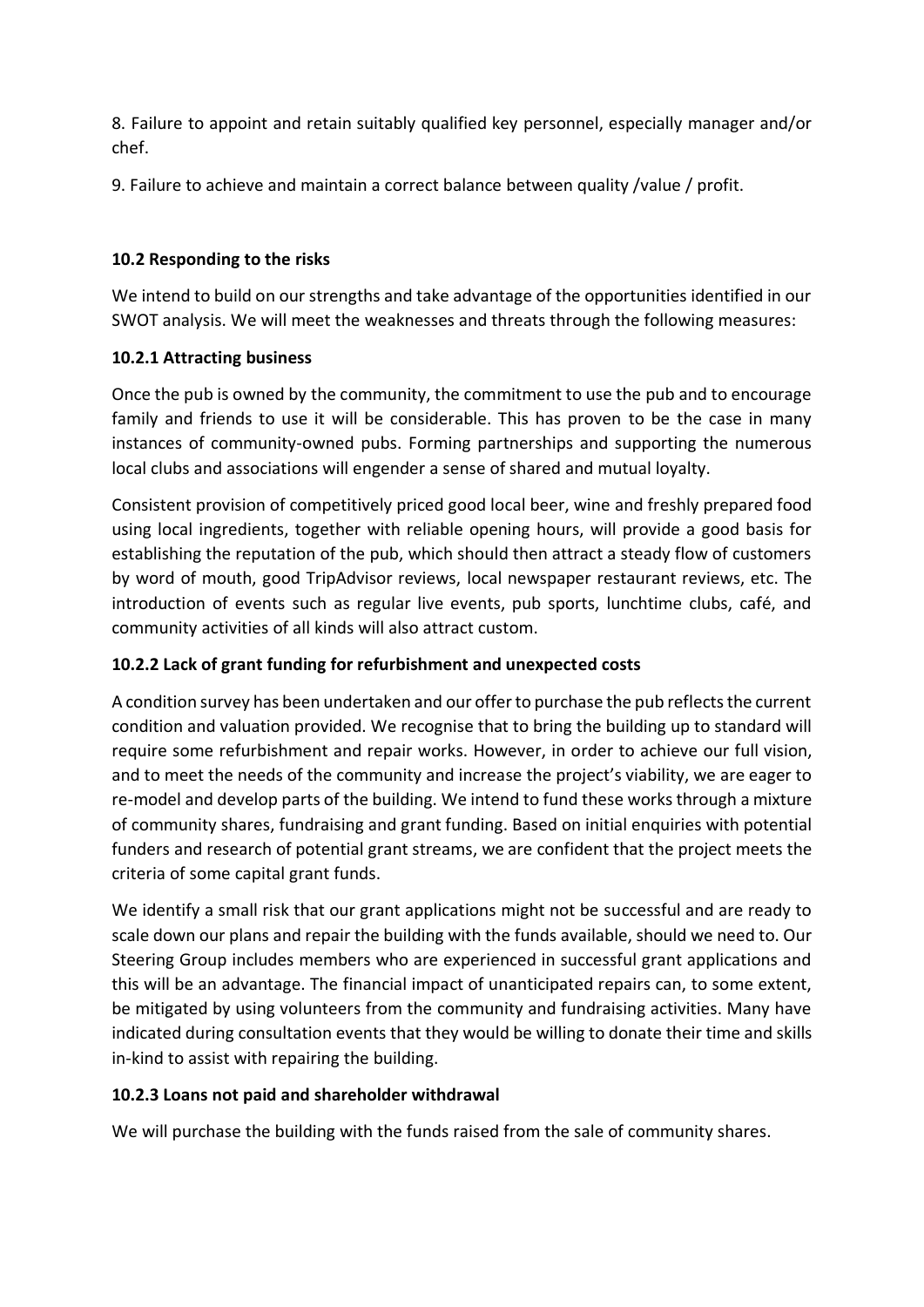The Society's rules provide that members cannot withdraw their shares in the first three years of the operation of the business, to allow it to establish itself. After that, members will be required to give notice as per the Rules if they wish to withdraw shares, and approval will be subject to funds being available and Steering Group confirmation.

Cash reserves will be built up where possible to enable withdrawal of shares subject to the requirements of the business. Ideally, new or existing shareholders will be willing to invest to replace shares being withdrawn. If they cannot be replaced, then the reserve fund would be utilised. Whilst the Society's rules require that every member commits their investment for at least three years, there are certain circumstances in which the Management Committee is authorised to allow early withdrawal (e.g. death and bankruptcy).

In practice we do not anticipate that the Society will be in a position to fund any withdrawals before Year 5. When it becomes possible to consider share repurchase, the Steering group will set out appropriate criteria and annual limits. The Steering Group may suspend withdrawals depending on the long-term interests of the Society, the need to maintain adequate reserves, and the commitment to the community.

## **10.2.4 The business is unviable**

If, despite a sound business plan, vigorous and sustained marketing, and the support of members and other customers, the business does not develop as anticipated, then the Steering Group would be forced to consider appointing a tenant to run the pub OR be forced to close the pub, sell the assets and repay the original investors, with any residual assets to be used for the benefit of the community. This is clearly not an outcome that we seek, nor one that we think is likely, but this possible course of action should give investors some security that in the event of the enterprise being unsuccessful they may be able to recover some or all of their investment.

## **10.2.5 Covid-19 restrictions**

We anticipate that the purchase of the pub will be completed early in 2022. At present it is difficult to foresee the effect of the pandemic on the business operation. Our initial priority will be to repoen, adhering to any Covid-19 regulations which may exist at that time. Should we be successful in our grant applications for the upgrade and development works, this would lead to a period of more limited opening whilst the works are underway.

In anticipation that our grant applications will be successful, we foresee that we will re-open the newly refurbished building in Spring 2023. We will continuously monitor the situation and adapt as we go on to respond to the pandemic situation. We will also look into what business support grants we may be eligible for to help us during the pandemic.

## **10.3 Data Protection Act 2018**

The Society adheres to the principles of the Data Protection Act 2018 and will use and process personal data only for the purposes of Menter Tafarn Y Dyffryn Cyf. We will:

• use it fairly, lawfully and transparently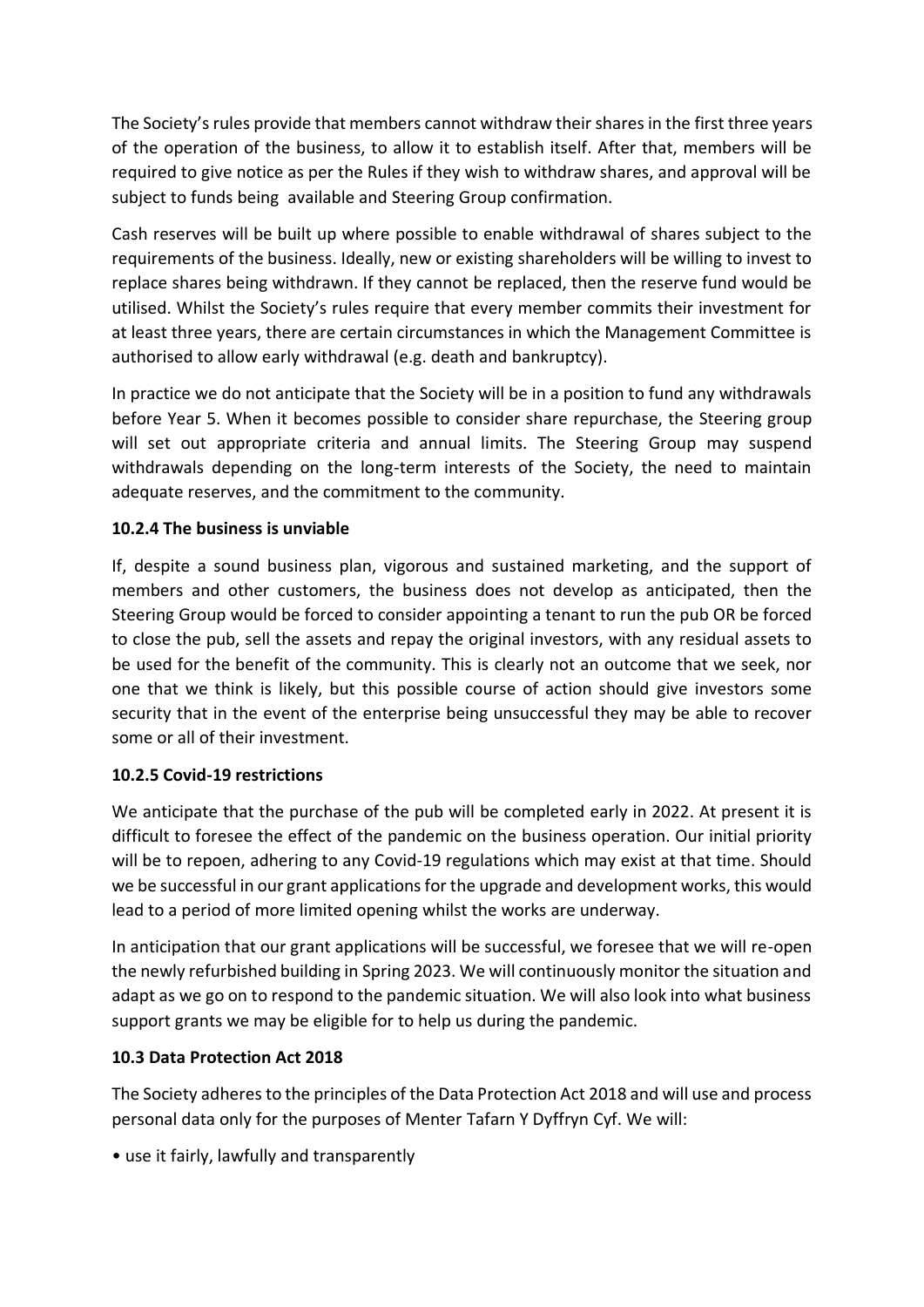- keep personal information that we hold securely and up to date
- only use it for the specific purposes for which it was collected
- keep it for no longer than is necessary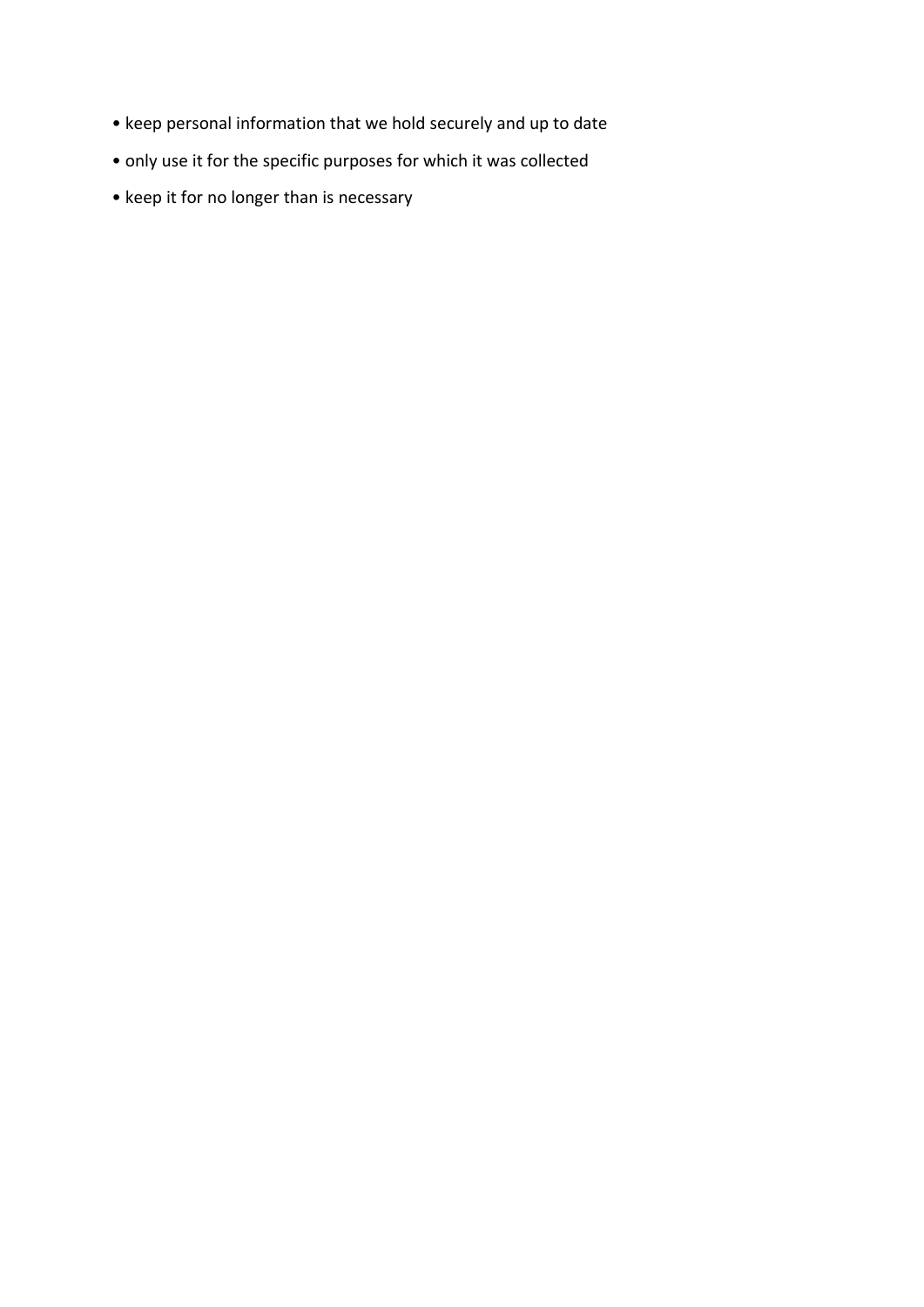## **11. Conclusions**

The community of Ystrad Aeron/Felinfach and the wider Dyffryn Aeron area have stakeholders who are clearly very supportive of the proposal to purchase, preserve and develop the Vale as a community venture. There is much evidence to support the need for a social meeting place in the area, to support people with their health and wellbeing and help tackle social isolation and loneliness. This project will also regenerate the area, creating employment and volunteering opportunities and will provide vital facilities for a rural community.

The aspiration that 'Y Vale' will be self-financing is realistic, provided that a stable customer base is built, and that sufficient investment is forthcoming at the outset to make the building high quality and environmentally efficient. Ensuring appropriate staffing levels and, eventually, creating a Development Officer post will be crucial to promoting and marketing the Vale effectively, to continuing to create links with stakeholders and to ensuring that the asset maintains its social mission and responsibilities.

We are confident that - provided the community, shareholders and stakeholders continue to offer their ongoing support, and that the project can deliver the facilities and services needed to a standard that meets the community's expectations - 'Y Vale' will be a thriving business and community asset.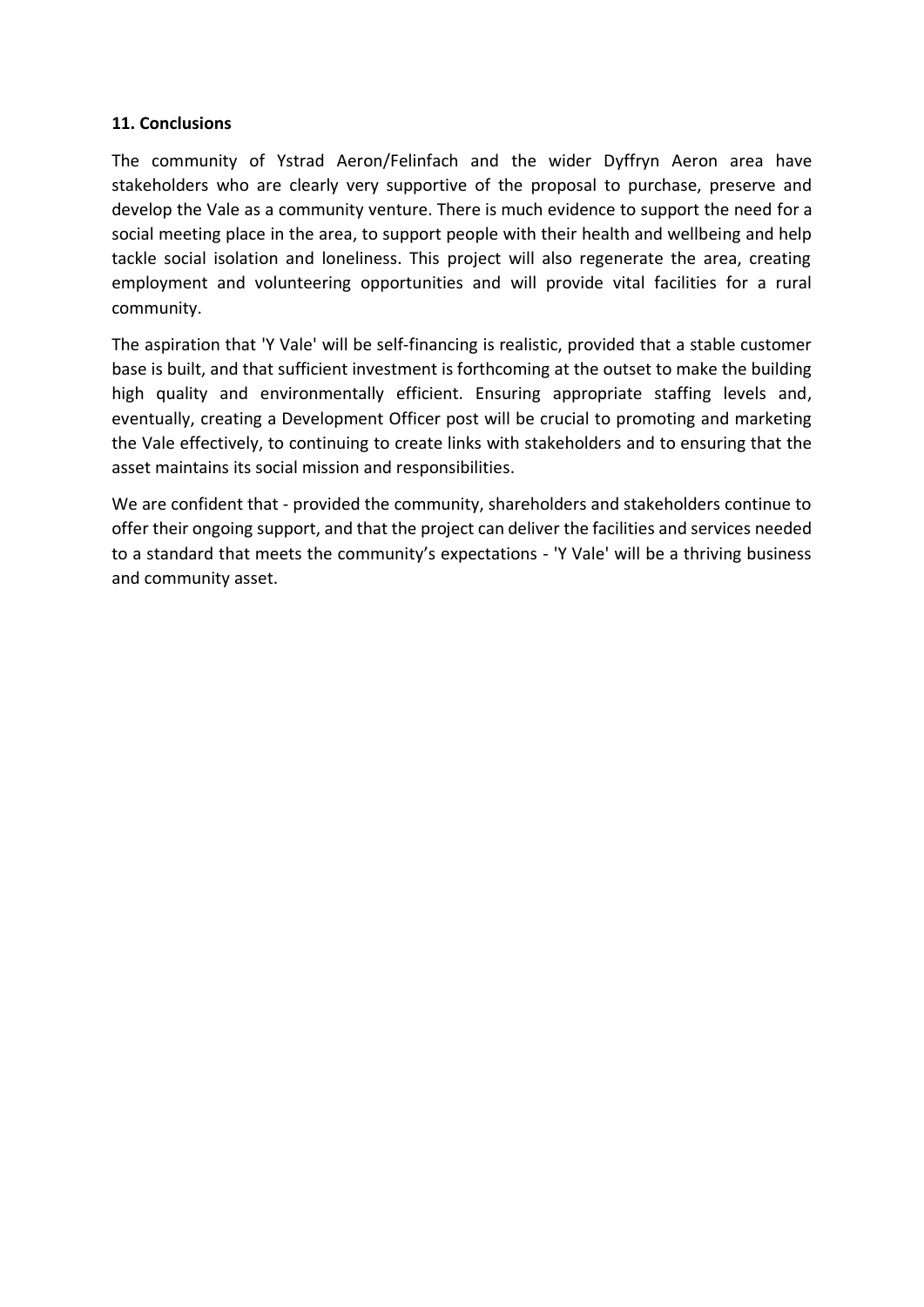## **12. List of Appendices**

Appendix 1: Potential funding sources Appendix 2: Sample of support letters Appendix 3: 5 year financial model and cash flow forecast Appendix 4: Risk register

## **12.1 Appendix 1 - Potential funding sources**

#### **Community shares**

Community Share ownership is a fundamental part of the whole venture as it is the means by which the community participates in and takes ownership of the pub. In addition, it provides vital funds to the project and is seen by most grant givers as a necessary demonstration that the community is committed to the project.

## **Grant funding application support**

Ceredigion Council, via their Cynnal y Cardi scheme, would be able to assist with supporting the work of developing grant funding proposals. Menter Tafarn y Dyffryn have already secured funding of over £6,000 from Cynnal y Cardi to support this work going forward as well as to support the public consultation assoicated with the share offer itself.

Below are some examples of possible funding sources for the building refurbishment and development work and possible revenue funding sources for staffing:

## **• National Lottery Community Fund - People and Places**

Offers funding from £100,001 to £500,000 for projects where people and communities are working together and using their strengths to make positive impacts on the things that matter to them the most. 'People and Places' can fund capital and revenue costs up to £500,000, such as equipment, staff costs and refurbishments. It can fund projects for up to five years.

## **• Welsh Government – Community Facilities Programme**

This is a capital grant scheme operated by the Welsh Government. Grants are available at two levels: small grants of under £25,000 and larger grants of up to £250,000. Grants can be used to improve community facilities which are useful to, and well used by, people in the community.

#### **• UK Government Community Ownership Fund**

The UK government has launched a new £150 million Community Ownership Fund to help ensure that communities across Wales, Scotland, England and Northern Ireland can support and continue benefiting from the local facilities, community assets and amenities most important to them. Community groups will be able to bid for up to £250,000 matched-funding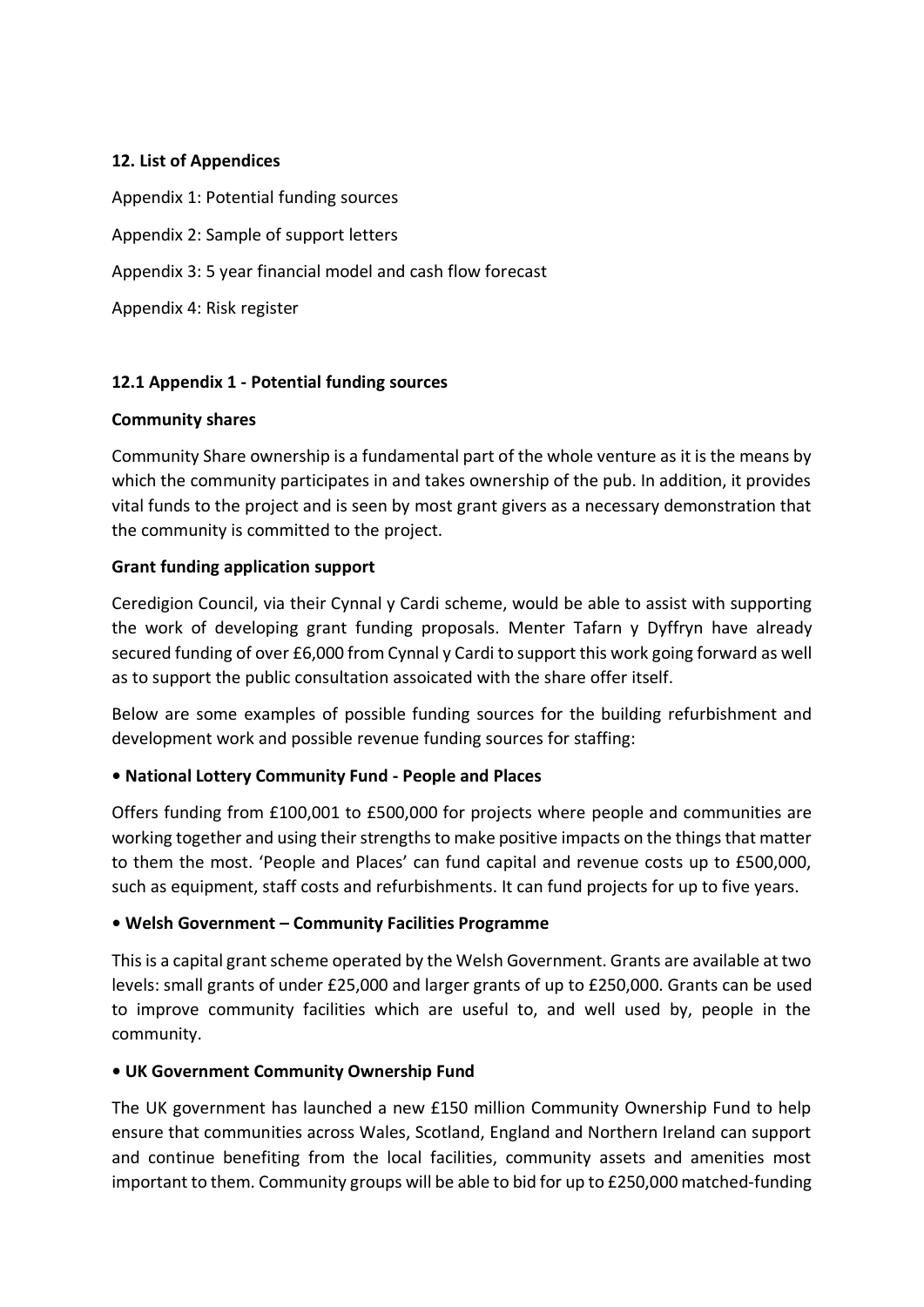to help them buy or take over local community assets at risk of being lost, to run as community-owned businesses. The next bidding round for the Community Ownership Fund will open in December 2021 and Menter Tafarn y Dyffryn are working towards an application within that round.

## **• Foundational Economy Fund Wales**

The services and products within the foundational economy provide those basic goods and services on which every citizen relies and which keep us safe, sound and civilized. Care and health services, food, housing, energy, construction, tourism and retailers on the high street are all examples of the foundational economy. The Welsh Government has established a £4.5m Foundational Economy Challenge Fund which will support a series of experimental projects that will enable them, in collaboration with partners, to test how they can best support the foundational economy and which Government interventions work best.

#### **• Heritage Lottery Fund**

Funding for a broad range of projects that connect people and communities to the national, regional and local heritage of the UK. Heritage can be anything from the past that you value and want to pass on to future generations. Grants of up to £5m are available for eligible projects.

#### **• WCVA - Community Asset Development Fund (CADF)**

Supports social businesses that are aiming to bring an asset into community ownership through one of the following:

- purchasing the asset
- purchasing and renovating the asset
- renovating an existing asset that is not in full use
- equipping an asset

The type of asset can vary from social/sports clubs, community halls, community hubs, community pubs etc. Successful applicants will need to demonstrate how the funded activity will create a positive shift in social impact as well as a positive shift in income generation. Organisations will be able to apply for up to £150,000. Match funding of at least 40% is required. CADF is 40% grant and 60% repayable assistance. How much you repay will be dependent on how much the organisation's income increases.

## **• WCVA - Social Business Growth Fund (SBGF)**

Supports social businesses in Wales financially to enable them to grow and create job opportunities. SBGF is part funded by the European Regional Development Fund and Welsh Government and is added to the suite of investments administered by Social Investment Cymru.